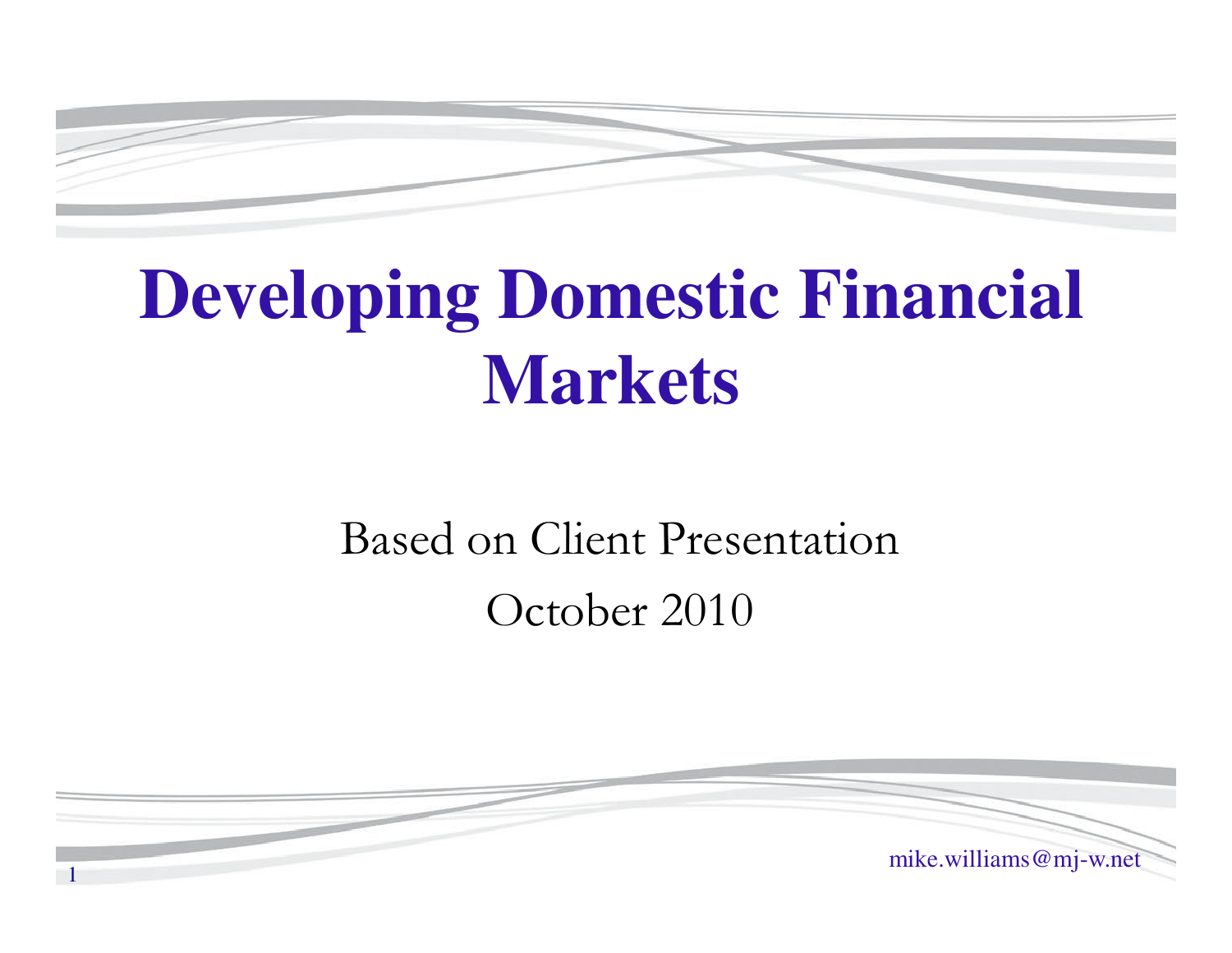## **Outline**

- $\bullet$ The Benefits of a Domestic Market
- $\bullet$  Developing the Government Bond Market
	- Link to debt strategy
	- Sequencing the development
	- Developing the secondary market
- •Problems in Practice
- •Annexes

2

- Links to other Markets
- Instruments and Techniques
- Borrowing by sub-National Governments and State-owned Enterprises (SOEs)
- Auction Format: Multiple or Uniform Price Some issues arising

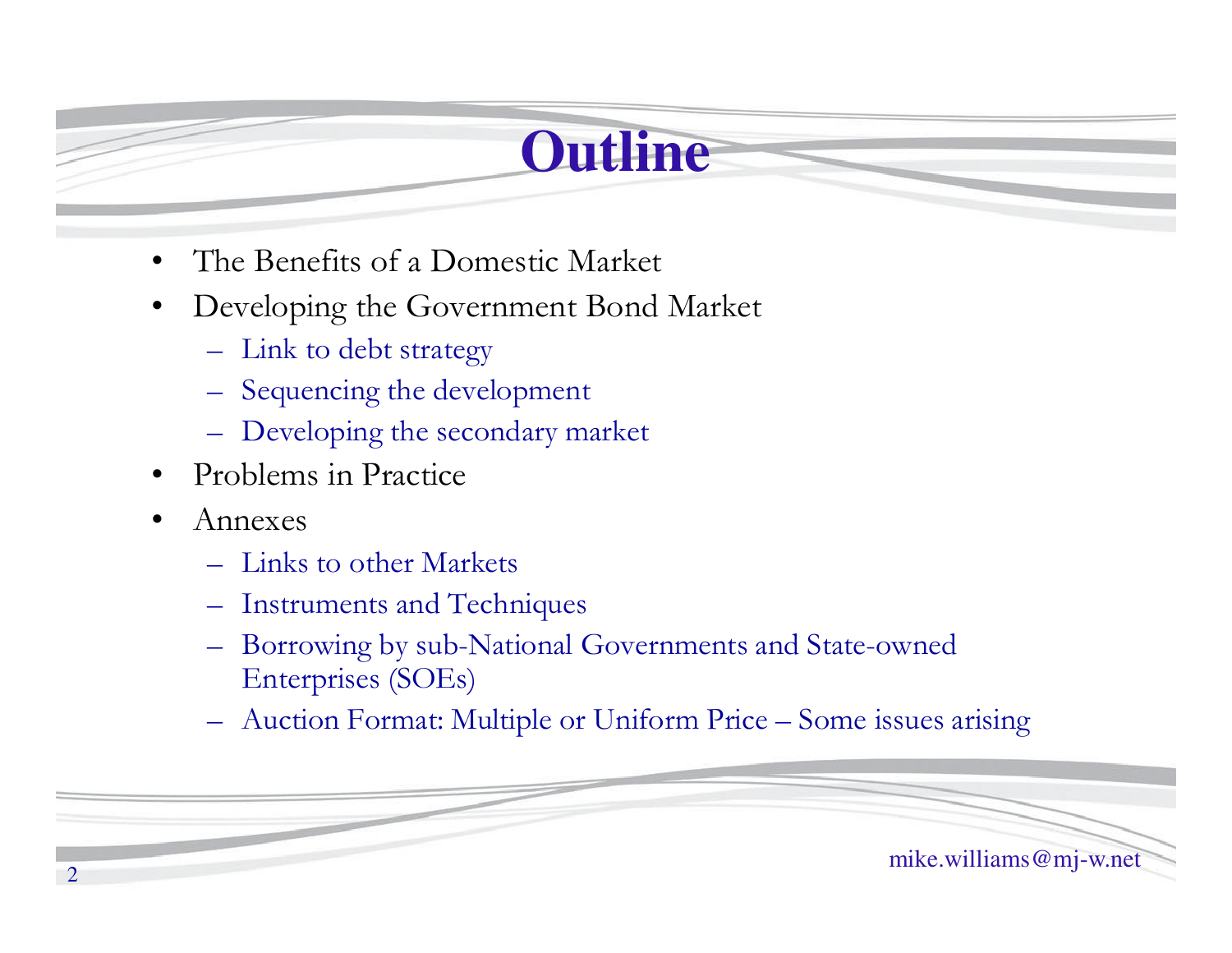## **Why Issue Domestically?**

- • NB: domestic issuance is a substitute not complement to external issuance
	- Underlying macro conditions just as important
- Reducing portfolio risk
	- Especially market risk
	- Widening access to funds; reducing cost of funds
	- Greater resilience at time of financial crisis
- Developing efficient local financial markets
	- Development of viable domestic money and fixed-income markets
- •An objective both derived and independent

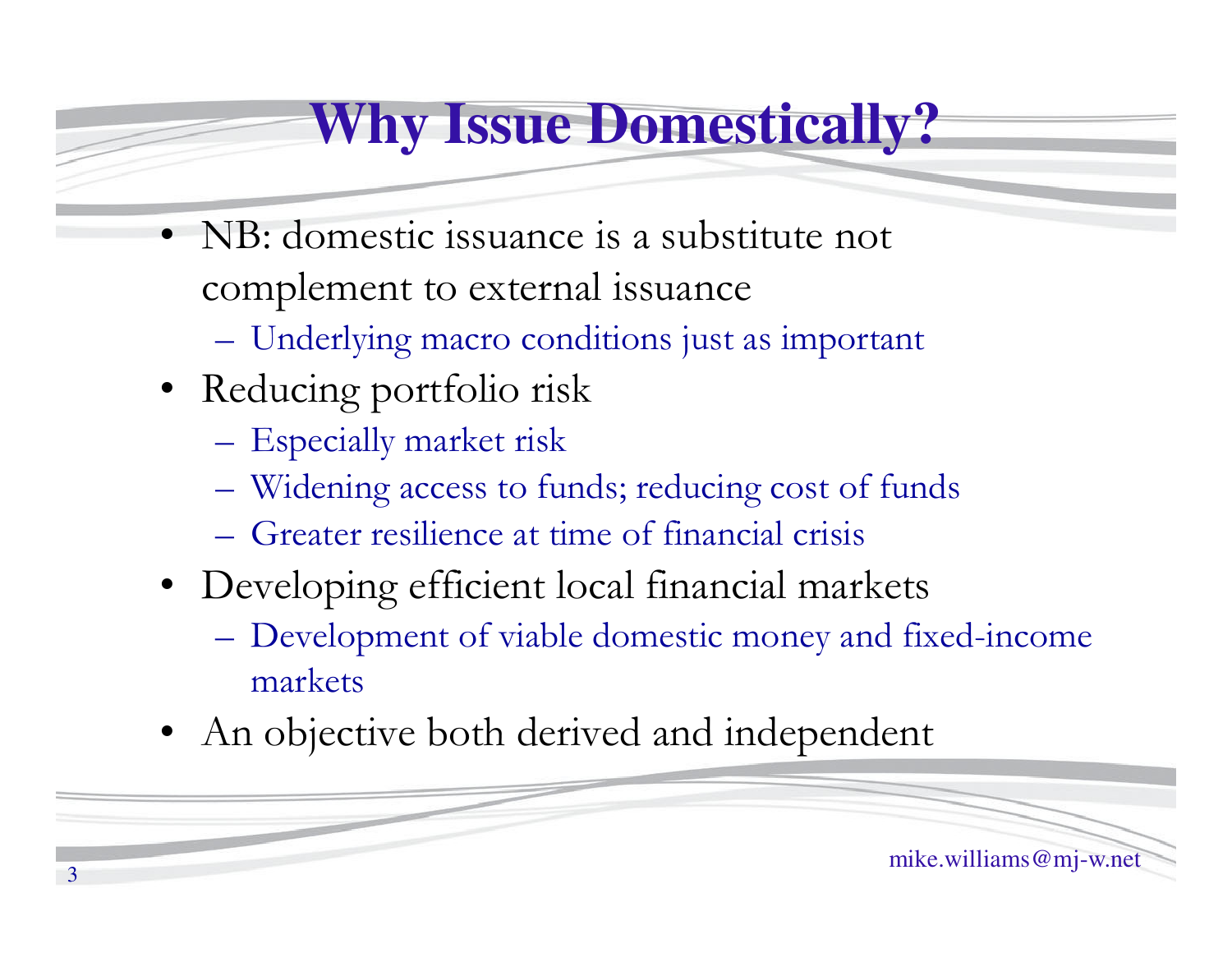## **Breaking the Vicious Circle**

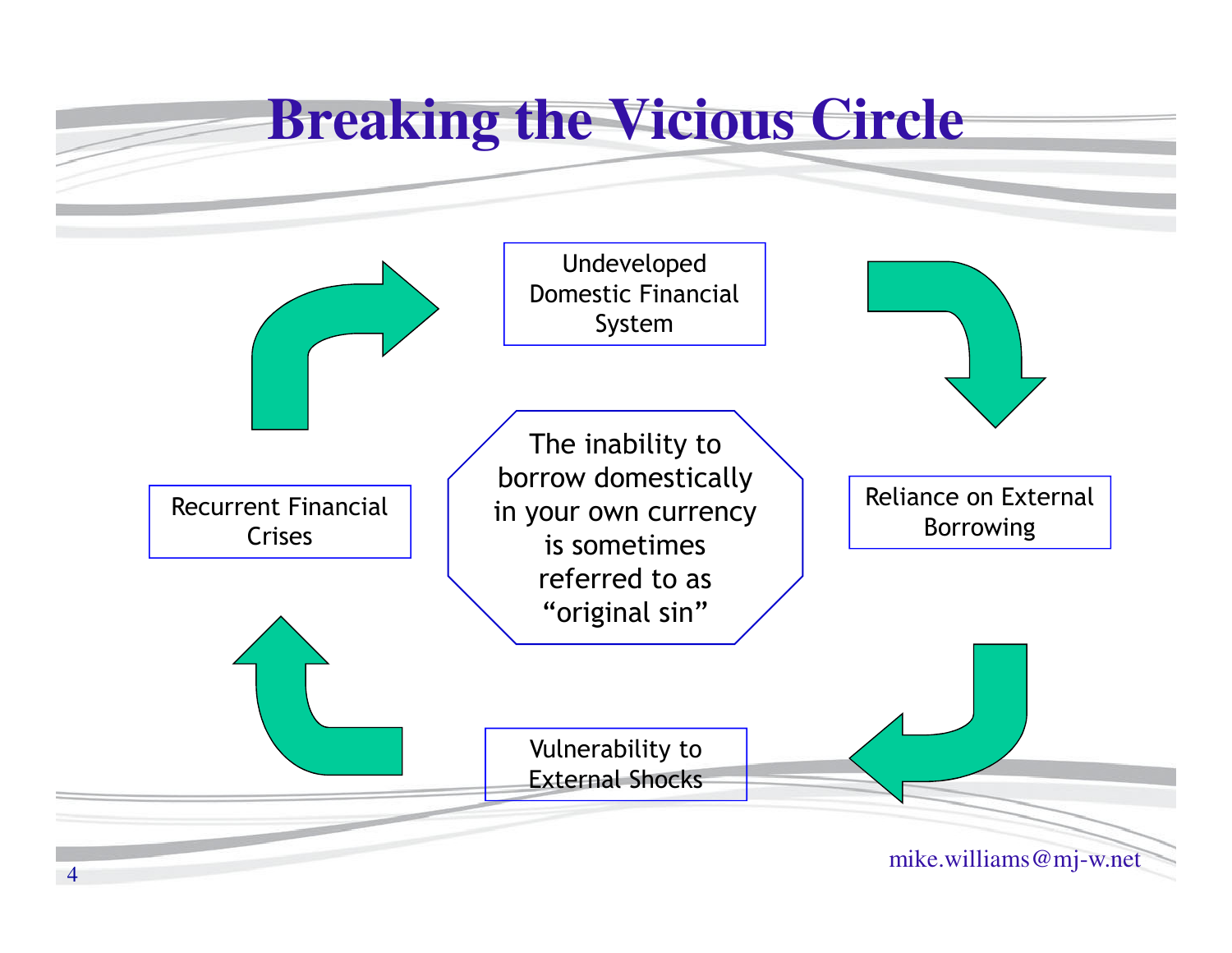## **Benefits for the Private Sector**

- • Greater predictability and increased competition for the banking system
- Liquid market reduces risk
	- $\mathcal{L}_{\mathcal{A}}$ Opens up borrowing and lending options
	- –– Improves flow of finance to borrowers
	- –Enhances resilience of the economy to adverse shocks
- Benchmark curve
	- $\mathcal{L}_{\mathcal{A}}$ Makes pricing more efficient and more transparent
	- –Allows development of hedges
- Risk-free asset facilitates portfolio construction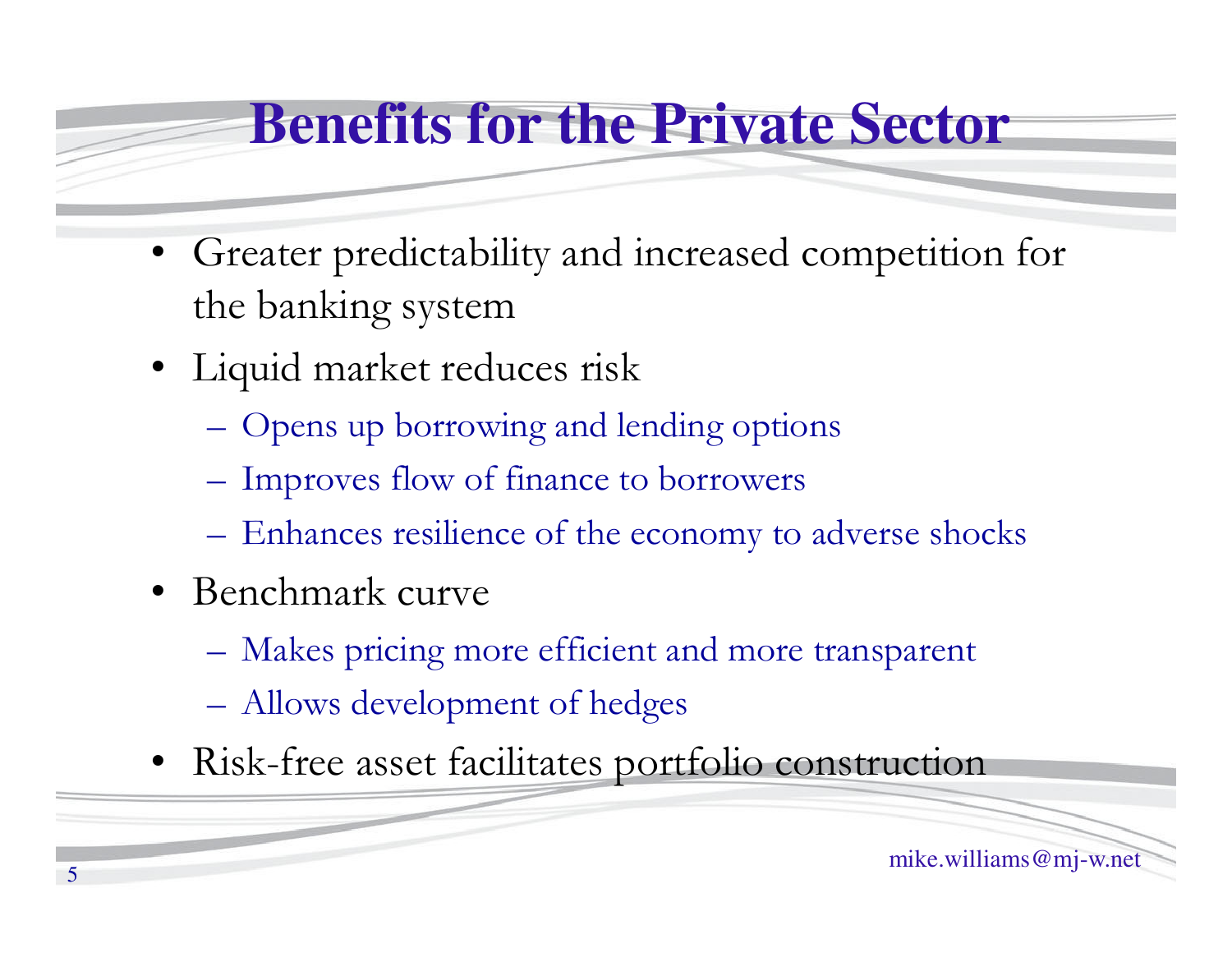## **Composition of Domestic**

#### **Debt Market**

Outstanding Domestic Debt Securities, end 2009 US\$ bn

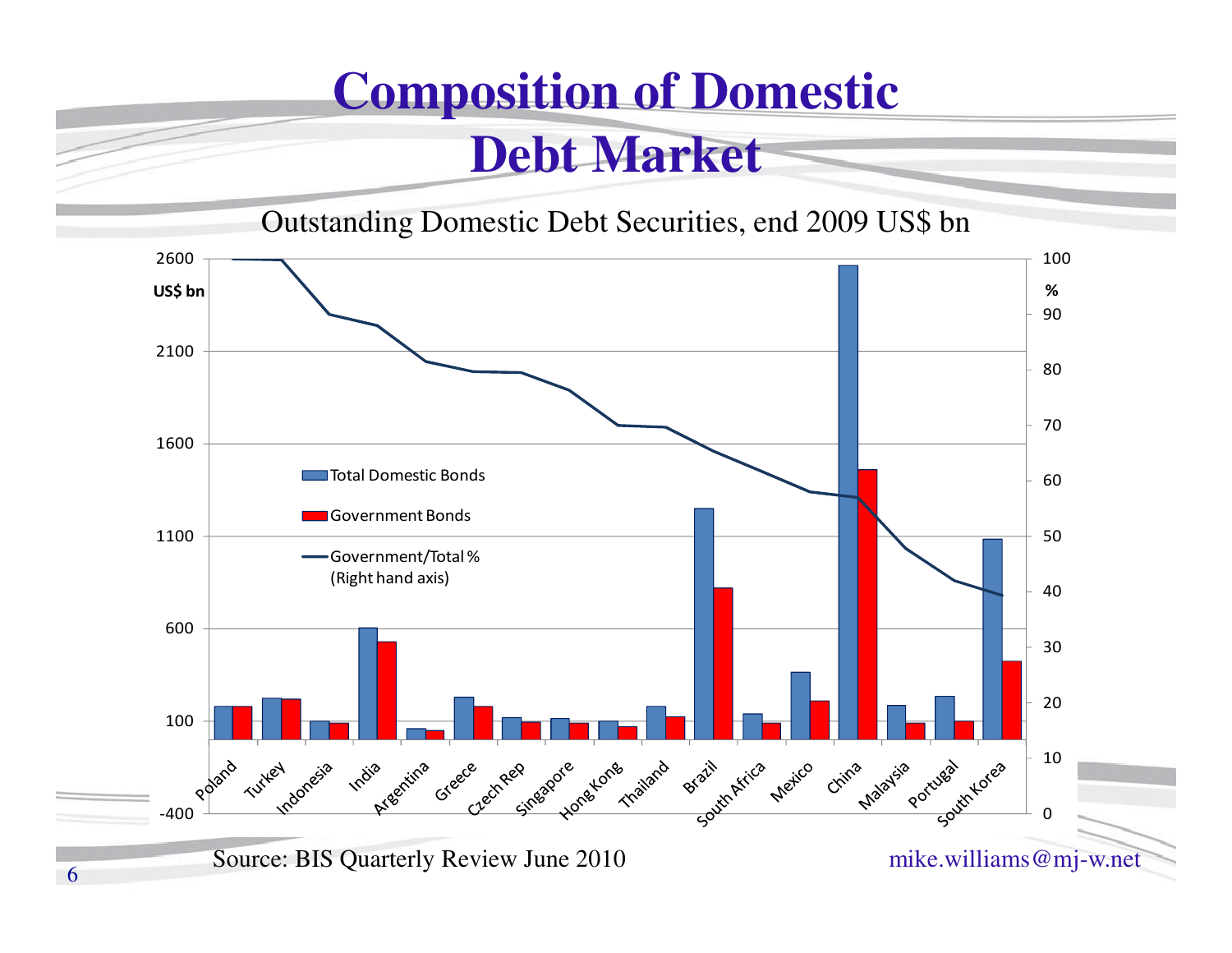## **Benefits depend on Efficient**

#### **Bond Market**

- Efficiency means:
	- Low transactions costs
	- Competitive market processes
	- –Liquidity - ability to buy and sell close to market price
	- – $-$  High substitutability between financial instruments
	- – Completeness – allow maturity transformation and allocation of capital to productive uses
- Integrate efficiency objectives with domestic financing strategy

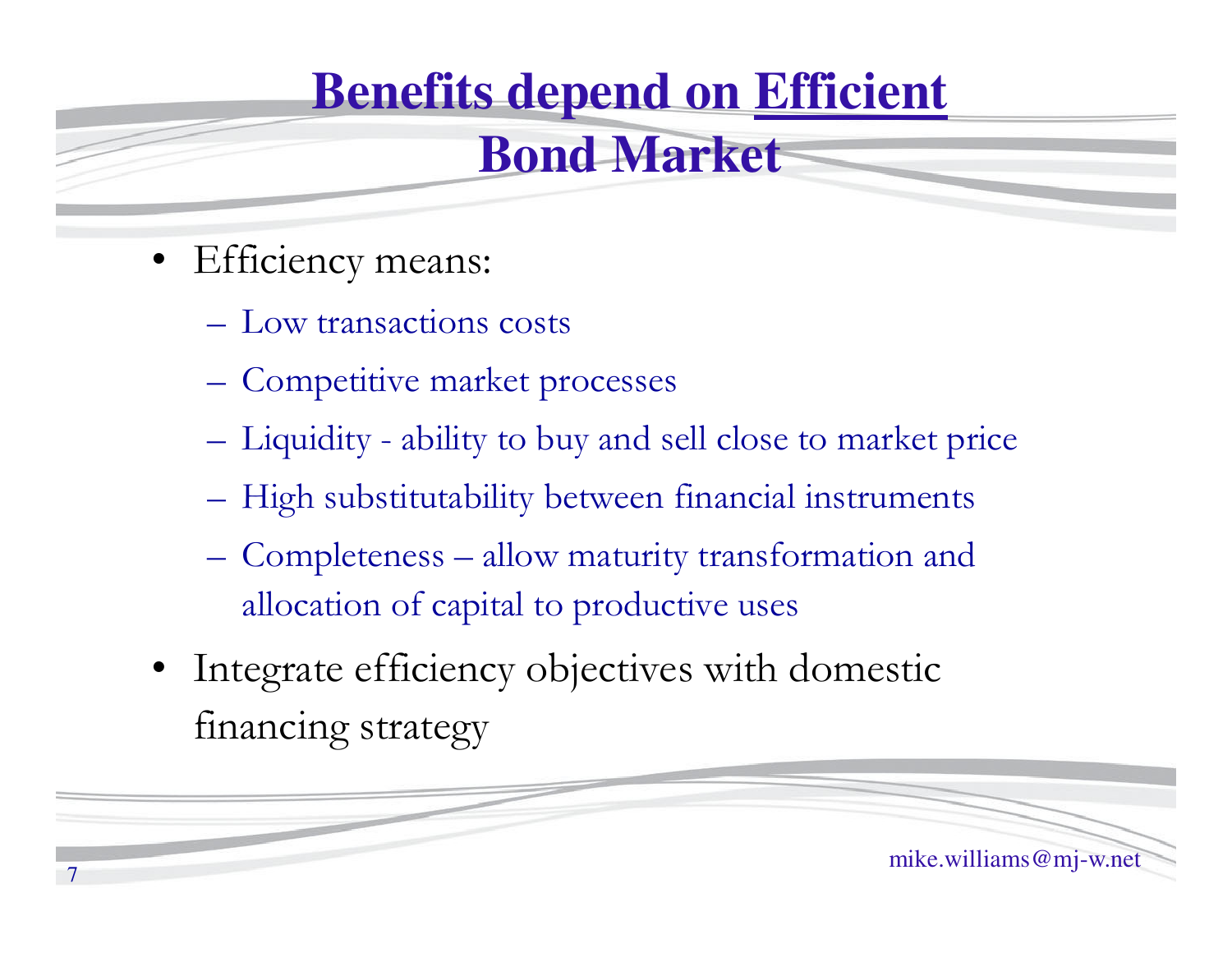## **Liquidity**

- • Liquidity has three important dimensions
	- –Market depth - the size of trade required to change prices by a given amount. Indicator - ratio of turnover during a period to the average outstanding stock
	- – "Tightness" – cost of turning around a position over short period. Indicator: width of bid/offer spreads on trades.
	- Resilience speed with which prices recover from a random, uninformative shock
- • In emerging economies, growth & development of domestic bond markets not been accompanied by a corresponding increase in secondary market liquidity. Two broad underlying causes:
	- –On the demand side, a narrow investor base, dominated by local banks. (Even in Asia >50% domestic debt securities held by banks — significantly higher than that in developed economies)
	- – On the supply side, liquidity can be deterred both by small size of individual issues and by the small size of the bond market as a whole.
- • Source [and next two slides]: Malcolm Knight, "Promoting Liquidity in Domestic Bond Markets", BIS, May 2006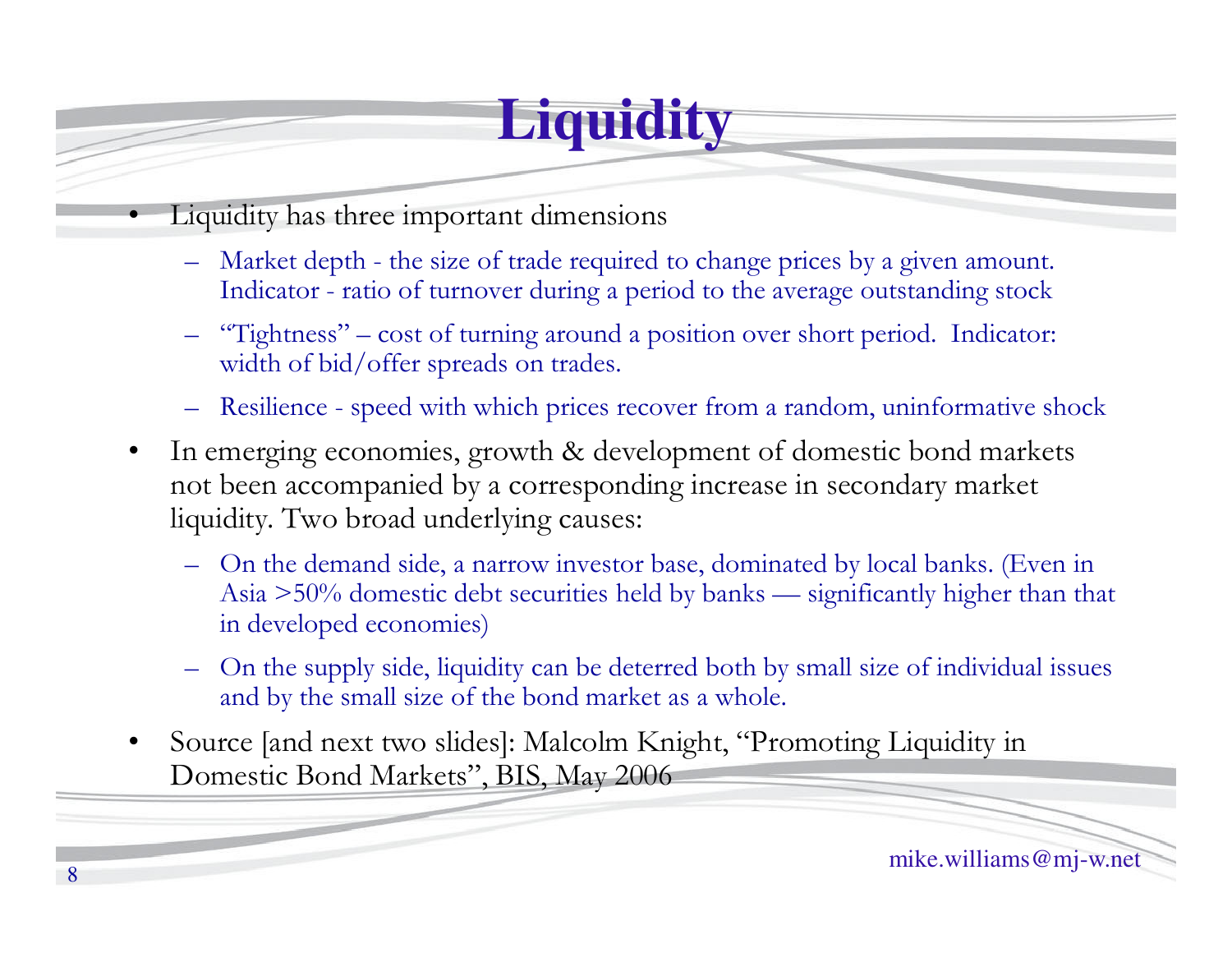#### **Liquidity Indicators**



mike.williams@mj-w.net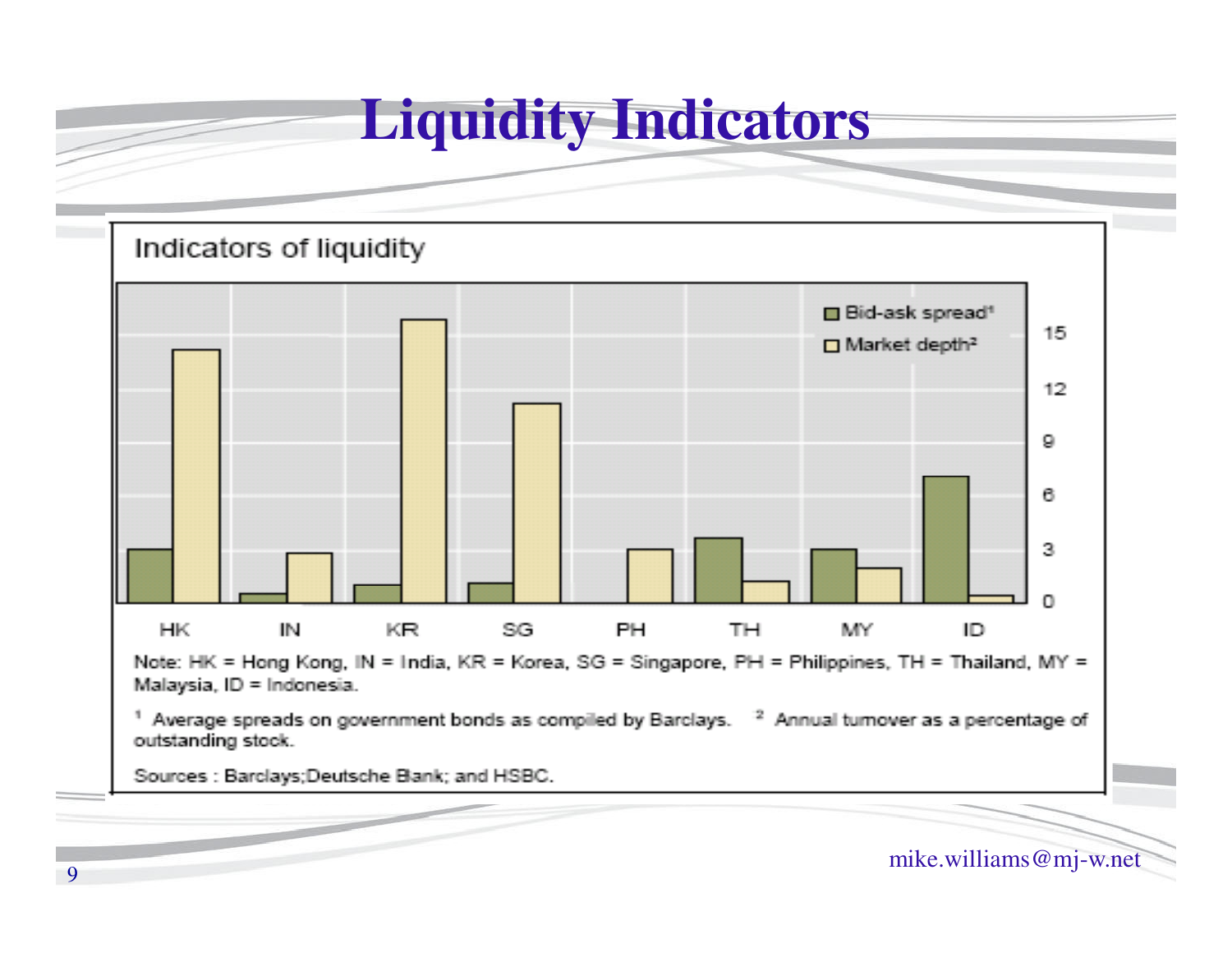#### **Influences on Liquidity**





mike.williams@mj-w.net

 $\overline{\mathscr{S}}$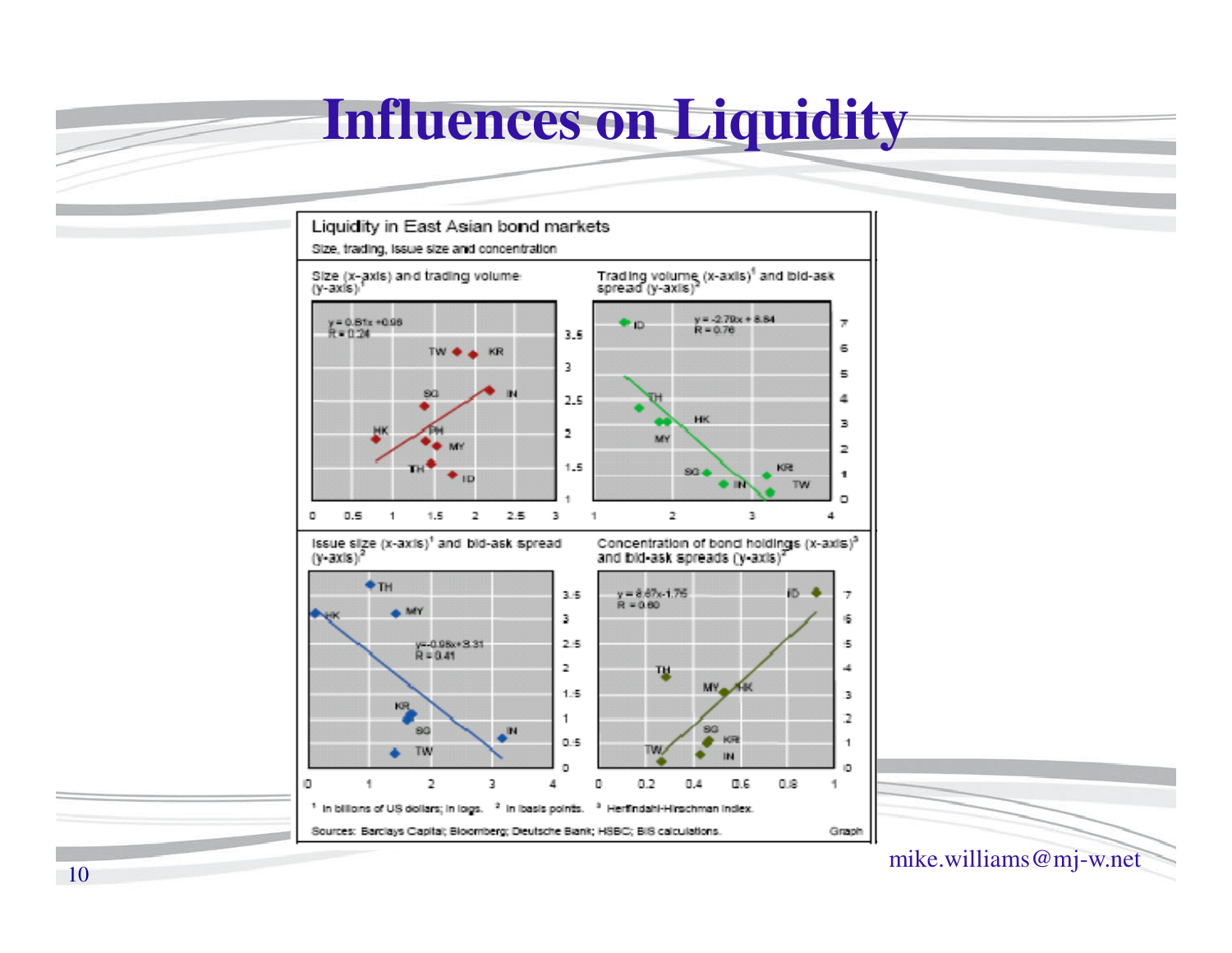## **An Unpromising Background**

- • Inherited problems of Emerging Market Economies (EMEs)
	- Shallow financial markets
	- Underdeveloped and undercapitalised banks
	- Lack of long-term savings funds
	- History of capital controls, insensitive regulatio n
	- No transparent trading mechanisms, inadequate settlement and other market infrastructure
	- • Heavy short -term domestic debt issuance
		- Driven by macro failures or economic shocks not by debt strategy
		- Refinancing risk for government
		- Distorts domestic interest rate structure, complicates monetary policy, distorts capital flows
		- Discourages growth of intermediation, increases banking sector risk exposure
		- Crowds out private sector investment
	- $\bullet$  Even when successfully issued bonds; often
		- Limited yield curve, secondary market undeveloped
		- Significant short-term debt
			- Too many tiny bonds  $\Rightarrow$  no liquidity

mike.williams@mj-w.net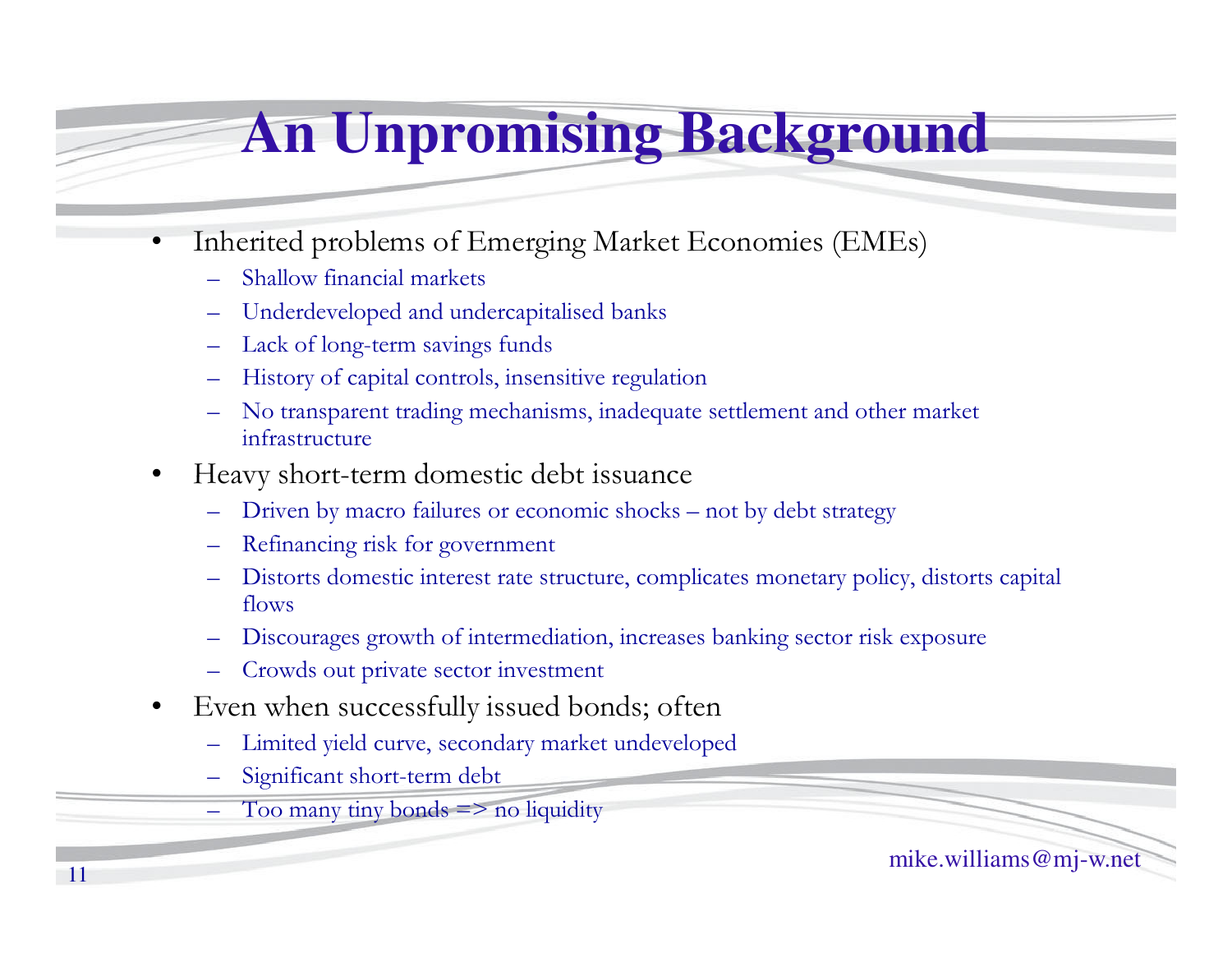## **Developing the Market**

- Development challenges
	- Primary markets
		- Initially strengthen short-term instrument market
		- Move up yield curve
	- Market infrastructure
	- Grow the investor base
		- Banks are forced holders but leaves interest rates distorted and markets thin
	- Secondary markets

• NB: Avoid borrowing from central banks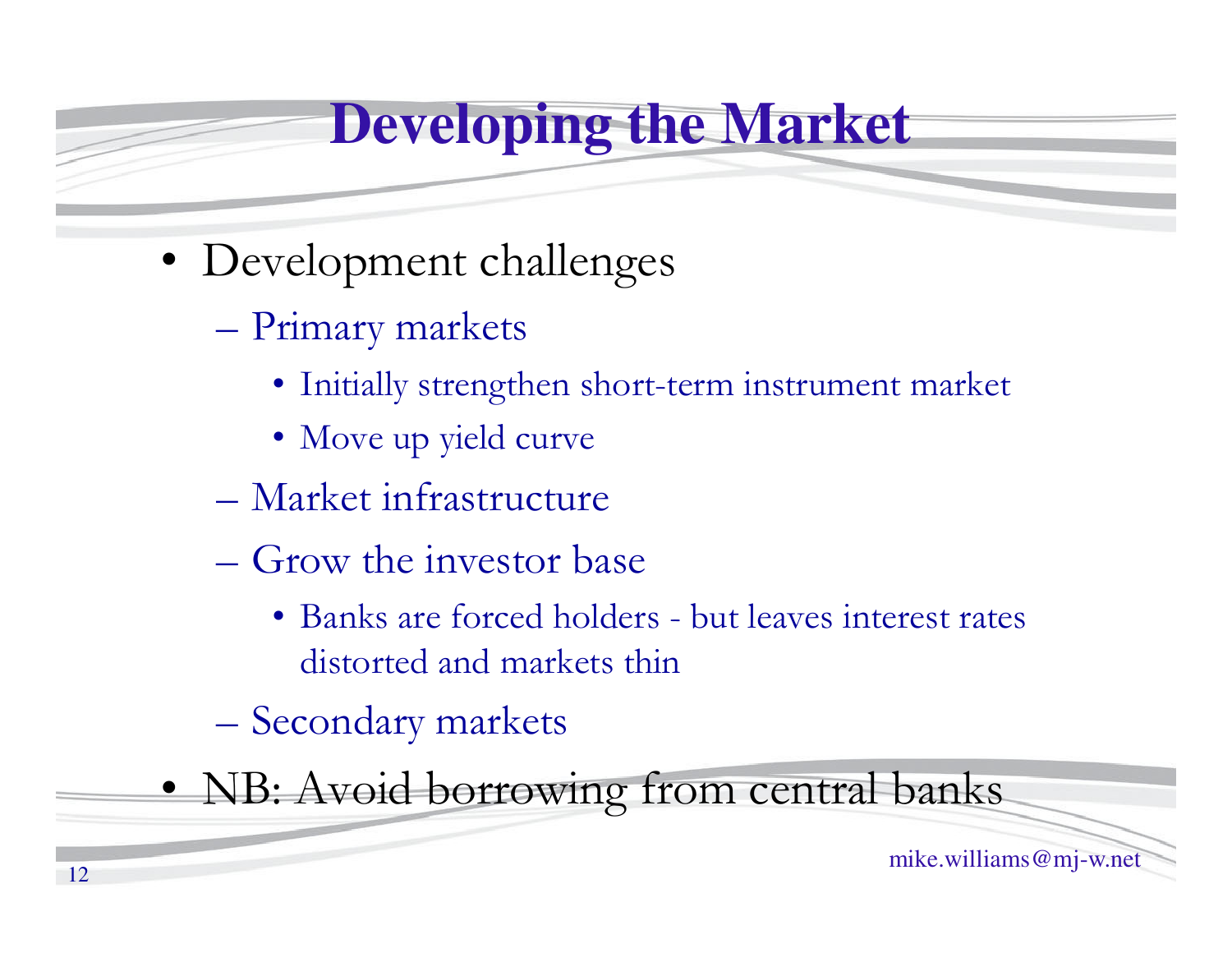## **Some Pre-Conditions**

Link to Debt Strategy

•

- Lower financing costs
- Reduced portfolio risk<br>Less reliance on externi
	- Less reliance on external borrowing
	- •Lengthening maturity
	- •Increase fixed rate
	- Smooth redemption profile
- $\bullet$  Credible and stable government
	- Sound regulatory and legal framework
- $\bullet$  Macroeconomic & financial stability
	- Essential to avoid risk premia, create investor appetite
	- –Efficient bond market strengthens macroeconomic stability<br>• Allocates capital more efficiently across the economy
		- Allocates capital more efficiently across the economy
		- •Facilitates better and more effective debt management
		- Improves credibility of monetary policy
		- Improves monetary policy implementation with Govt. bonds<br>• Ecclitates exchange rate flexibility
		- Facilitates exchange rate flexibility
- • Keep it Simple
	- Step by step; avoid complexity
	- Value of transparency

mike.williams@mj-w.net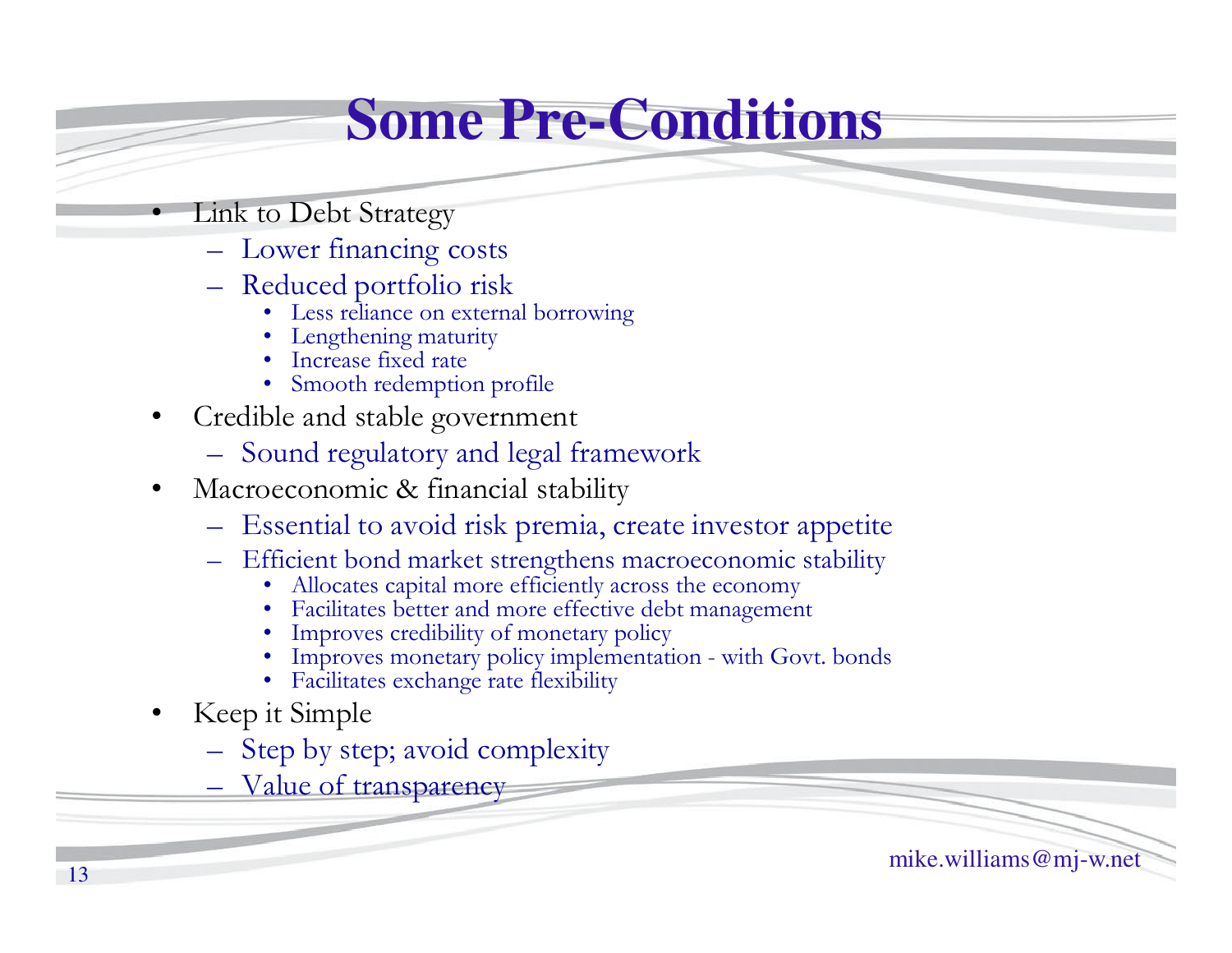#### **Develop on a Broad Front**

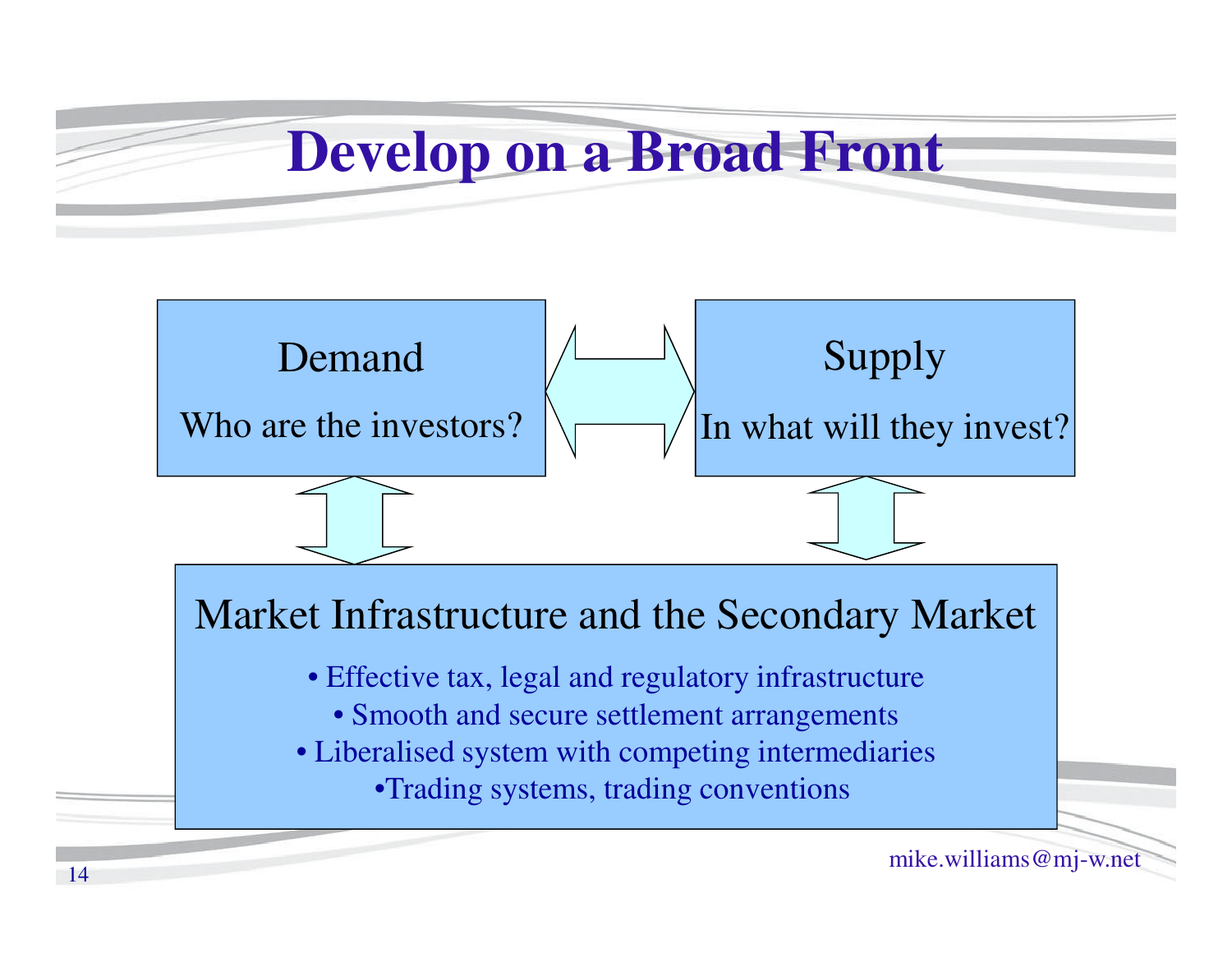#### **Investor Base - 1**

- • Diversification helps liquidity and reduces volatility – different time horizons, risk preferences and trading motives
- $\bullet$  **Commercial banks** often dominant investors. But:
	- Inhibits development of demand for longer term securities
	- Risks to banking system
	- $-$  High margins (competition High margins (compensate for maturity transformation – worse<br>when there is no liquidity) when there is no liquidity)
- $\bullet$ • **Contractual savings** – pension and insurance funds
	- Development interacts dynamically with securities market development
		- Investors act as countervailing force v banks creates competition and pressure for innovation pressure for innovation
		- Can play a catalyst role in developing liquidity
			- E.g. Chile and Poland pension reform trigger
	- May be limited help to secondary market if only buy-and-hold May<br>be limited help to secondary market if only buy and hold be limited help to secondary market if only buy-and-hold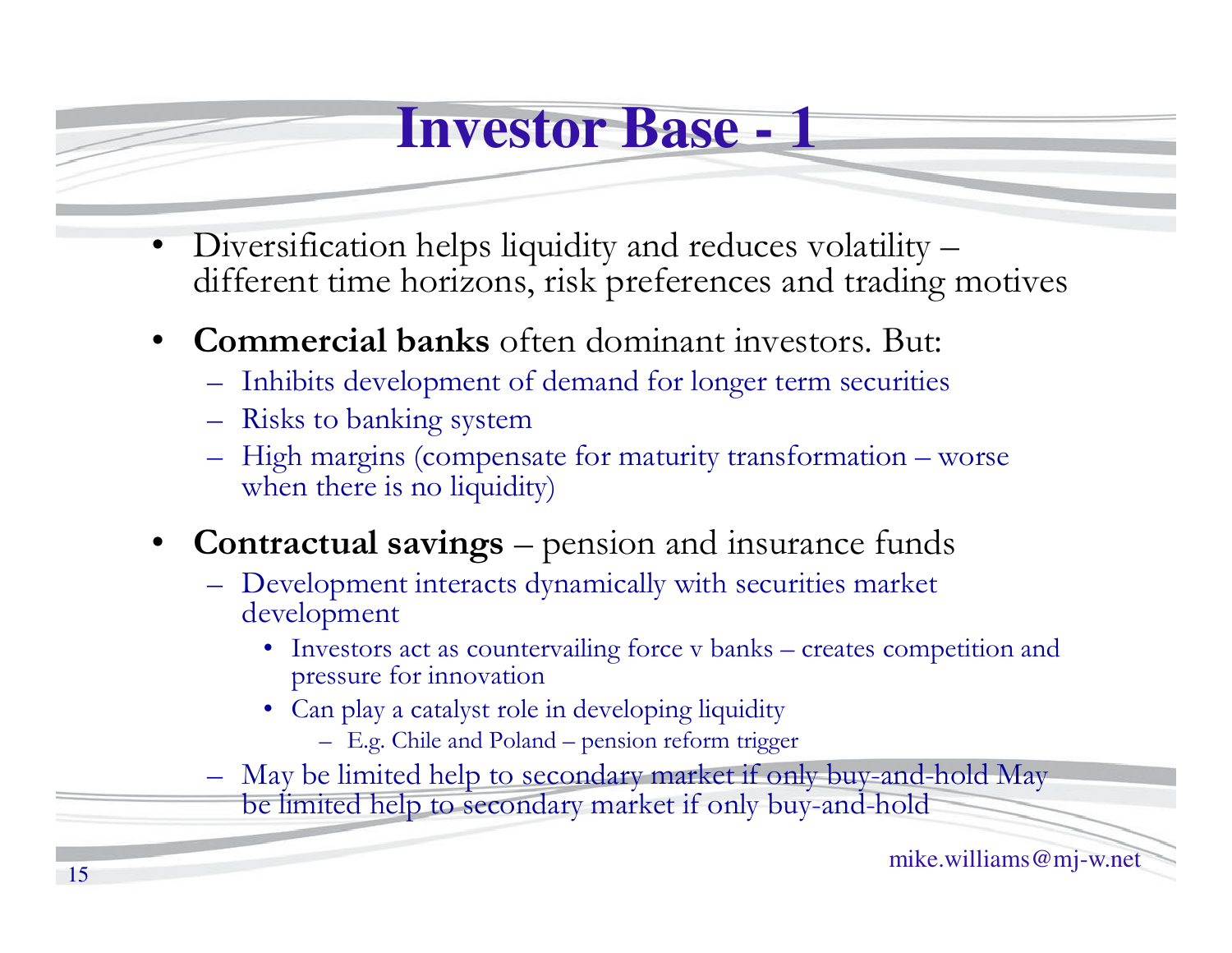#### **Investor Base - 2**

- • Collective investment funds
	- Competitors to banks
- • Retail investors
	- Market segmentation
	- May need special instruments and extra marketing and administrative costs
- • Foreign investors
	- Positive pressure for reform
	- Broadens investor base and improves market liquidity

But ...

- May encourage speculative inflows and complicate monetary policy
- Expect outflows at times of crisis (as in 2008)
- • Speculative investors can also have a role to play
	- More active trading improves liquidity
- • [Share of foreign investors in domestic debt markets (globally) nearly doubled from  $\sim 6\%$  to  $\sim 12\%$  over 2000-05 (source: IMF)

May have since fallen]

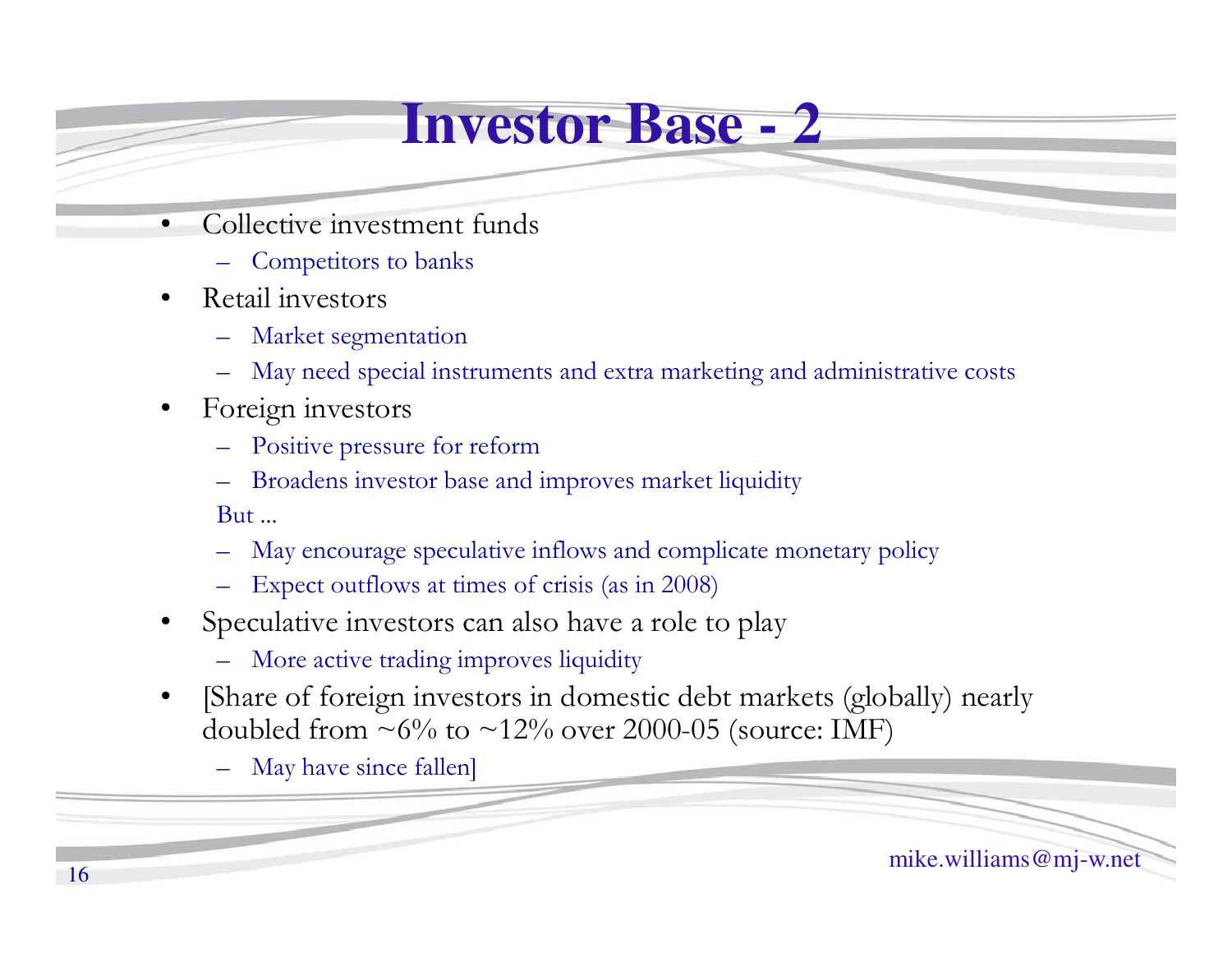#### **Retail Instruments**

- Huge variety internationally
- Savings certificates
	- Short-term v. long-term
	- Fixed rate v. variable rate
	- Tradable v. non-tradable (nor redeemable early)
- Savings deposits
- •Lotteries, premium bonds
- • Government bonds on preferential terms
	- Direct access at auctions (non-competitive bids)
	- Purchase between auctions [at what price?]
	- [Can complicate conversions etc]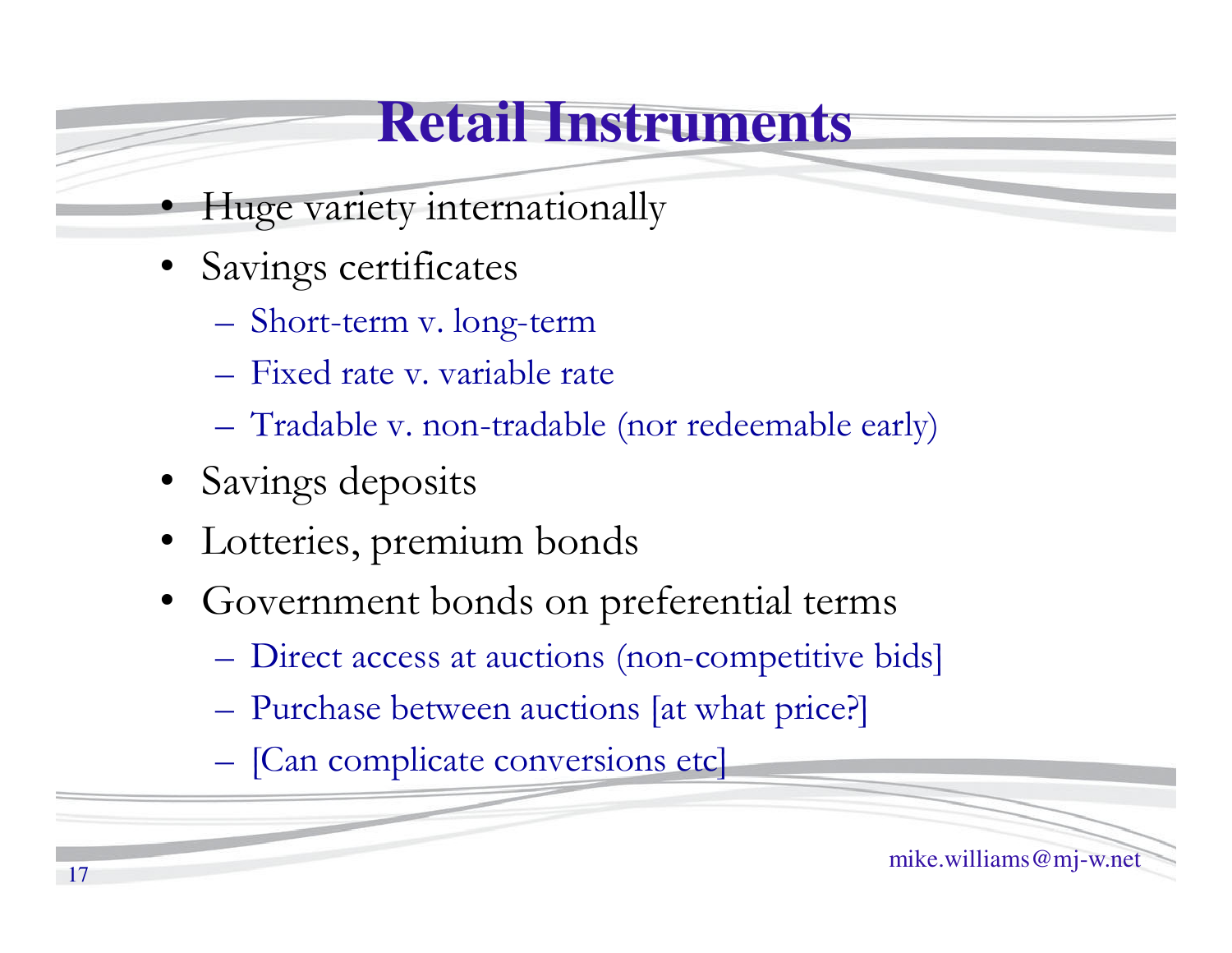#### **Retail Instruments: Pros and Cons**

#### **Potential Disadvantages**

- • Politically difficult to refuse early redemption
	- Can impose cash penalties
- • Requires specialist marketing channels
	- **Outlets** 
		- •Postal offices
		- •District Treasury Offices
		- • Dedicated retail savings organisations (UK, Canada)
	- Database requirements
- •Administratively expensive
- • Competition with other savings providers

#### **Potential Advantages**

- •Can be marketed directly
- •Target tax regime to retail holders
- • May cost less than wholesale market issuance
	- In UK National Savings department has objective to sell more cheaply than government bonds
	- But cost objectives confused by political or social objectives
- • Avoids complicating wholesale government bond market with hybrid instruments
	- Although can take away issuance volume

mike.williams@mj-w.net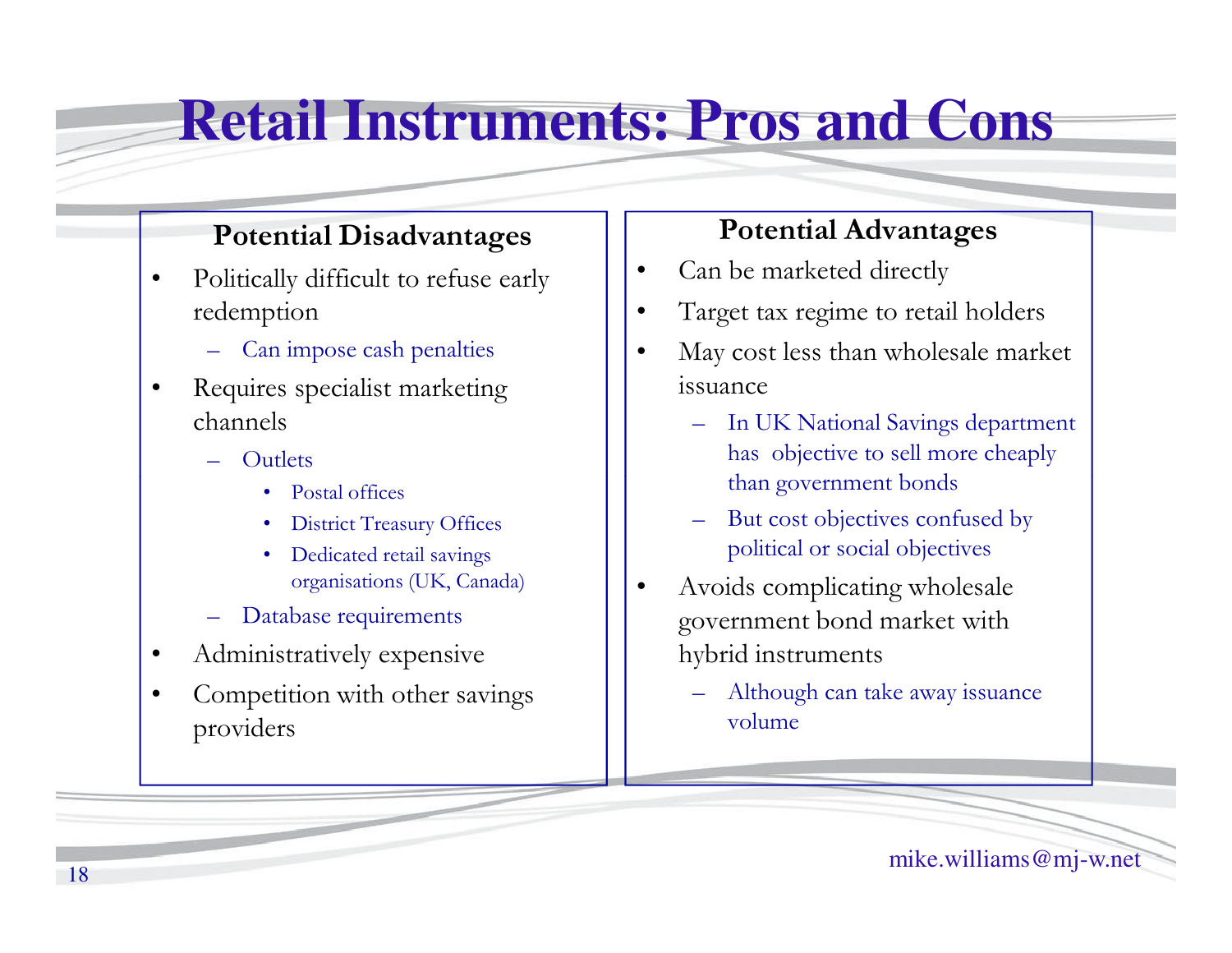## **Supply - some Considerations**

- • Transparency (of objectives) and predictability (of issue) is important
	- Reduces uncertainty
	- Widens market participation improving competition
- Match supply to demand
	- Otherwise investors reluctant to sell inhibits growth of secondary market
	- Avoid forced purchasing
		- Distorts market reduces demand from others
		- If investors have to hold they will not sell
- • Avoid too many small issues; bigger bonds help to create liquidity
- •Facilitated by consultative processes

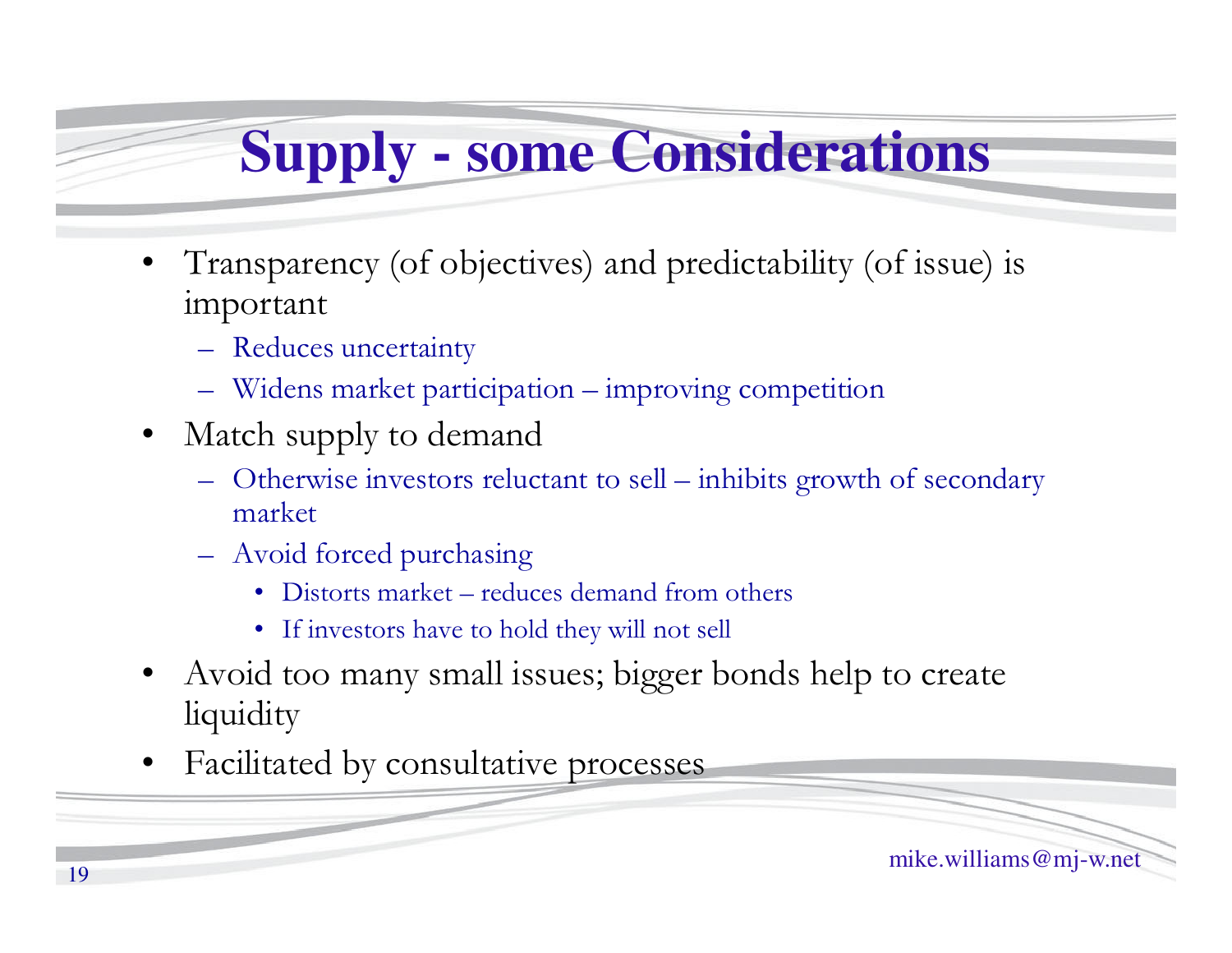#### **Sequencing the Development – Phase 1**

- Initial priority to **strengthen short-end of market**
	- **Hart Committee Committee**  Treasury bills, repo, or secondary bill market; encourages participation of banks and builds money market liquidity (facilitating monetary policy operations)
	- **Hart Committee Committee** Requires active participation of central bank
- Emphasis on **market related** auction procedures, interest-rate flexibility (no direct controls), greater predictability and transparency
- Development of **intermediaries, market infrastructure and secondary market**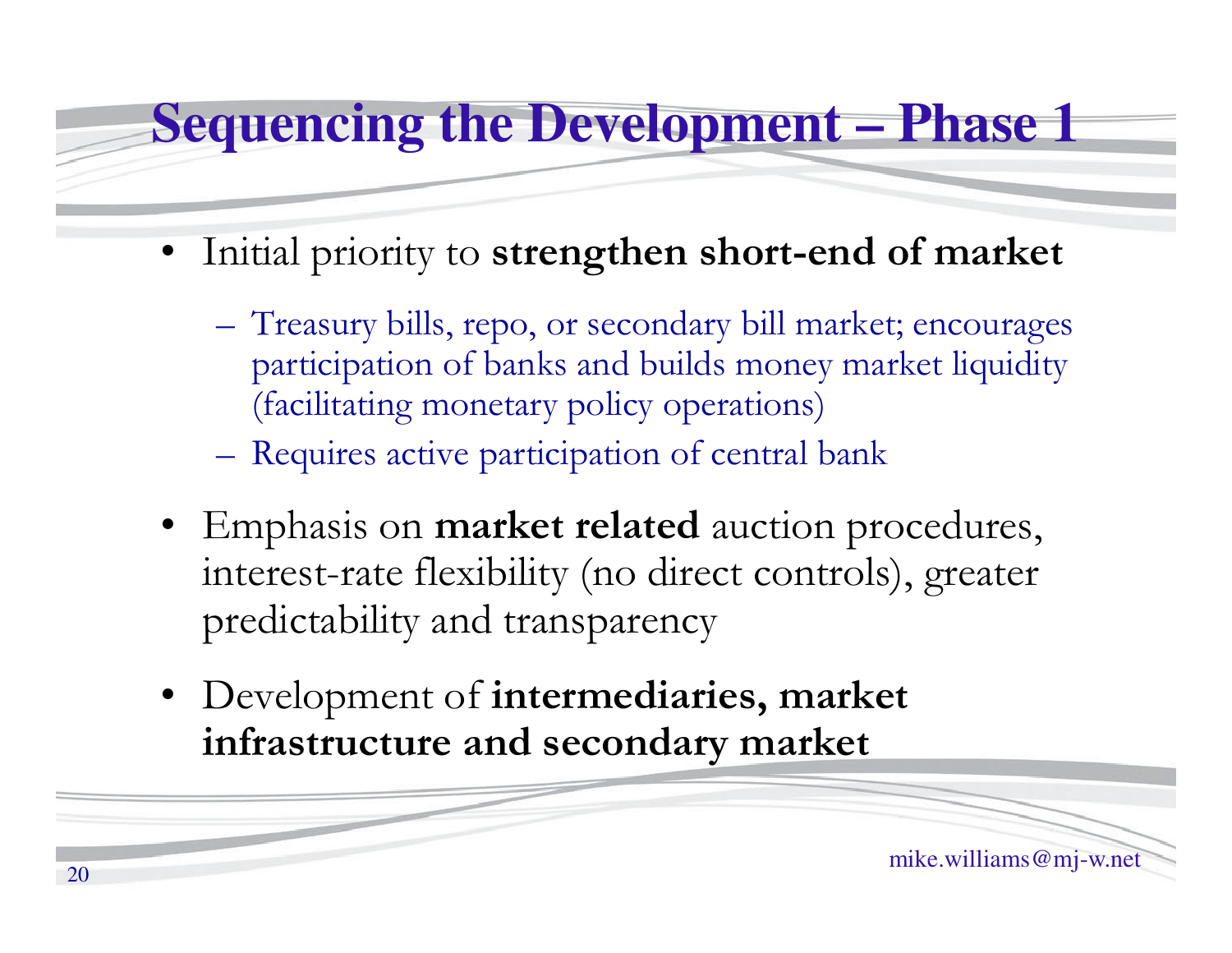# **Sequencing the Development – Phase 2**

- Move to longer-rate instruments
	- creep up the yield curve or issue linkers
- Ensure interaction with development of
	- investor base
	- repo market (source of financing and demand)
	- secondary market
- Fungibility, benchmark bonds
- Swaps and futures markets (leave to Phase 3)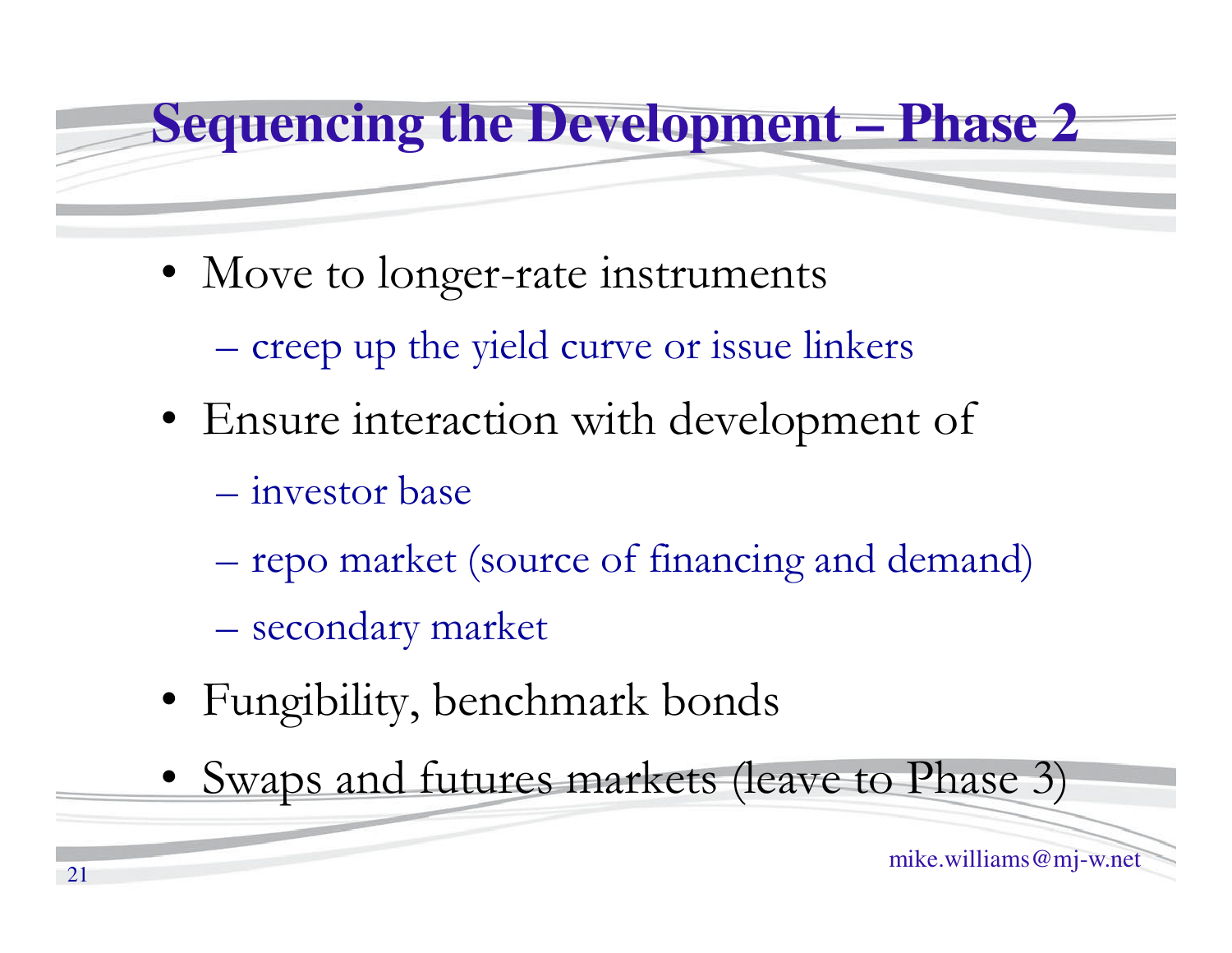#### **Secondary Market Development**

- Emphasis on supporting basic transactions
	- **Hart Committee Committee** Safe systems for execution and settlement of spot trades
	- –Repos – benefit both monetary policy and private sector
- Developing the yield curve
- Intermediaries
	- **Hart Committee Committee** Primary dealers / market makers create interest and liquidity; and facilitate selling of government bonds
	- **Hart Committee Committee** Need benefits as well as obligations
- Trading systems, clearing and settlement systems, legal and regulatory framework, taxation…all matter

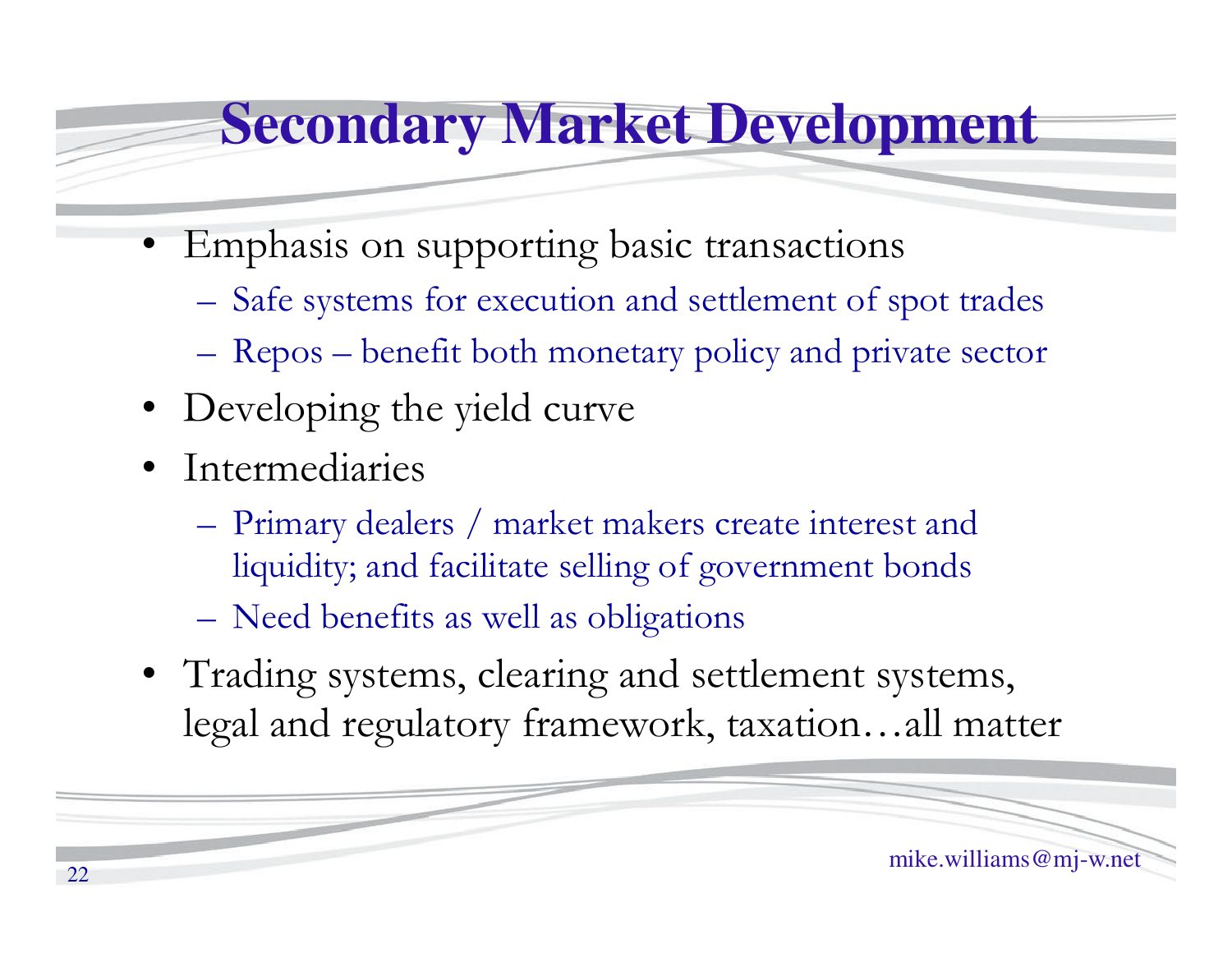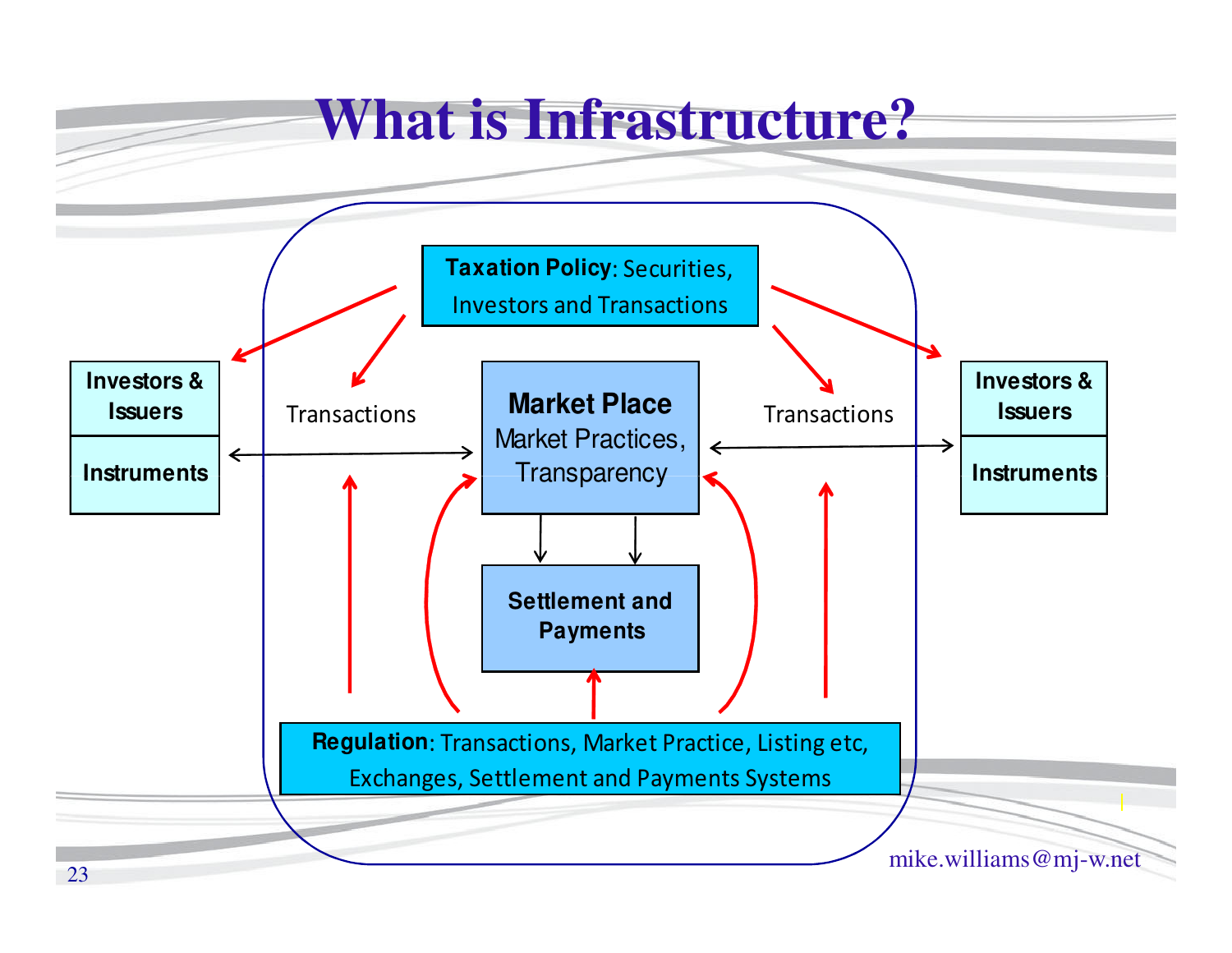#### **Financial Market Infrastructure**

Necessary conditions for wellfunctioning financial markets•Adequate and well-enforced

- contracts
- •Insolvency procedures
- •Governance structures
- •Accounting and disclosure standards
- •Transparency(role of credit rating agencies)
- •Protection against market abuse, misinformation

•Adequate physical infrastructure – settlement, payment, custodial systems

Builds confidence in the integrity of the market

#### Regulatory Framework

- Strong and independent supervisory authority
- Deter fraud

•

- Evolve with market development
- Market conduct rules
	- Price transparency
	- Market abuse provisions
	- Reporting provisions
- $\bullet$  Tax Framework
	- $-$  Aim for tax neutrality
	- Treat all incomes all investors / intermediaries<br>the same the same
	- Transactions reflect views on value of<br>underlying instrument rather than tax underlying instrument rather than tax incentives
	- Reduce operational costs associated with collecting tax
- • Legal Framework
	- Investors' rights protected by insolvency / bankruptcy provisions
	- Enforceability of financial contracts

 Contractual relationships should be well defined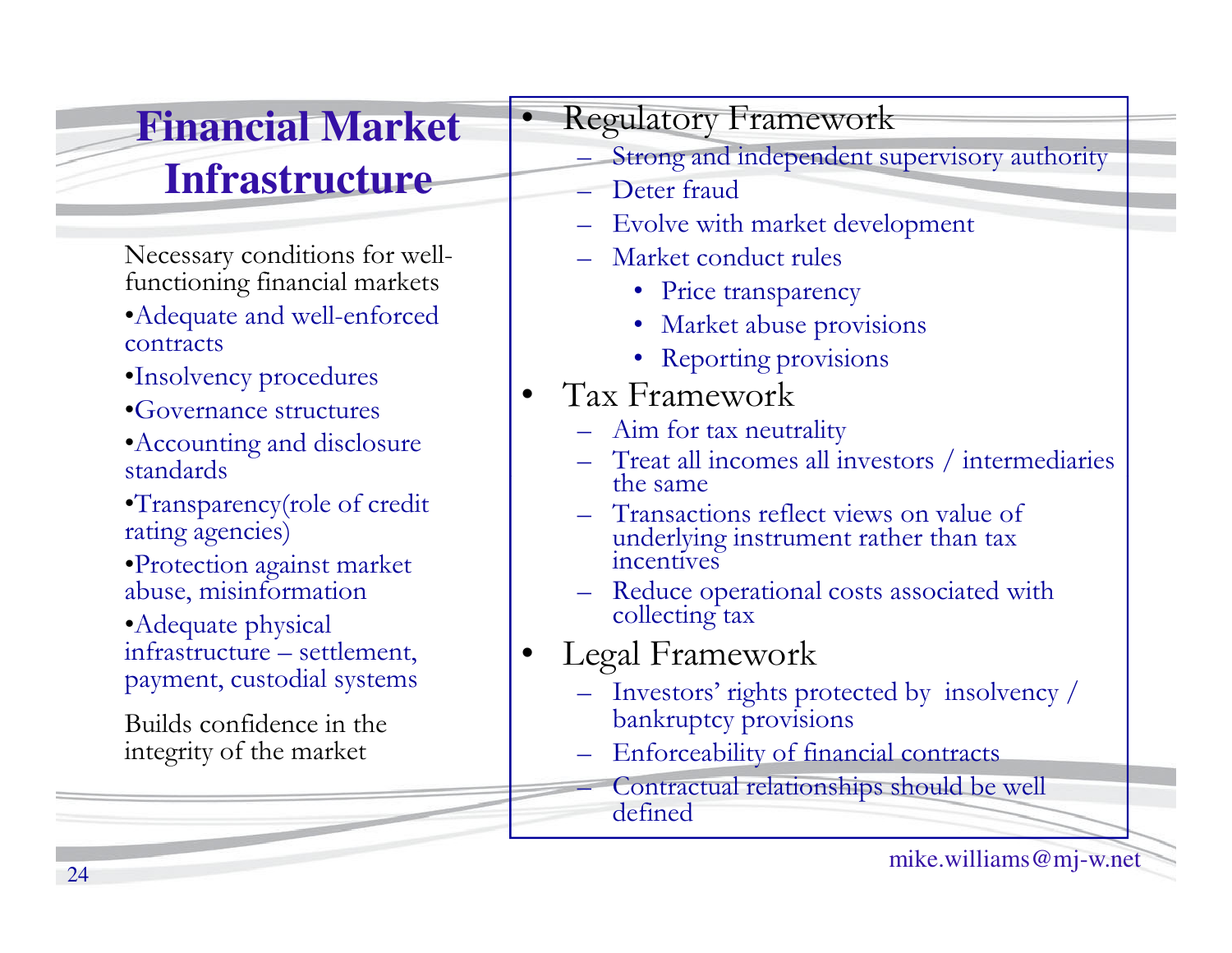## **Payment & Settlement Systems**

- Short settlement cycle  $\Rightarrow$  lower cost and less risk
	- Facilitated by dematerialized (or immobilized or book entry) securities
	- Supported by centralized custodians or registrars
	- Connectivity important supported by strong operational risk control
- $\bullet$ Mechanism

•

- $\sqrt{-r}$ Gross or net?
- Delivery versus payment (DVP) – real time or overnight
- Central counterparty?
- Connected to high value payment system
- Legal issues include:
	- Can securities be issued in electronic / dematerialized form?
	- Are finality of settlement provisions robust?
	- Is claim to title unambiguous?
- •International CPSS / IOSCO standards – <sup>2001</sup>

[Committee on Payment & Settlement Systems of International

Organisation of Securities Commissions]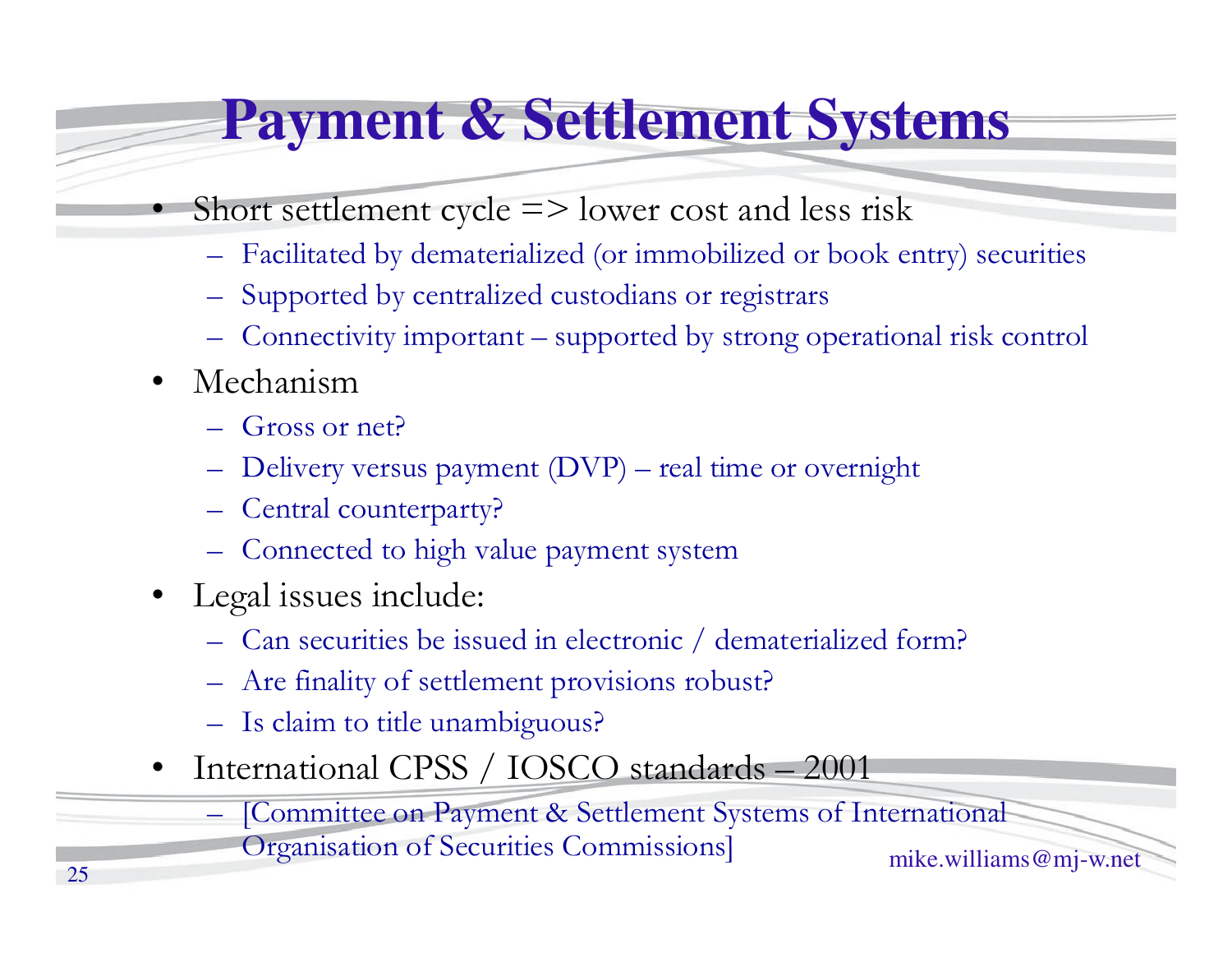## **Secondary Market Practices**

- Rules of engagement
	- Trade reporting
	- –Dispute resolution
	- –Trade fails
- Trading mechanism
	- $=$  Reforming Wavenerg Retail vs. wholesale
	- –Dealer (or quote driven) vs. order book
	- **Hart Committee Committee** Exchange vs. OTC
	- –Central counterparty
- Trading hours
	- Periodic call auction
	- **Hart Committee Committee** Continuous market
- Price Transparency
	- Necessary for investor confidence
	- But trade-off with liquidity
- Pre-trade
	- –– Information dissemination
	- **Hart Committee Committee** Indicative or committed
- Post-trade
	- –Inventory risk
- • Official prices
	- Yield curve
	- Reference prices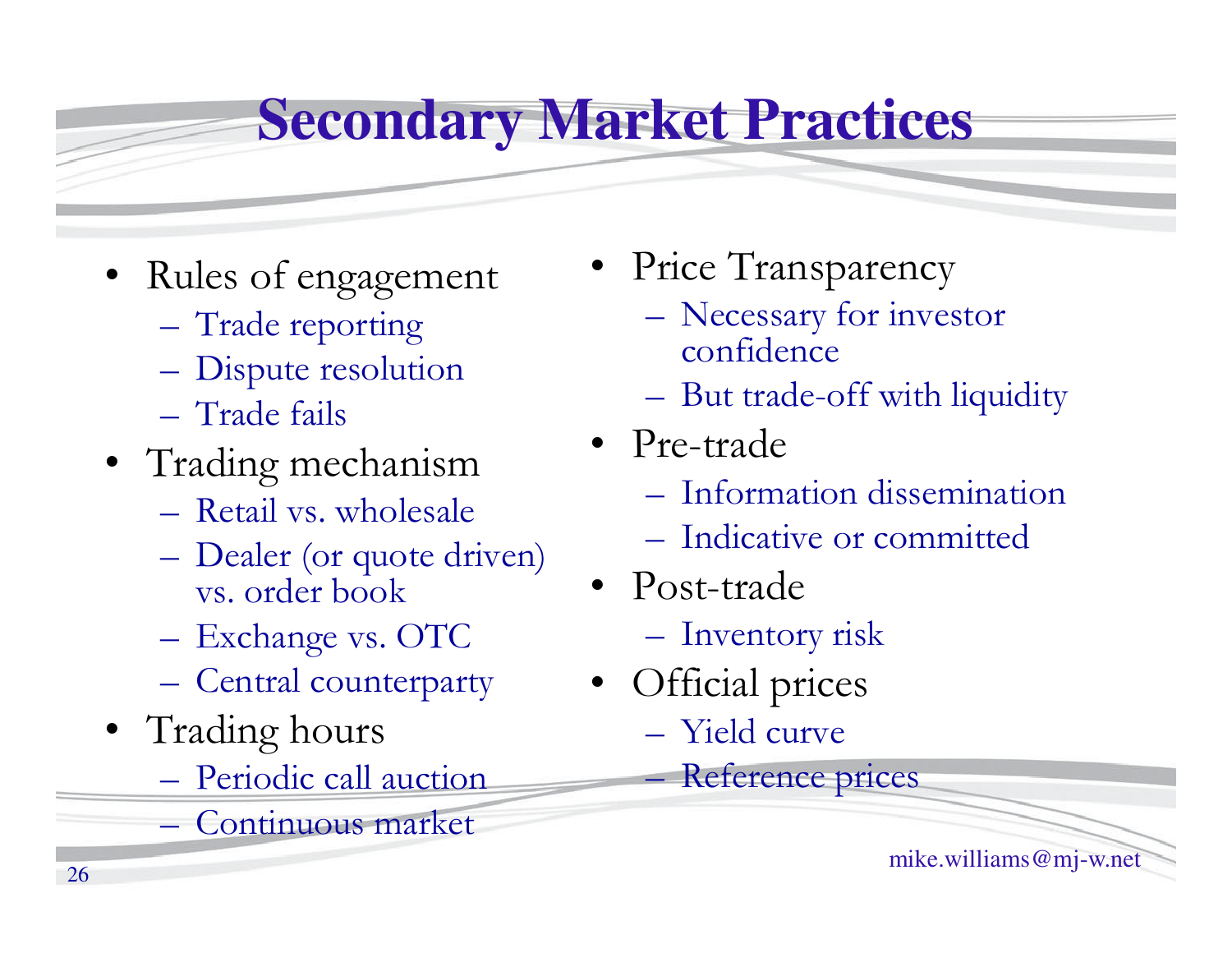

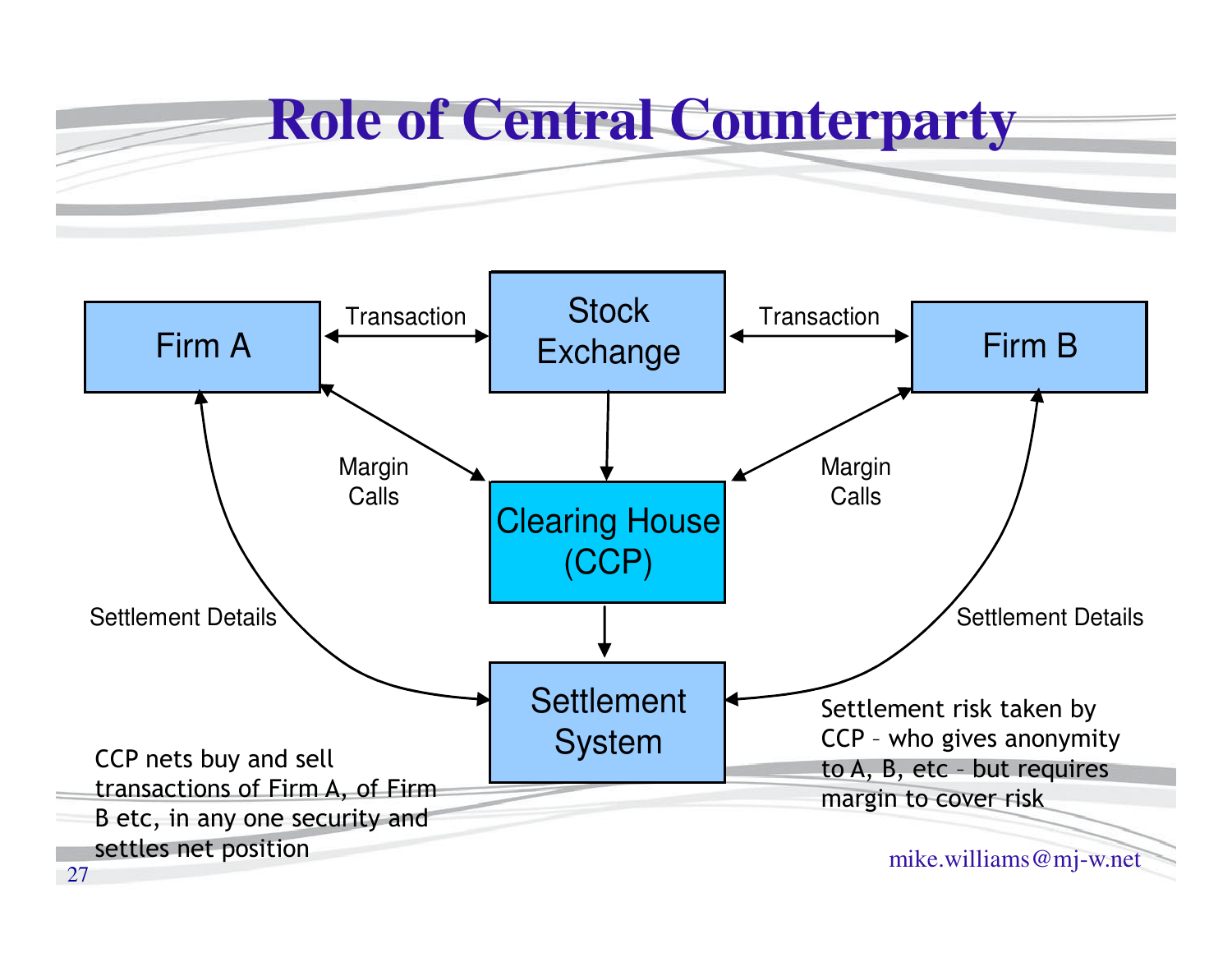## **Summary: Bond Market Development**

- • Key requirements for liquid government bond market
	- Efficient, well-functioning primary market
	- Appropriate infrastructure to promote secondary market
	- Mix of market participants
- Developing securities markets is a dynamic process based on
	- Continued macroeconomic and financial sector stability
	- Adequate institutional and regulatory reforms
- Proceed in parallel
	- Develop market conventions, settlement practices, infrastructure etc
	- Develop demand and supply issuance practices and investor base
- •It is a project
	- Establish priorities and sequencing
	- Identify risk and bottlenecks
	- Take and give responsibility
- •Ensure momentum is maintained – keep issuing!

mike.williams@mj-w.net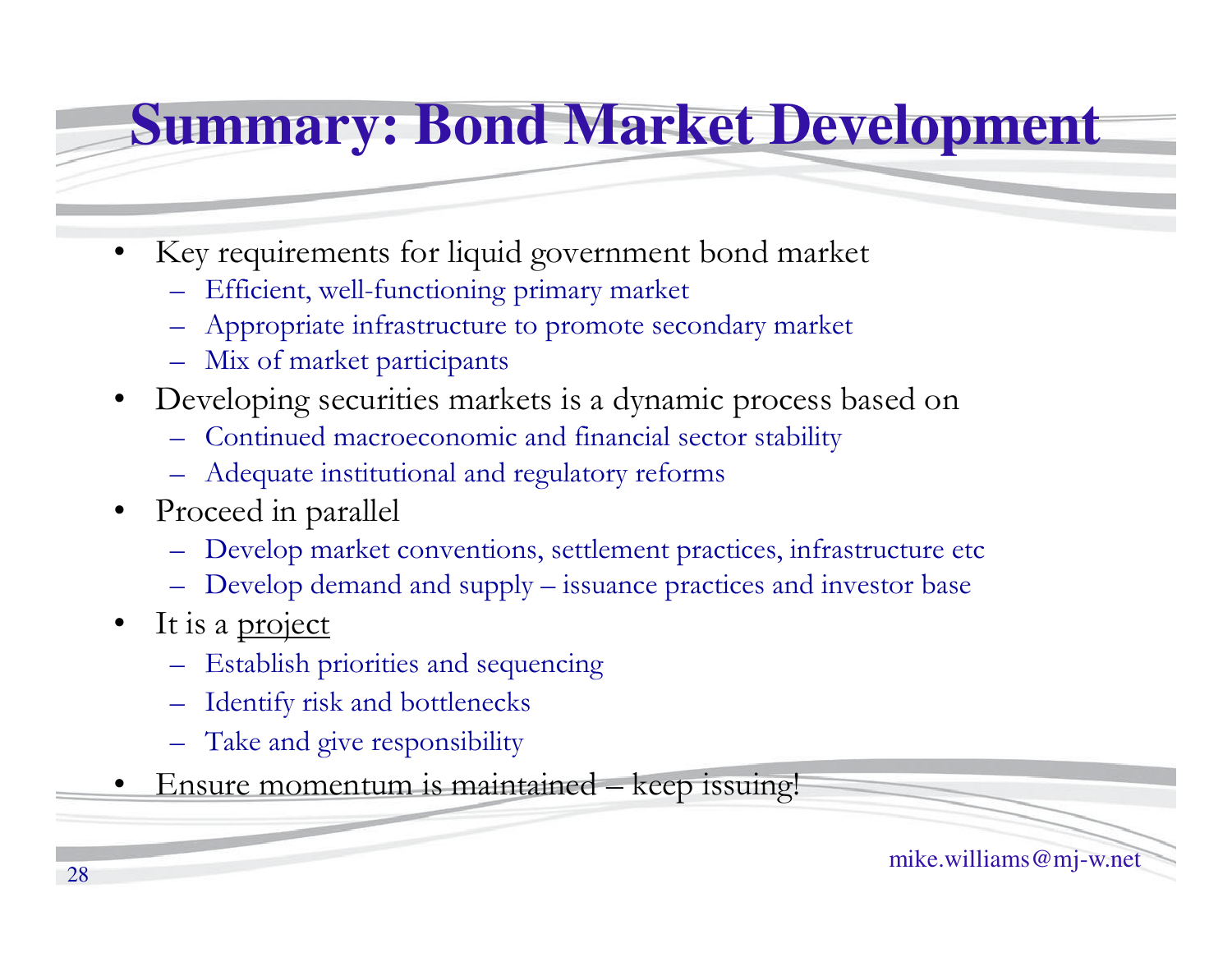## **Market Development in Practice\***

- •Not proved easy in practice
- •Markets often too small (need to cover fixed costs )
- •Inconsistent approaches of local regulators
- $\bullet$  Limited range of financial institutions, demand insufficiently diverse
- More progress in primary market than secondary market. Marked disparity in market depth – but lower turnover ratios and wider bid offer spreads in EMEs
	- Domination of banks
	- Too many small issues
	- Unresolved asset valuation questions

Market: from Diagnostics to Reform Implementation" World Bank (2007) mike.williams @ mj-w.net<br>9 \* This and next slide borrows from "Developing the Domestic Government Debt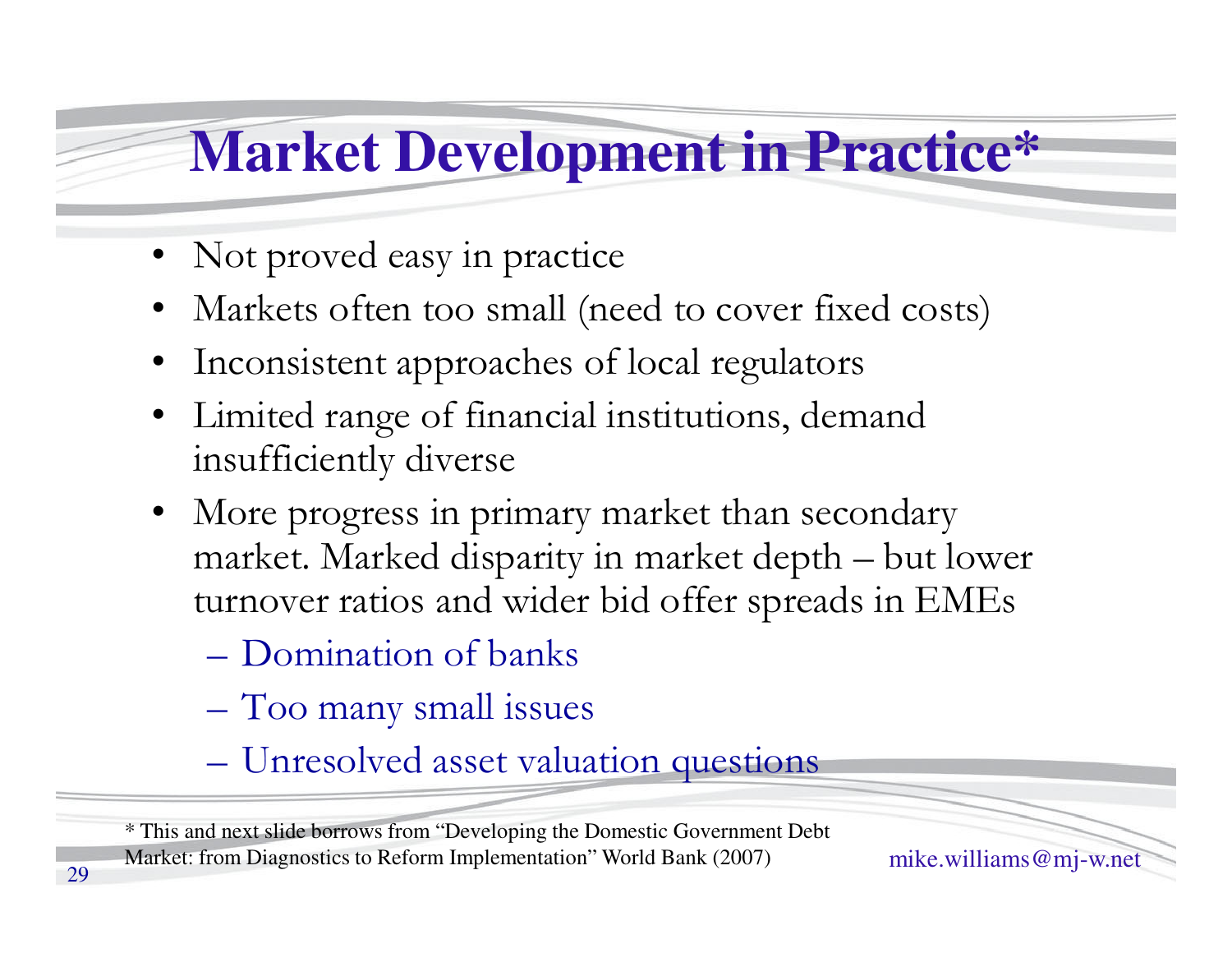## **Some things have worked**

- • Internationalisation of market has helped small countries (Singapore, Taiwan)
	- Foreign banks increase competition
	- Offshore entities to hold an issue local currency bonds
	- Foreign investors can hold bonds locally
- $\bullet$  More sophisticated primary market operations require active money market and effective cash management
	- Building benchmarks, effective primary dealers
	- Liability management operations
- • Competition improves trading activity and liquidity
	- Facilitated by competition among dealers
	- Liquidity also improves when activity is consolidated in a small number of liquid instruments, transactions costs are minimized, market infrastructure is sound and robust, market participants have varying transactions needs and investment horizons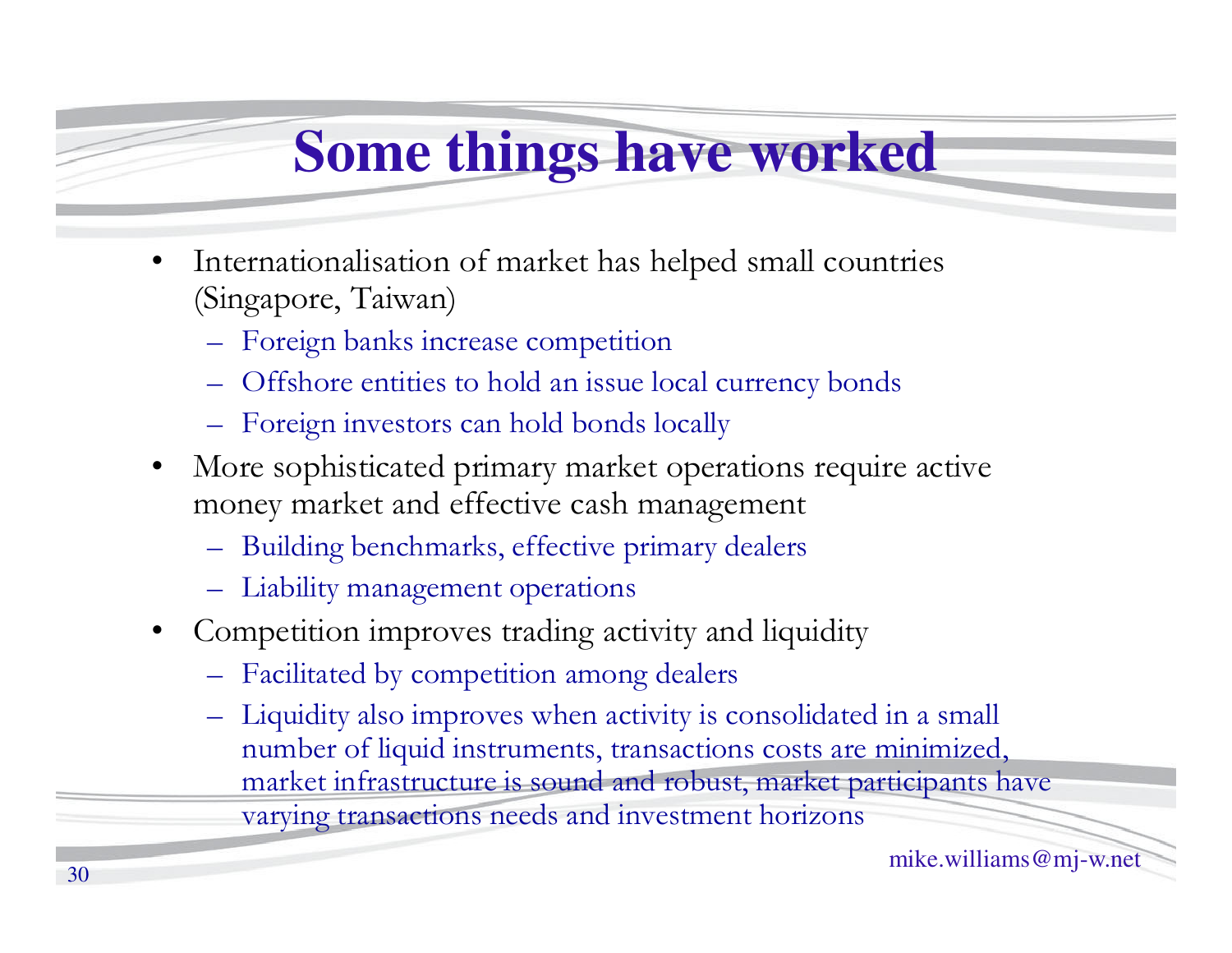

# **Annex I: Government Bond Market - links to other Markets**

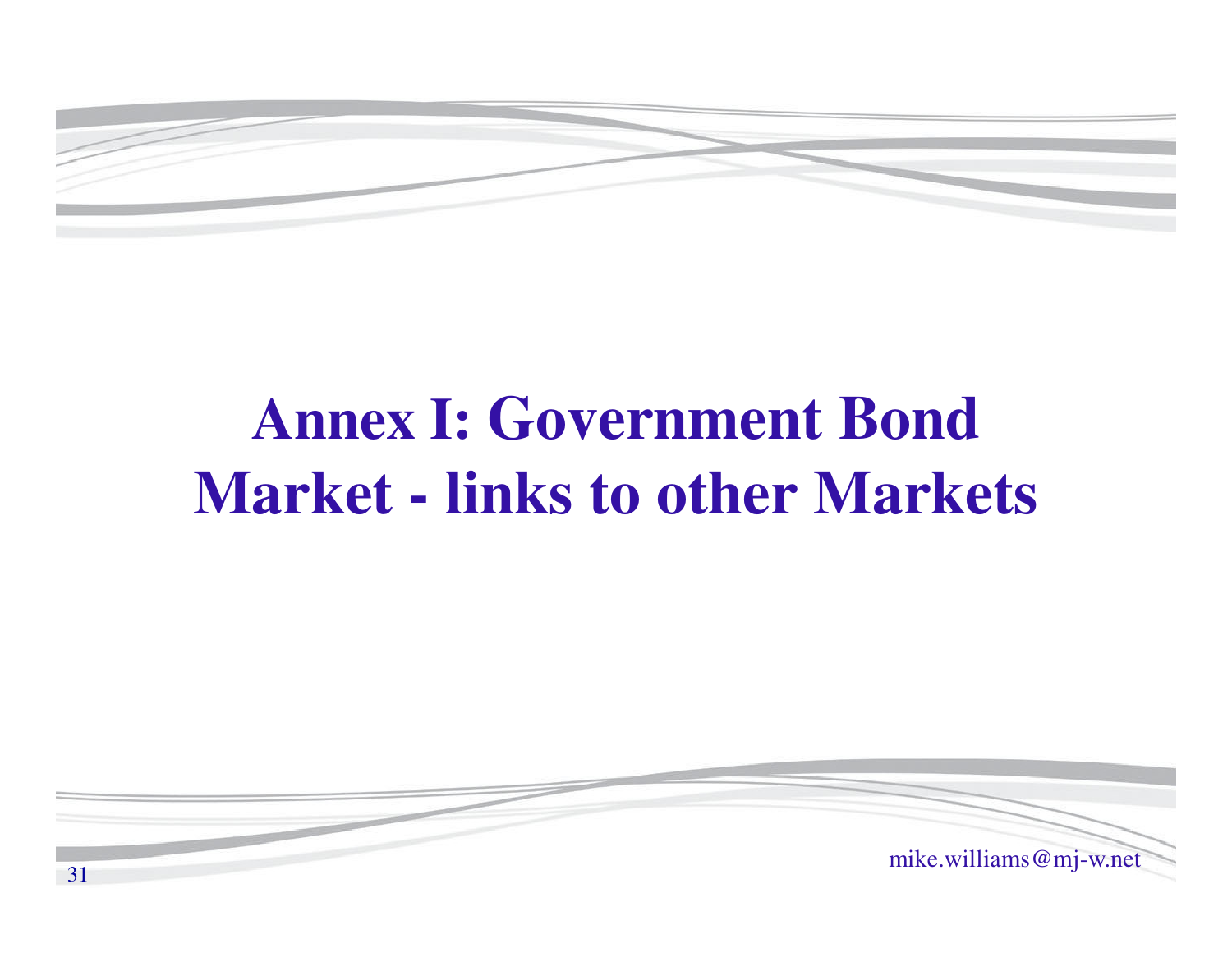#### **Government Bond Market**

#### **links to other Markets**

- • Money Market
	- Repo and stock-lending <sup>h</sup>edging instrument, enhances monetary policy implementation
	- Treasury bills collateral in payment systems, risk free
- • Corporate bond markets
	- Intermediaries can hedge
	- Yield curve is pricing reference
	- Establish level playing field with government
- •Sub-national bond market
- • Equity market
	- Corporate issuers
	- Range of investors
- • Foreign currency market
	- Mixed retail/wholesale market; interacts directly with domestic money market
	- Influenced by capital controls, exchange rate policy etc
- • Derivatives markets
	- Futures, forwards, swaps other hedges
	- Repo and futures mutually supportive
	- OTC and exchange traded
	- Linked to bond, money and equity markets
	- Likely to need CPP may need government encouragement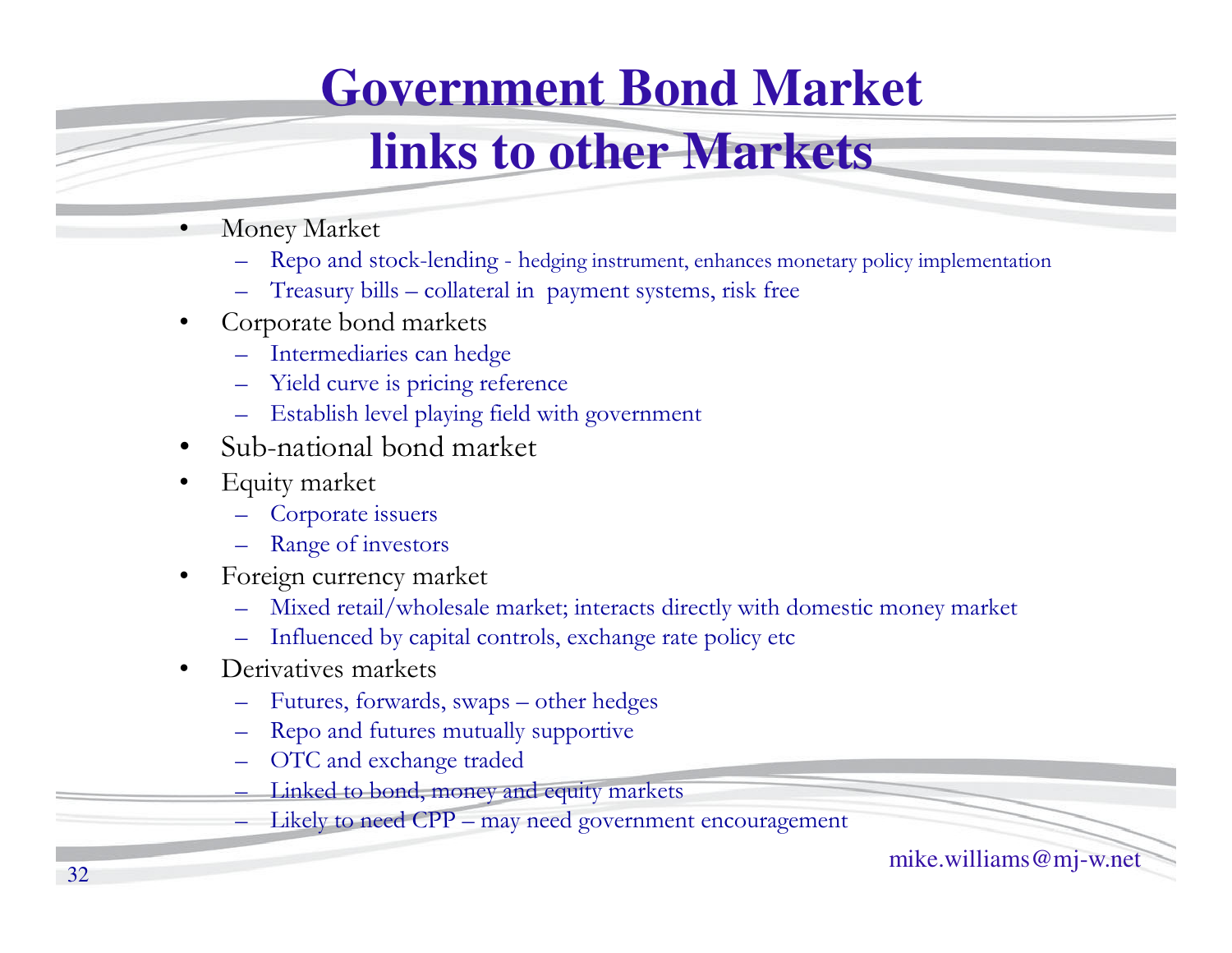## **Importance of Efficient Money Market**

- •Supports effective monetary policy & financial stability
- •Promotes broader financial market development
- • Key requirement for liquid capital markets, including bond market
	- Provides mechanism for funding positions
	- Supports active risk management by participants
- • Supports debt management
	- Source of domestic short-term funding
	- Place to invest excess cash balances
	- Reduce risk of auction failure
	- Enhance investors' confidence, reduce liquidity risk premia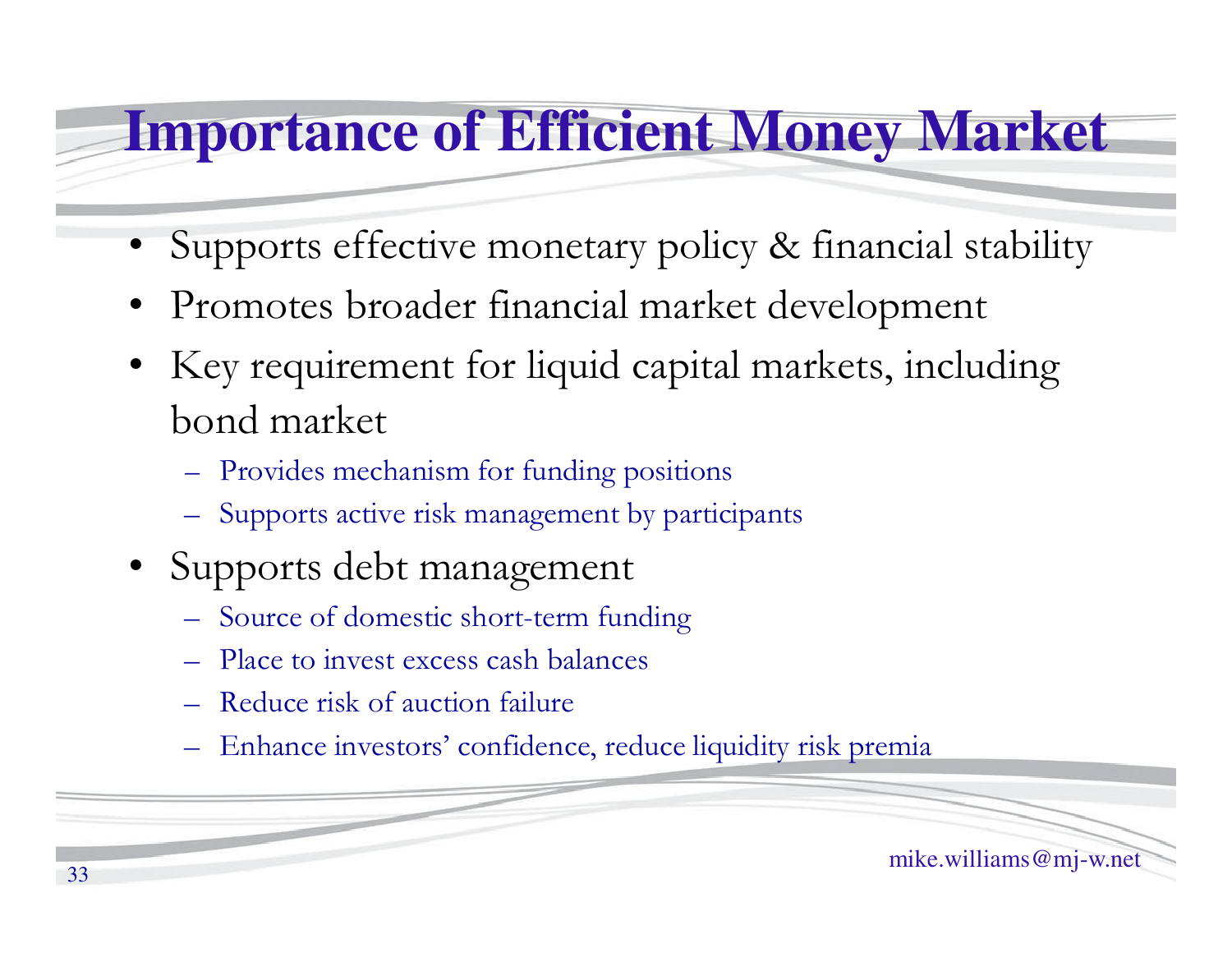## **Efficient Money Markets**

- • Move to market-based instruments for monetary policy
	- Reduce reliance on standing facilities
	- Enhance activity in inter-bank market
- • Inter-bank market
	- Credit concerns
	- Anonymity: brokers can help
- • Repo market
	- Removes credit concerns
	- Facilitates liquidity of government bond market
	- Ideal instrument for monetary policy operations
- • Sound government cash and debt management
	- Good cash forecasting
	- Discourage central bank borrowing
	- Regular auctions of Treasury Bills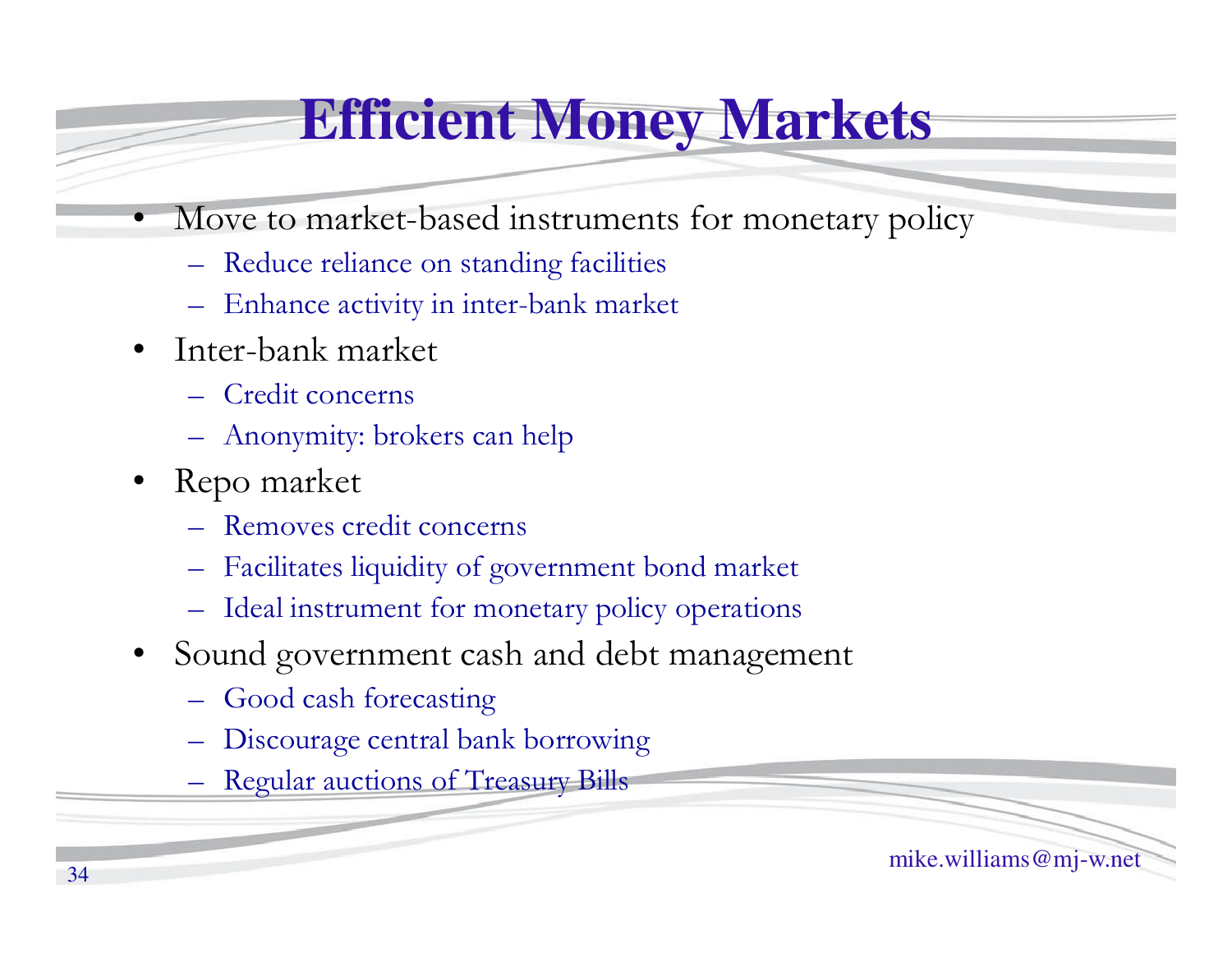#### **Co-ordination with Monetary Policy**

- • Dangers in lack of co-ordination or failure to share information
- Allocate responsibilities:
	- **Hart Committee Committee**  MoF: fiscal deficit and its financing, including cash management
	- – Central Bank: monetary control aimed at inflation via control of liquidity and interest rates
	- –Central bank supplies services to MoF, inc fiscal agent
	- –Joint: market infrastructure
- In time, achieve separation greater clarity and avoids conflict of interest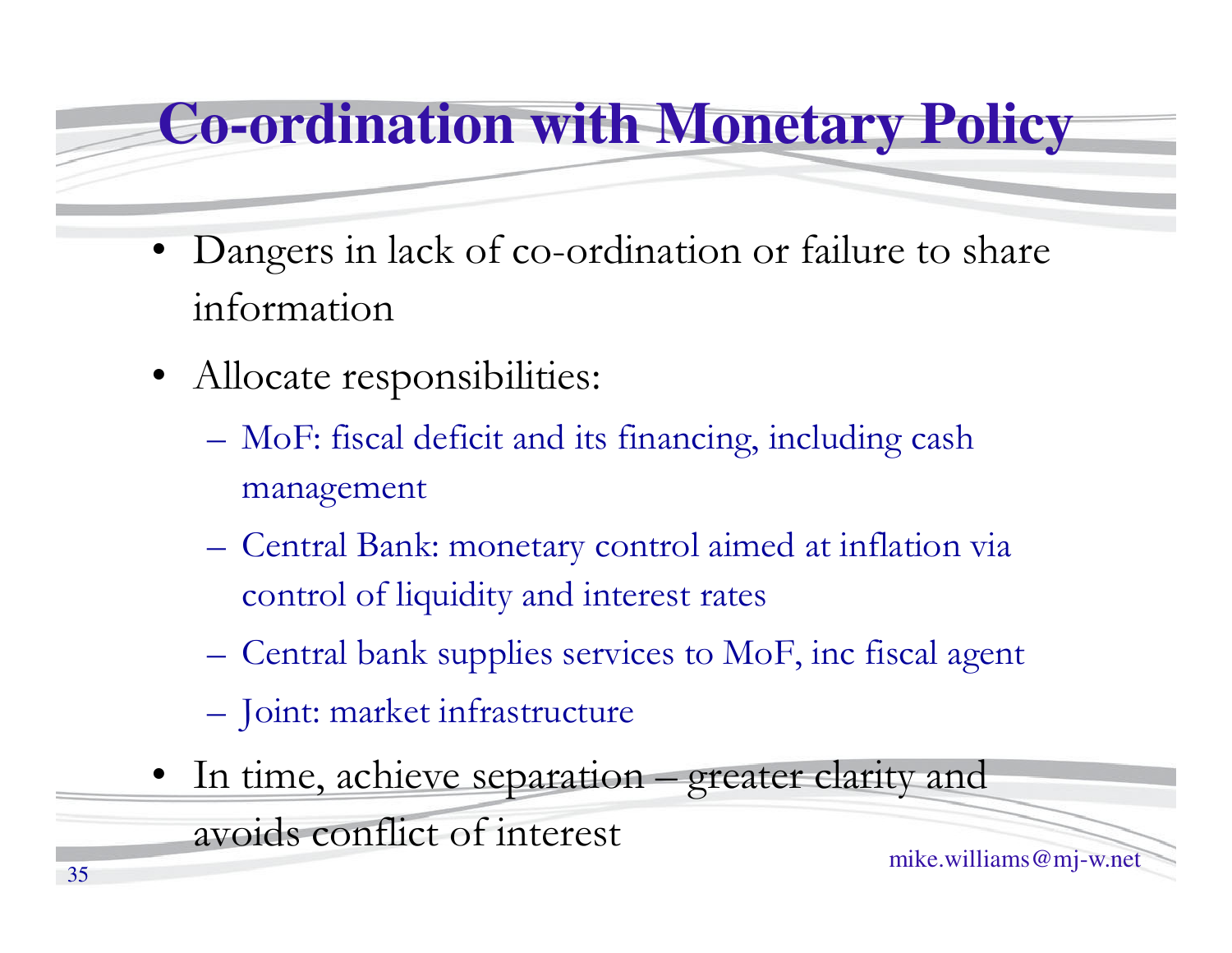## **Monetary Policy Operations should support Debt Management**

- • Central Bank should keep required reserves close to that needed by the banking system
	- $-$  Heins develop interbank mar Helps develop interbank market; reduce interest rate volatility
	- Create incentives for banks to trade with each other
		- Avoid generous deposit facilities at central bank
		- Exempt interbank transactions from reserve requirements
- Using same instrument for Treasury's funding and Central Bank monetary policy operations can avoid market fragmentation – e.g. add-ons
- Timing and amounts of Government auctions should fit with bank's monetary policy operations
- •Requires information sharing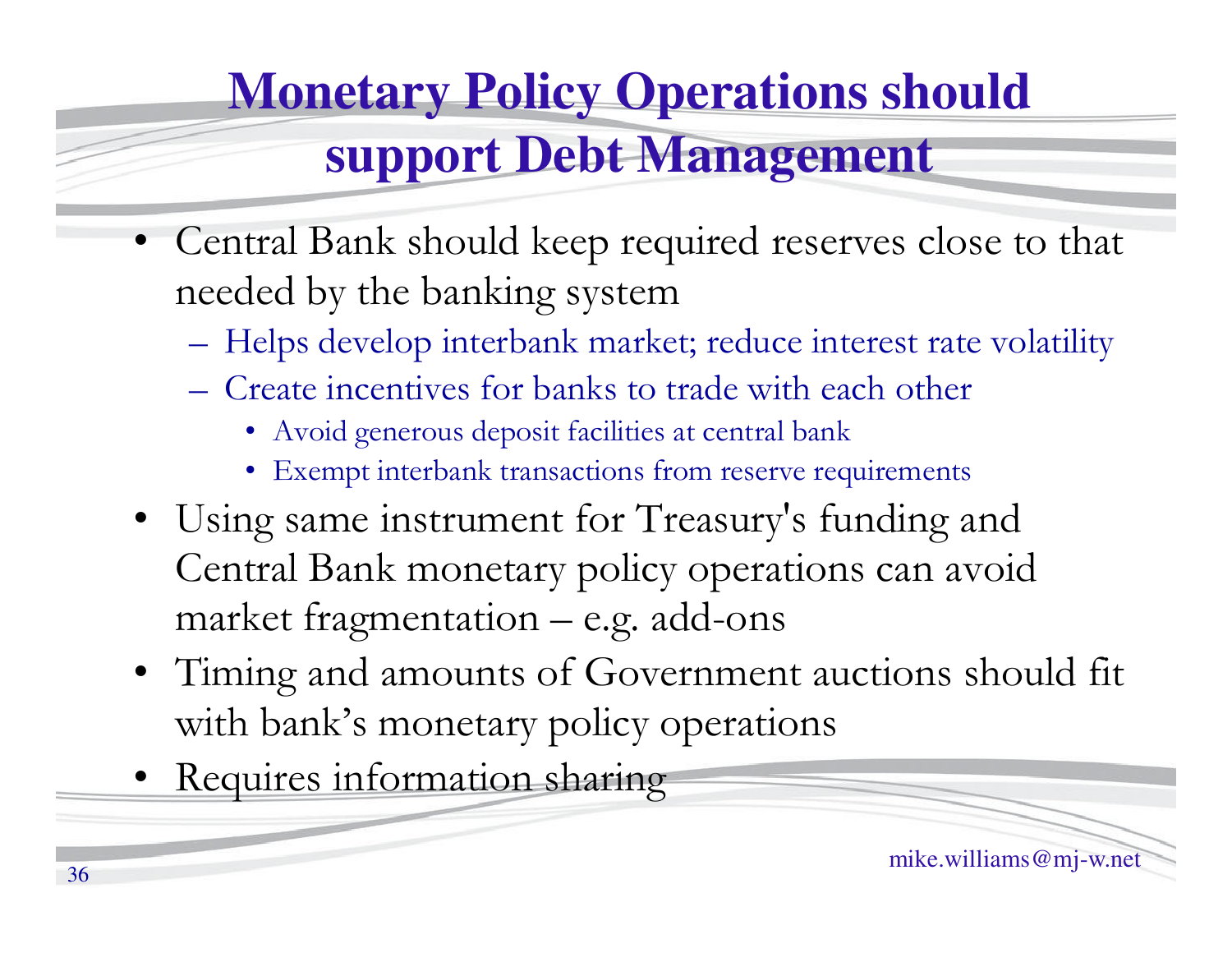## **Resolving the Conflicts**

- • Enhance credibility of monetary policy
	- **Hart Committee Committee** Independence of Central Bank
	- Supportive fiscal policies
- Move to a market based system
	- $\sim$  Stabbing ad hac borrowing by Stopping ad hoc borrowing by government from the bank and reducing control of bank financing
	- Developing an active money market
		- Developing a Treasury Bill or repo market that allows the Bank to conduct open market operations (OMOs)
	- **Hart Committee Committee** Remove direct controls
	- –Promote a strong and competent financial sector
	- **Hart Committee Committee** Develop secondary trading market.

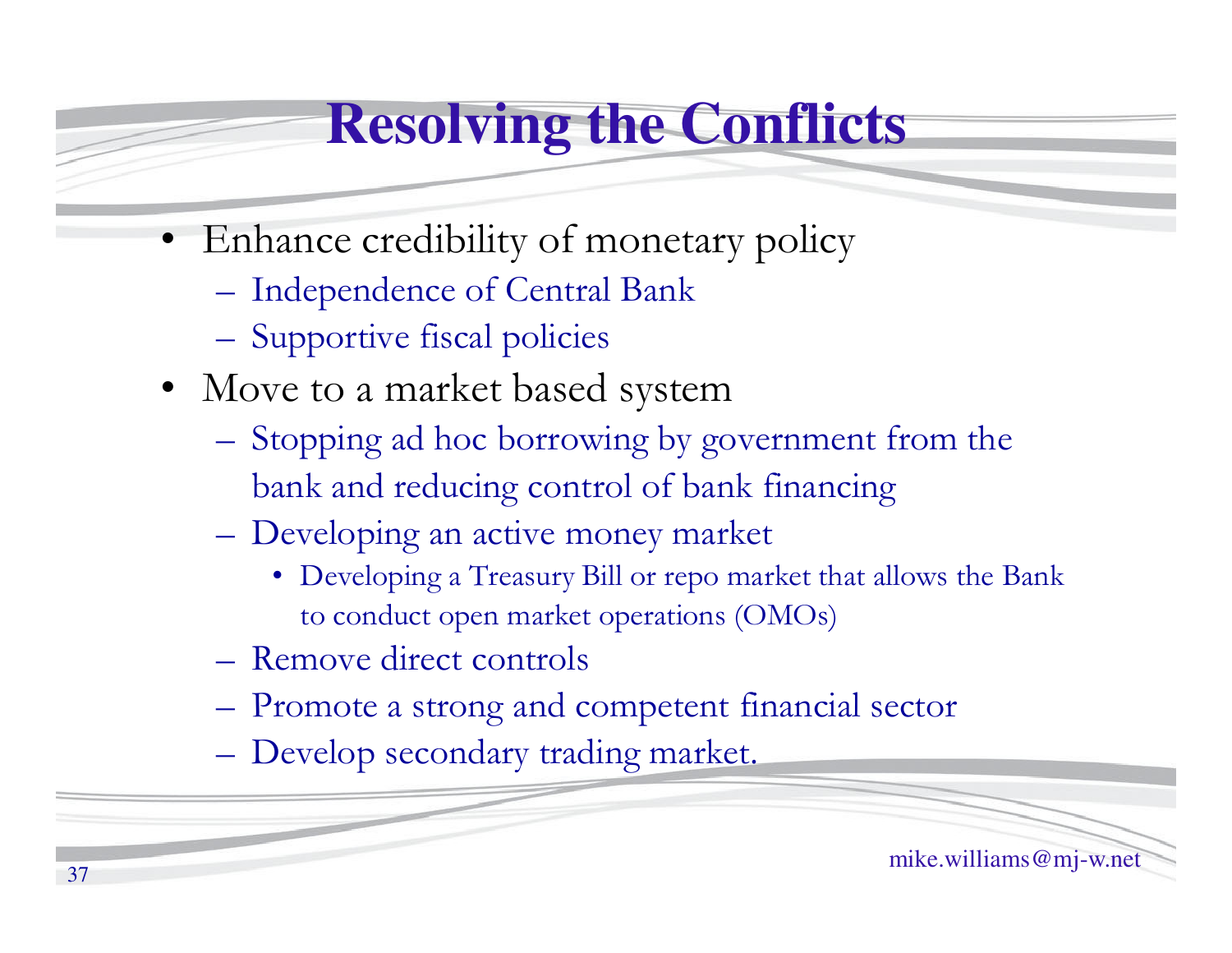

## **Annex II: Instruments and Techniques**

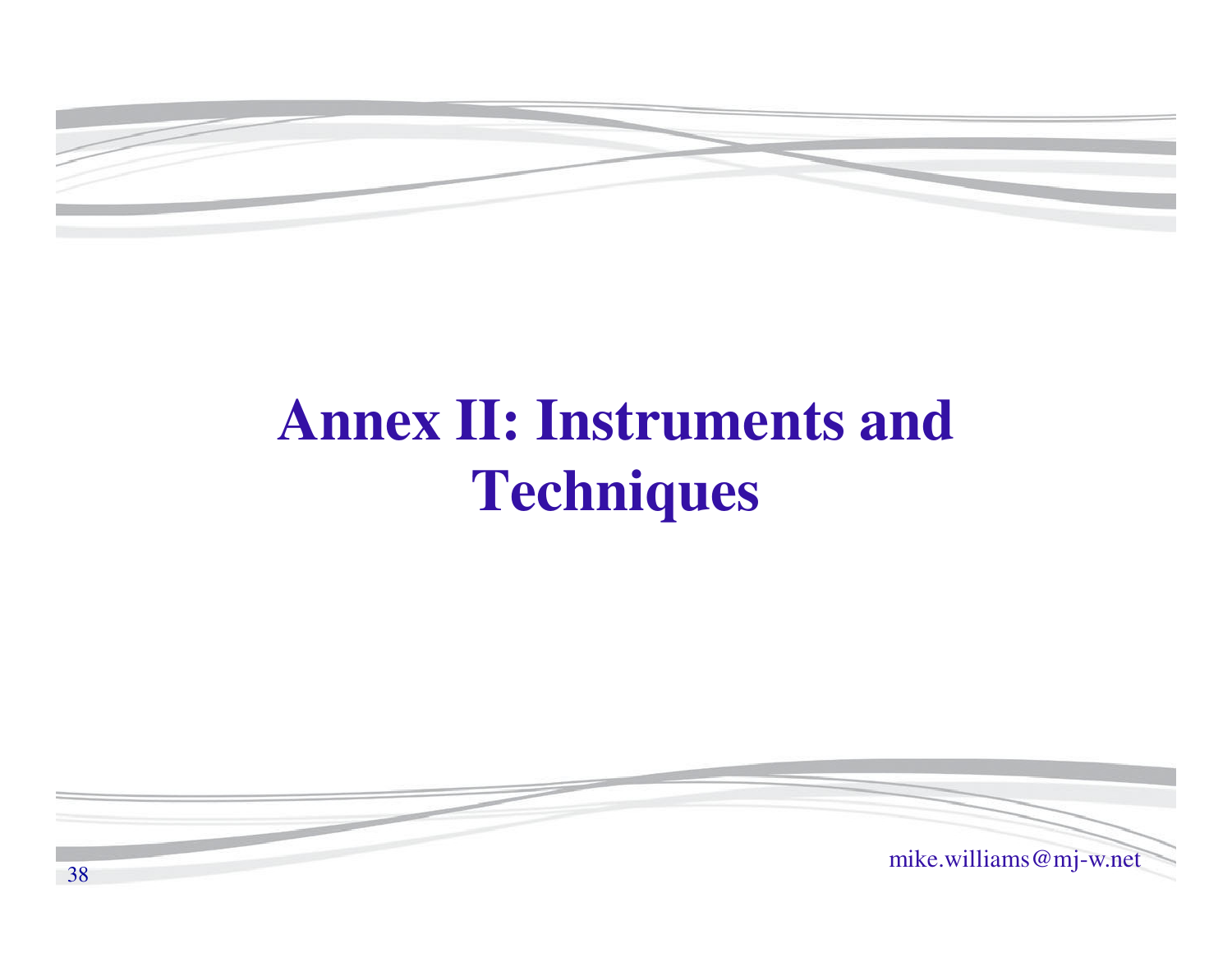## **Debt Instruments – Categorisation**

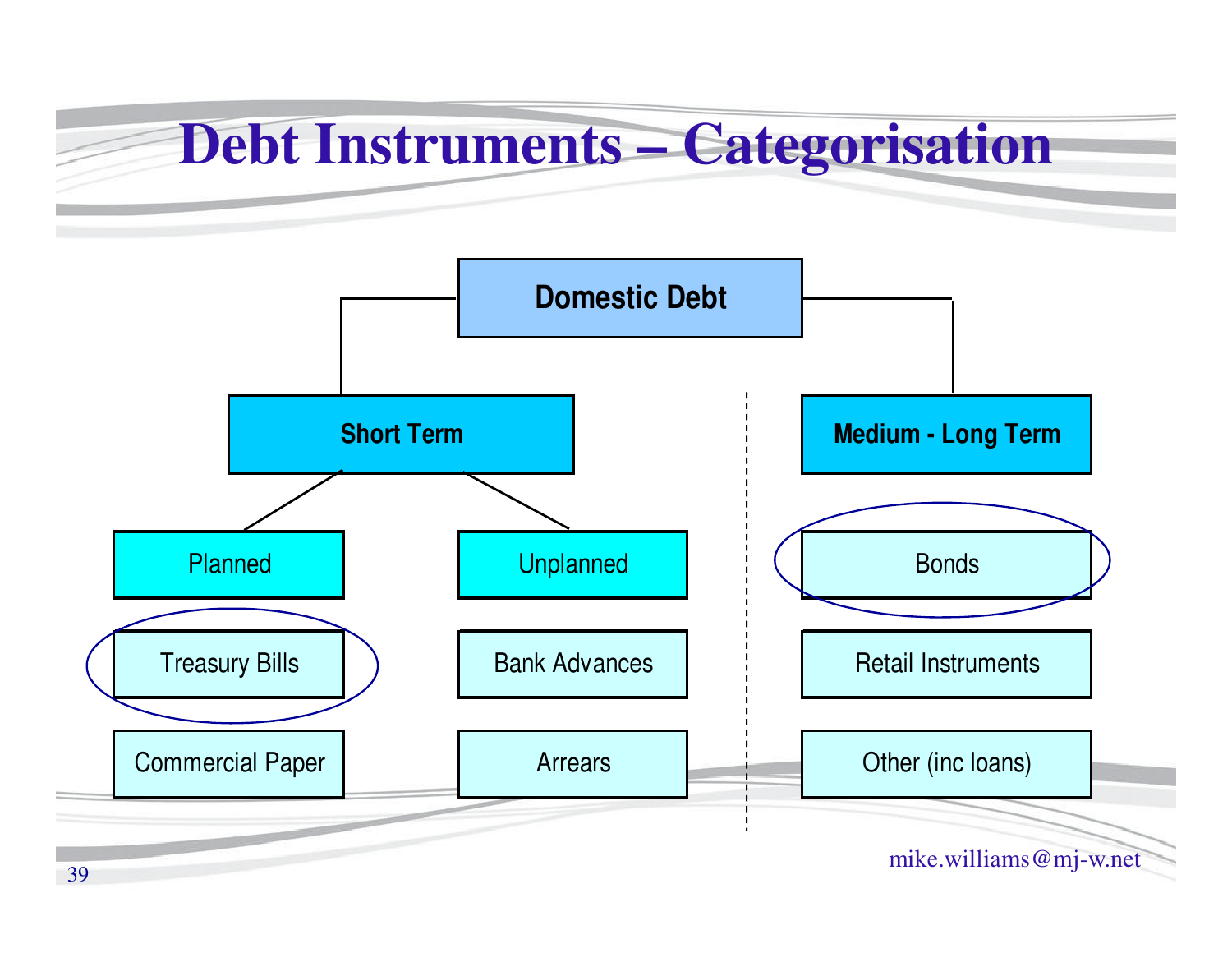#### **Treasury Bills**

- •Short-term discount instruments  $\left(\langle 1 \rangle r\right)$ 
	- Issued at a discount with 1 payment at redemption
	- Yield to redemption

 $=$  [(Par-Price)/Price]x[365\*100/Days to maturity]

- •Simple, tradable, useful at early stages of debt market
- • NB TBills also instrument of monetary policy, and cash management
- •But: need to be frequently rolled over
- •Also "commercial bills", "bank bills" from other issuers

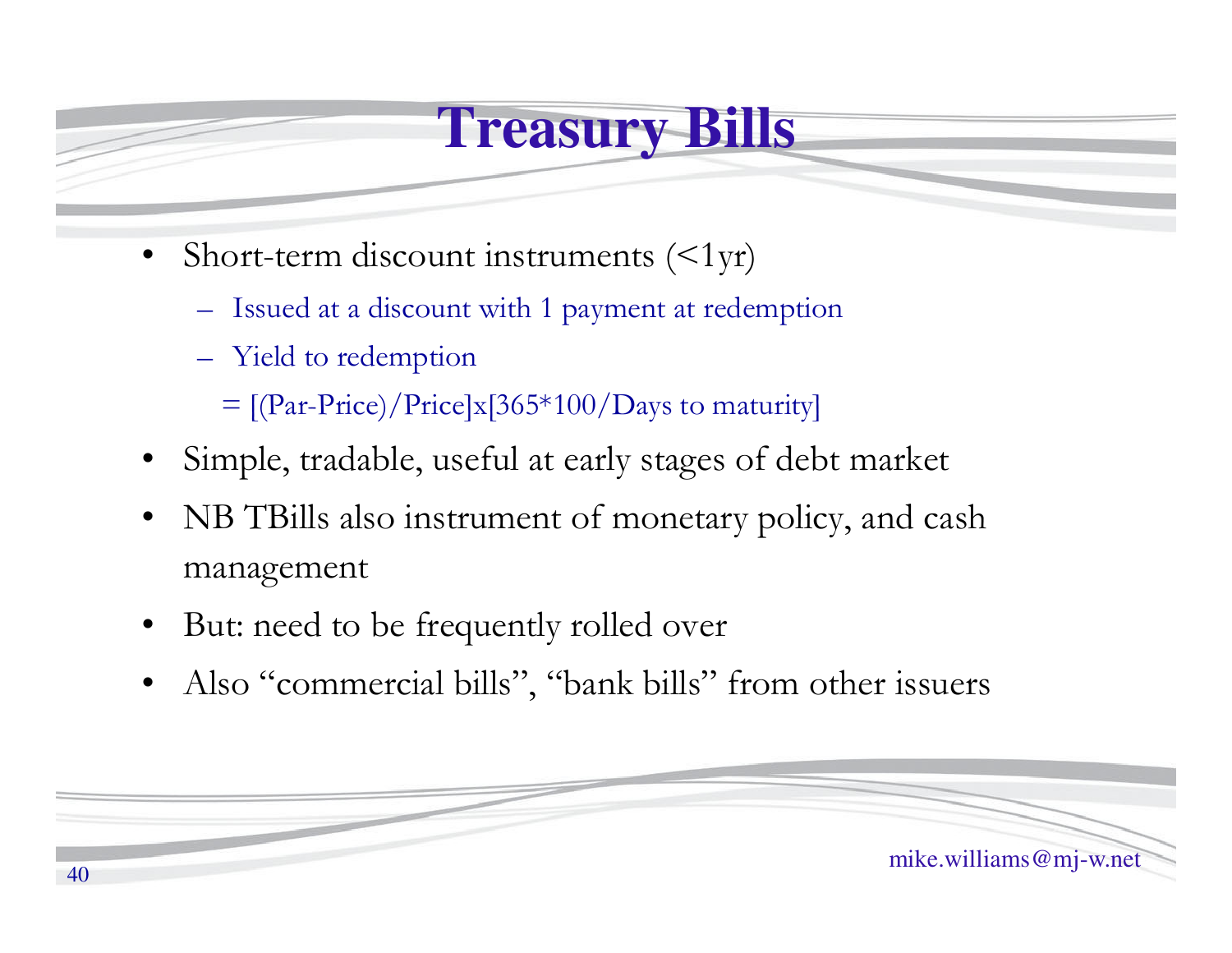## **Bond Types**

- • Fixed Rate – "Conventionals"
	- Short, medium or long-term
	- – Long-term bonds hedge against supply shocks
		- Inflating away debt when output is falling
	- Investors demand risk premium
- • Floating Rate
	- –Short, medium or long term
	- Coupon reset every 3 or 6 months to a reference rate (e.g. LIBOR) plus margin
	- –Popular with banks (for liquidity management, no capital risk)
	- Expose issuer to interest-rate risk (although floating rate => less liquidity risk)
	- –Encourage debt management / monetary policy conflict
- • Indexed-linked Bonds ("linkers")
	- – Return determined by the performance of a specific index
		- Usually retail price index (CPI); but also e.g. GDP or commodities
			- Index typically applies to both coupon and principal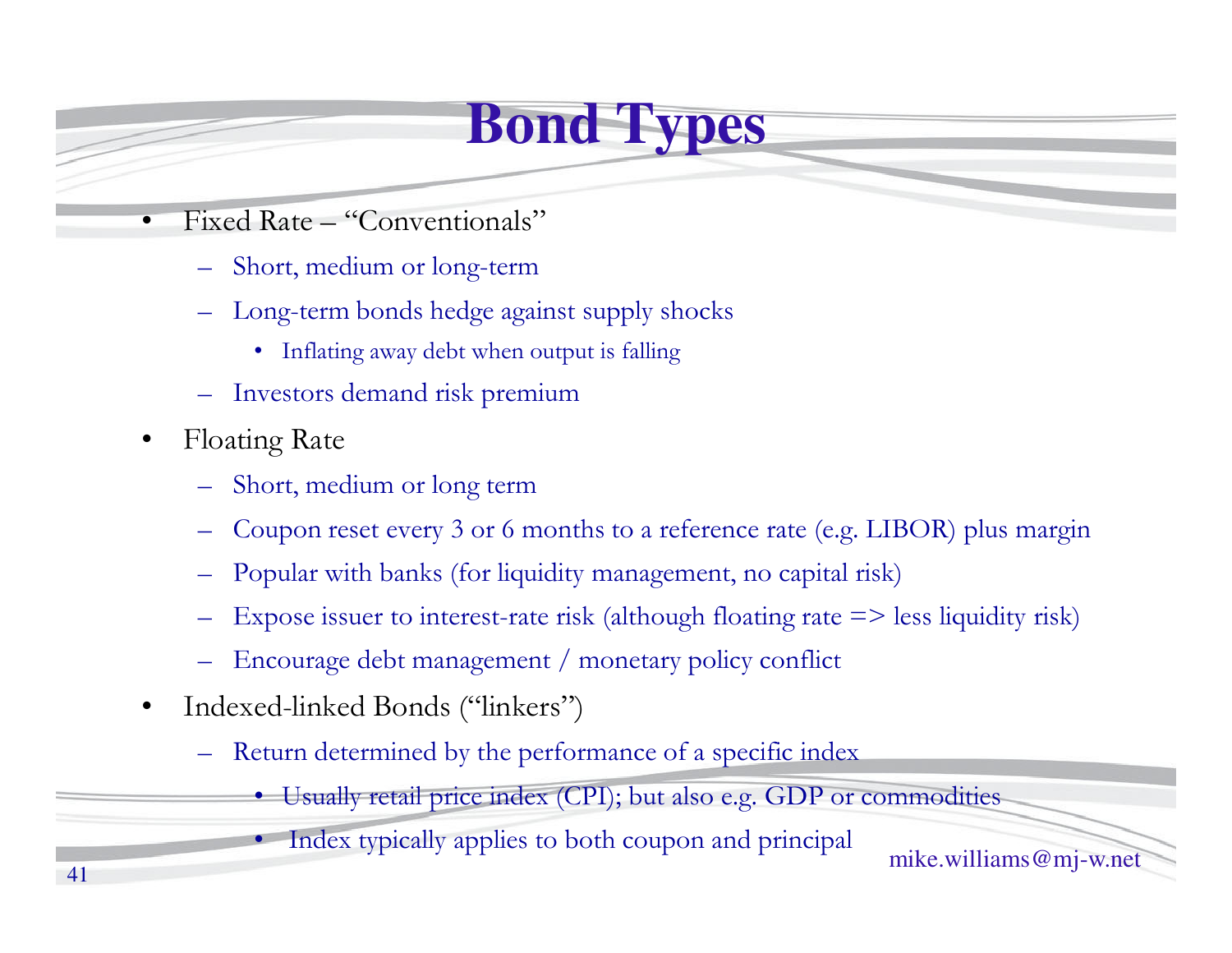#### **Also consider…**

- Bond design
	- Standard design
		- Enhances familiarity
		- Reduces costs issuer and investor
	- Market conventions (Act/Act; coupon period)
- Benchmarks?
	- Reopen to build bond size
	- Must be identical (same ISIN) to ensure fungibility
	- Enhances liquidity in secondary market
	- But … increases roll-over risk
- "Preferred habitats"
	- Target investor preferences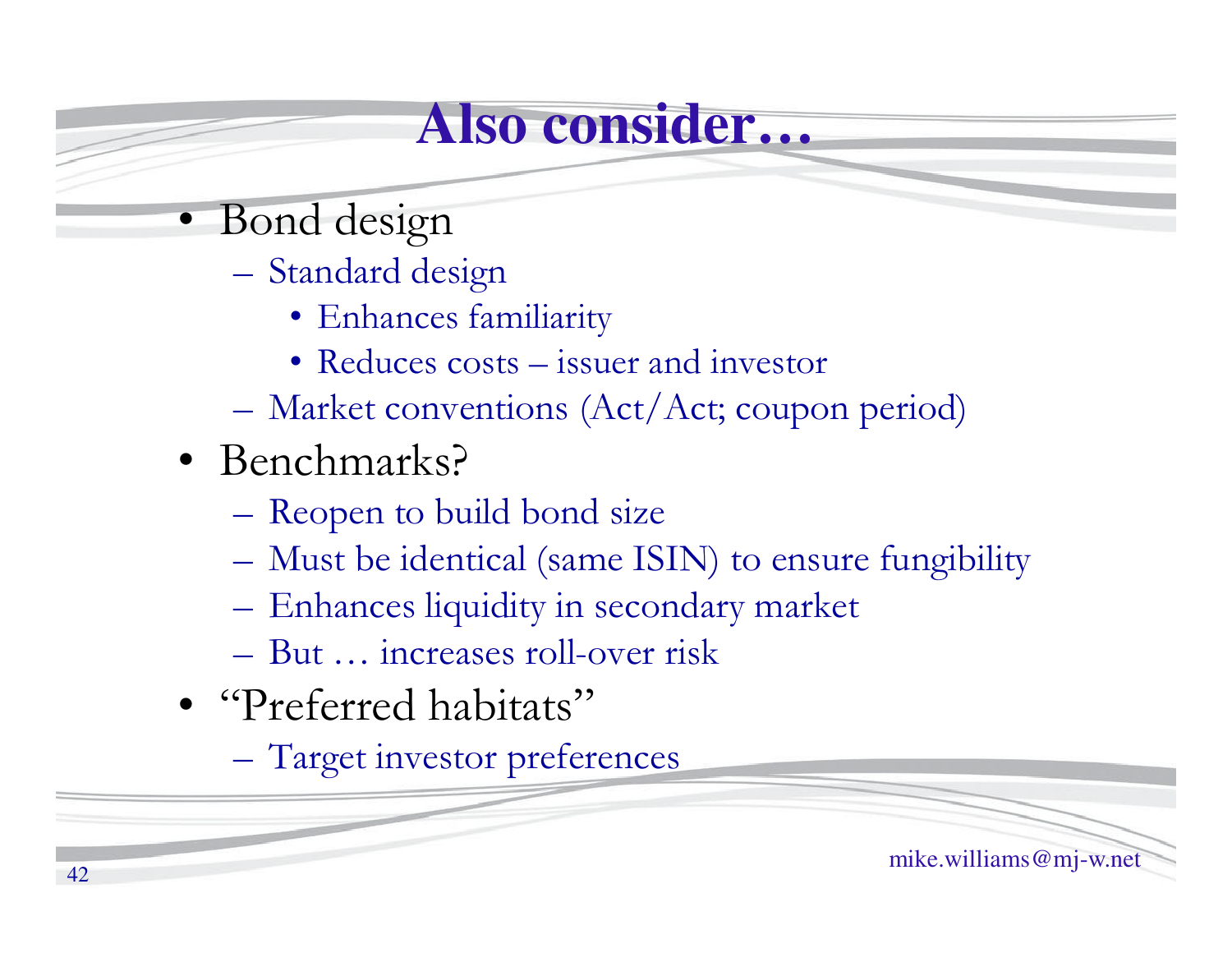

$$
P = \frac{c}{(1+r_1)^1} + \frac{c}{(1+r_2)^2} + \frac{c}{(1+r_3)^3} + \dots + \frac{c+R}{(1+r_n)^n}
$$

- • Where:
	- P = 'dirty price' (ie including accrued interest)
	- $c =$  annual coupon
	- $r_{\rm i}$  = % rate of return which is used in the i-th period to discount the cashflow (in this example, each period is one year)
	- $R$  = redemption payment at time n
- •Note negative relationship between price & interest rate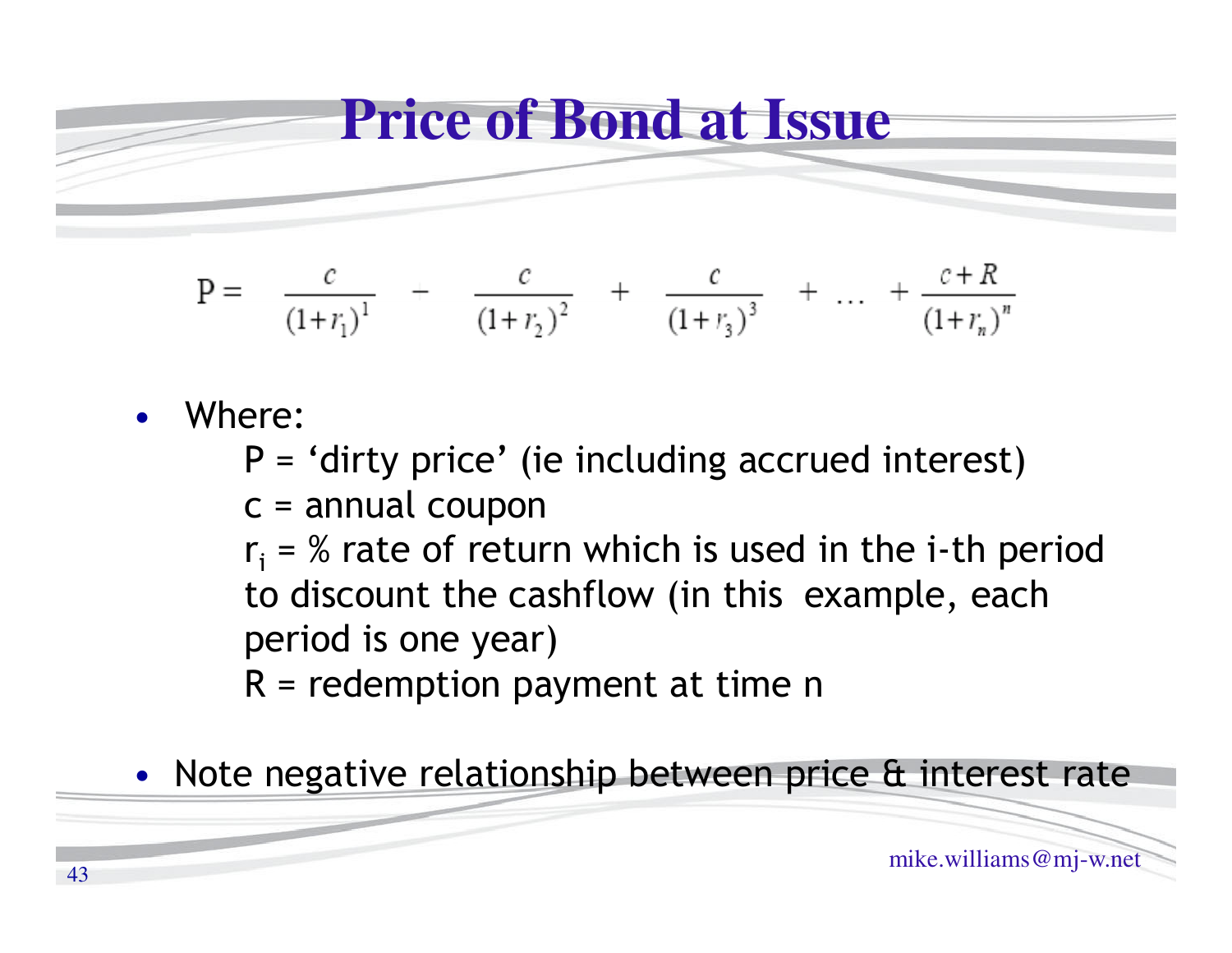#### **Redemption Yield**

• A redemption yield is that rate of interest at which the total discounted values of future payments of income and capital equate to its

$$
P = \frac{c}{1+y} + \frac{c}{(1+y)^2} + \frac{c}{(1+y)^3} + \dots + \frac{c+R}{(1+y)^n}
$$

Where

- dirty price (ie including accrued interest)  $P =$
- coupon  $c =$
- redemption payment  $R =$
- no of periods  $n =$
- redemption yield  $V =$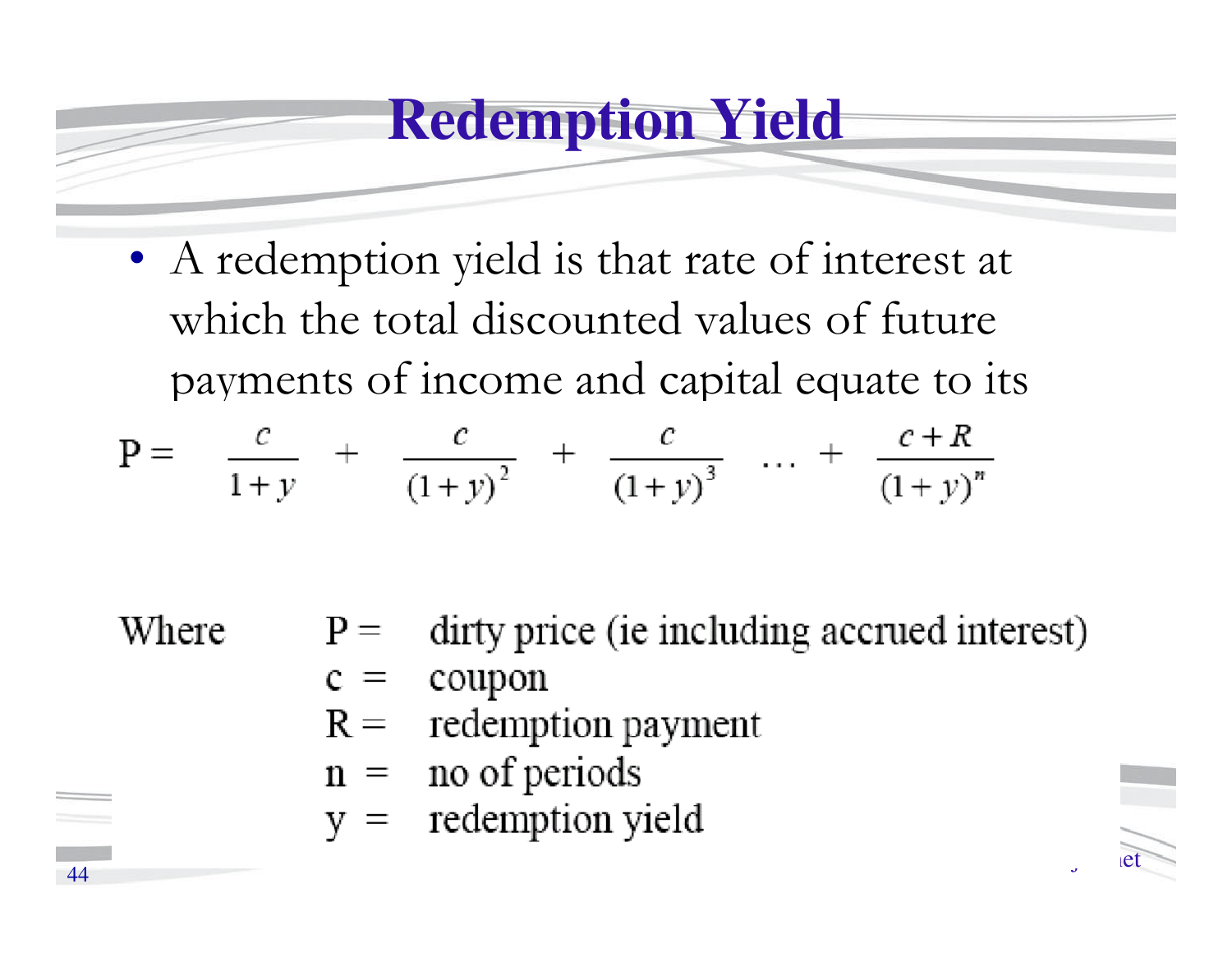# **Comparing bond market and**

#### **money market yields**

- • Valuing a one-year security using bond conventions and money market conventions
	- $\mathcal{L}_{\mathcal{A}}$ The following formulae are used:-

$$
P = \frac{c}{(1+r)^{t^{365}}}
$$

Bond market convention

$$
P=\frac{c}{(1+\frac{rx t}{365})}
$$

Money market convention

Where  $P = price$  $c = cash flow$  $r =$  rate of return/discount rate  $t = time (days)$ 

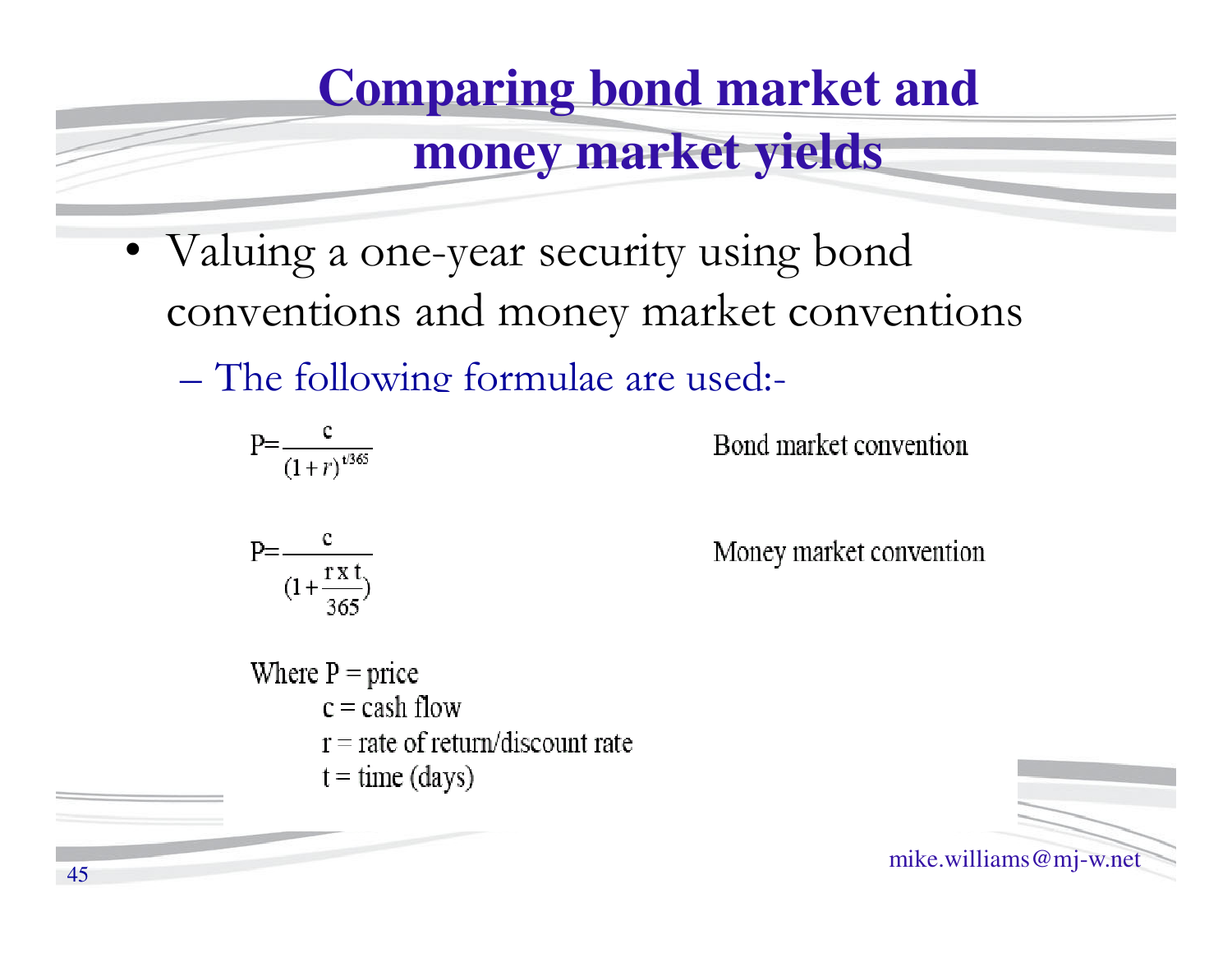

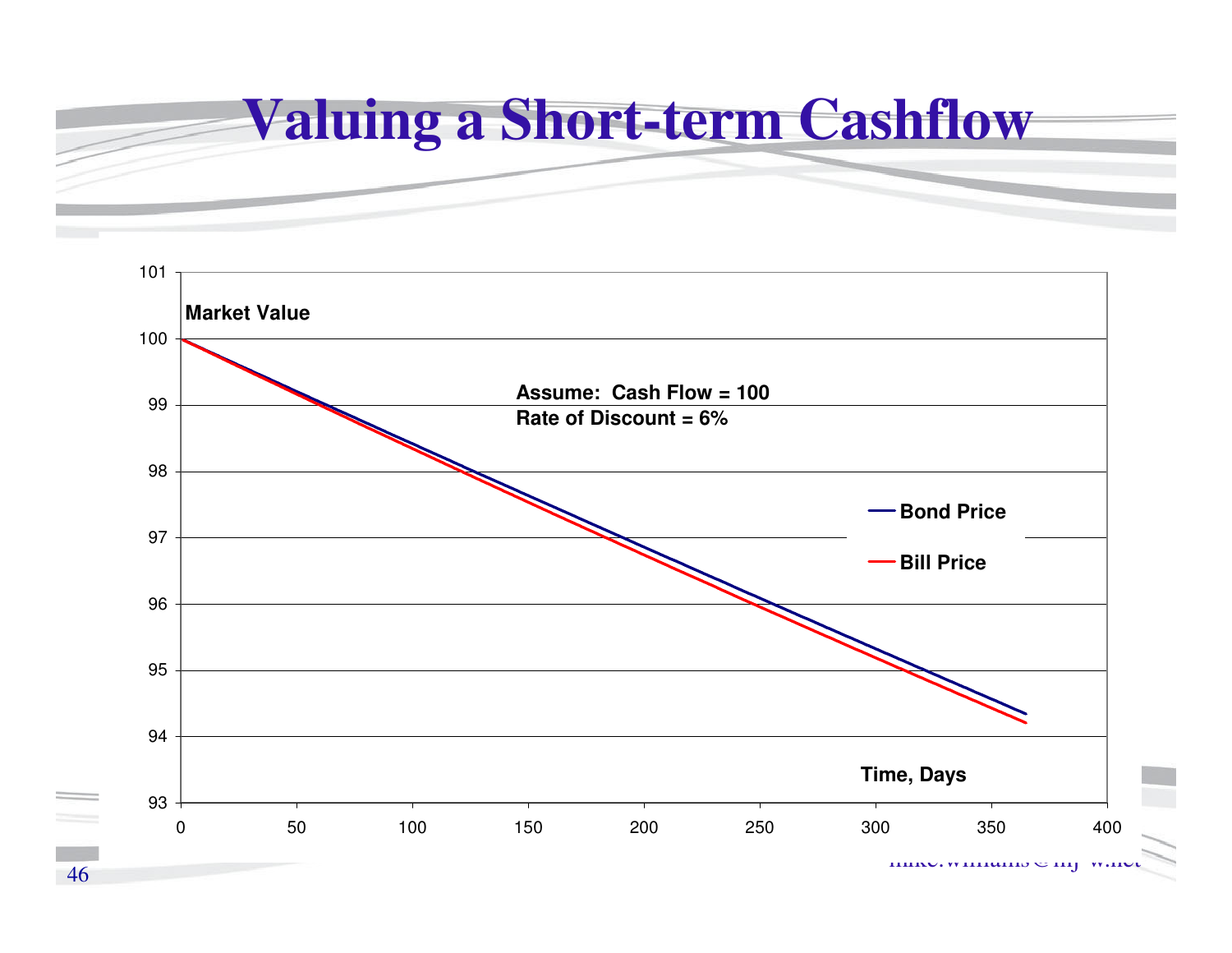#### **Yield Curve**

- Relationship between yield of a bond and time to maturity
- Yield to maturity is internal rate of return

- Single value of y that satisfies: Price =  $\sum C_t / (1 + y)^t$ 

- 
- Yield curve can be constructed by:<br>
 Isolating individual cash flows within a bond –<br>
"bootstrapping"<br>
 Fitting curve to prices of bonds in market<br>
 See "The DMO's Yield Curve Model" (UKDMO 2000 on<br>
www.dmo.gov.uk/gil
	-
	-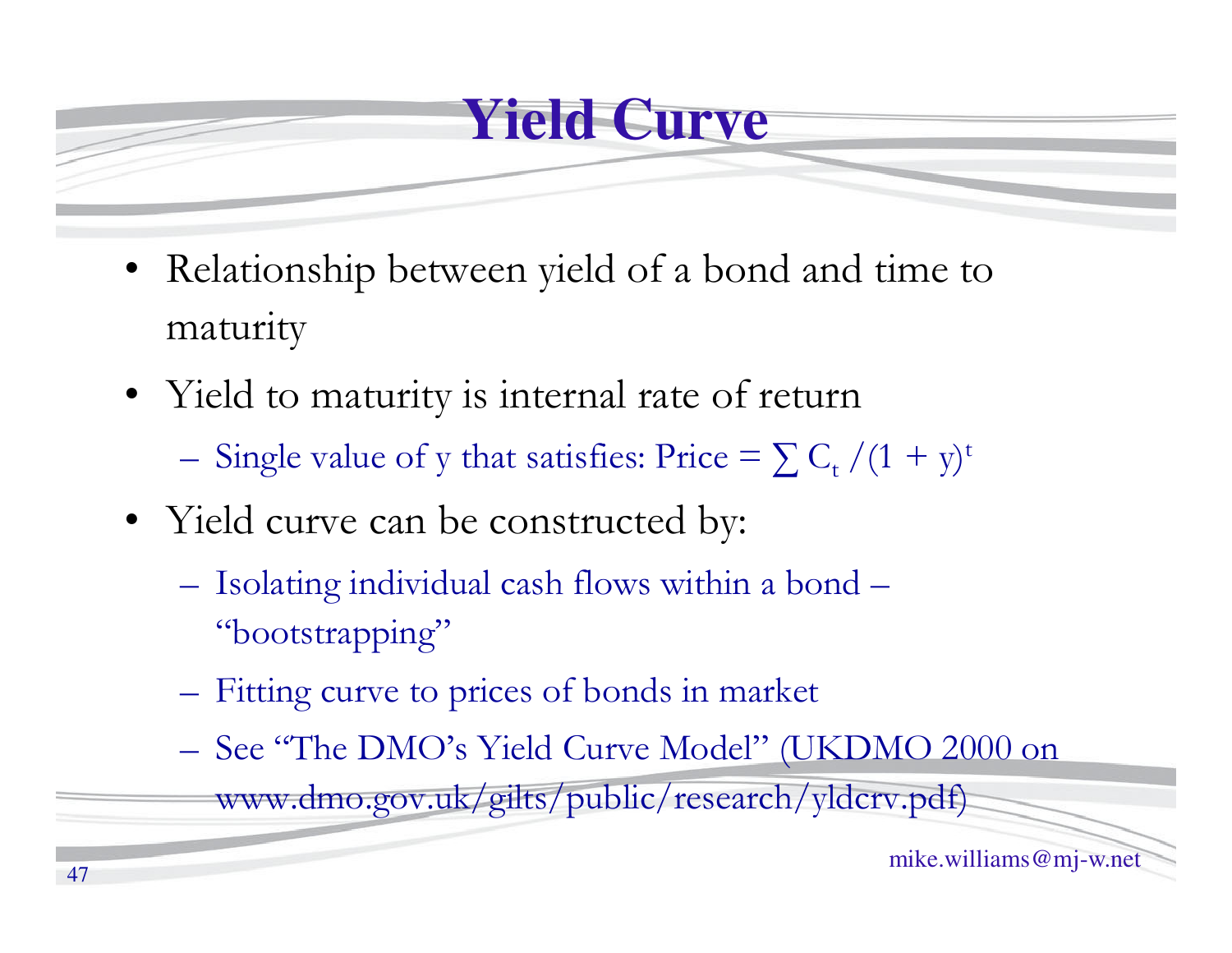#### **Bootstrapping**

If we know the spot rate  $(r_1)$  of a one-year bond, then we can determine the two-year spot rate  $(r_2)$ .

Using an existing two year bond:-

 $P_2 = \frac{c}{1 + r_1} + \frac{c + R}{(1 + r_2)^2}$ 

As the other variables are known,  $r_2$  can be calculated.

Then,  $r_3$ , the third period spot rate, can be found from looking at a 3 year bond:

$$
P_3 = \frac{c}{1 + r_1} + \frac{c}{(1 + r_2)^2} + \frac{c + R}{(1 + r_3)^3}
$$

This process continues to obtain the zero coupon curve.

mike.williams@mj-w.net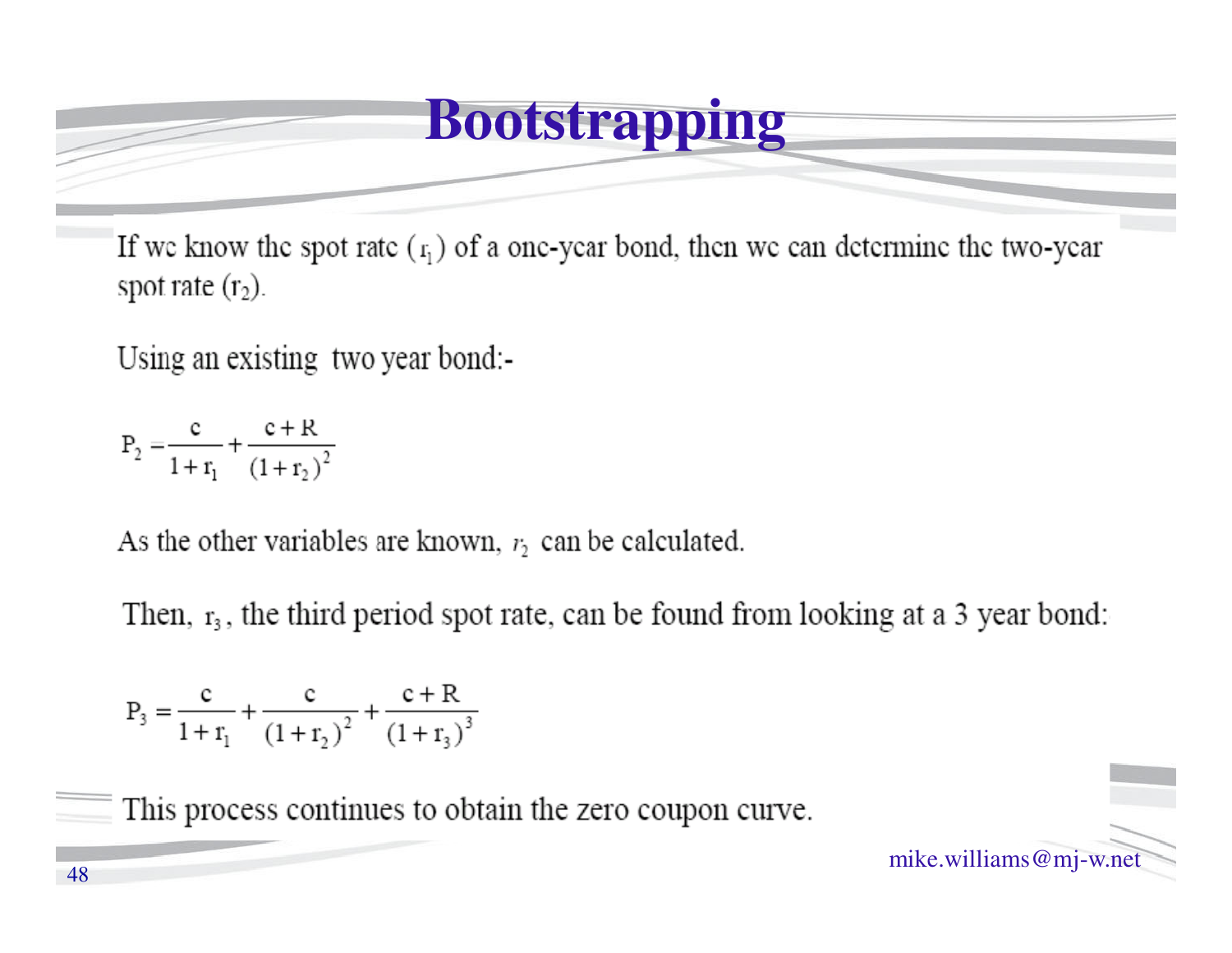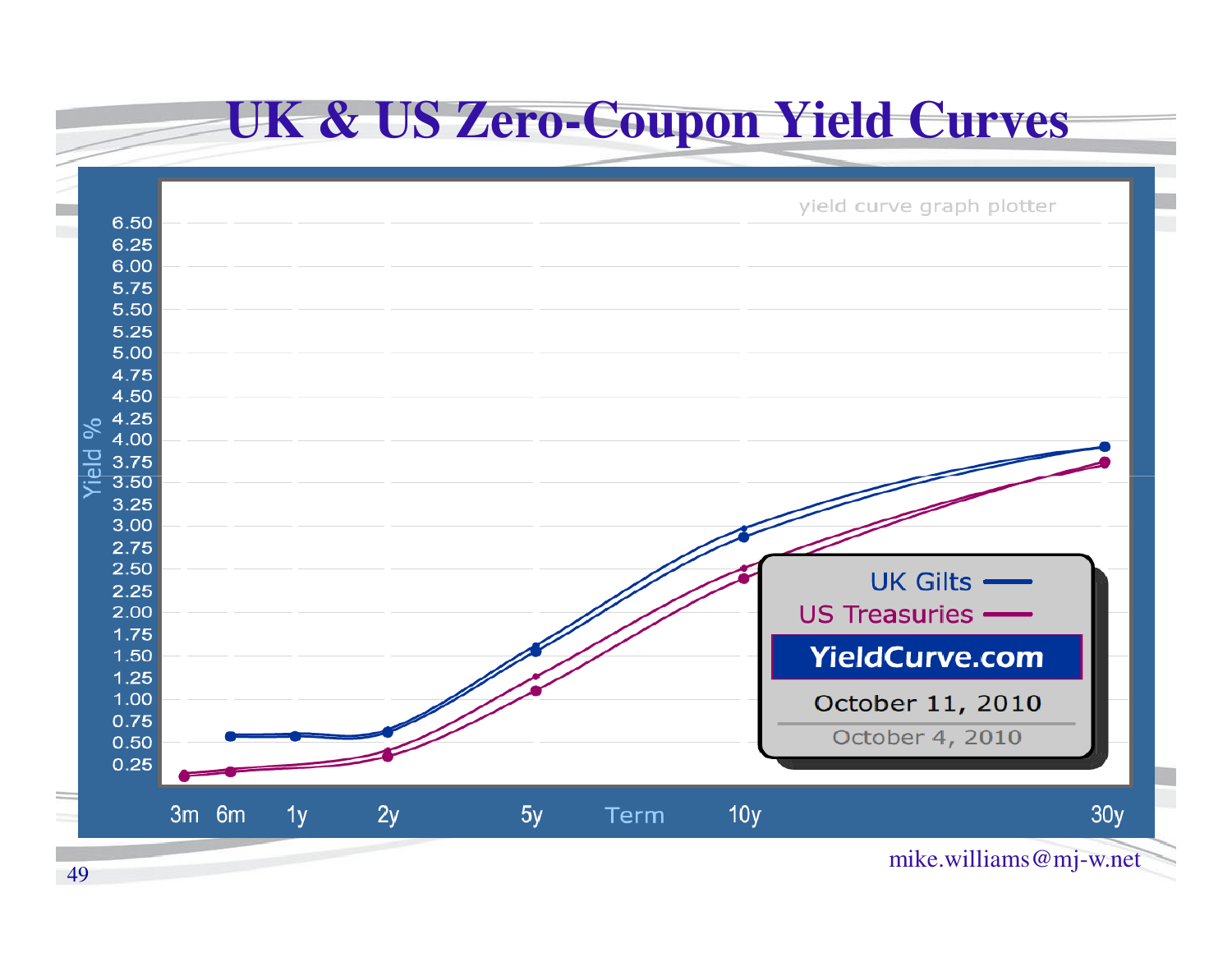## **Shape of the Yield Curve**

- •Various theories to explain the shape of the curve
- • Demand Side: investors' preferences or views.
	- **Liquidity Preference Theory:** risk premia increase with time => rising yield curve (other things equal)
	- **Pure Expectations Hypothesis:** forward rates govern the curve simply expectations of future spot rates
	- **Segmented Markets Hypothesis:** depends on supply and demand in different sectors; each sector of only loosely connected to others
	- **Preferred Habitat:** investors have a maturity preference will shift from their preferred maturity only for much higher yield
- • Supply-based factors include:
	- Government policy: fiscal position, views on risk, portfolio objectives
- • See: Joanna Place (2000) Basic Bond Analysis (Centre for Central Banking Studies, Bank of England, Handbook No 20)

mike.williams@mj-w.net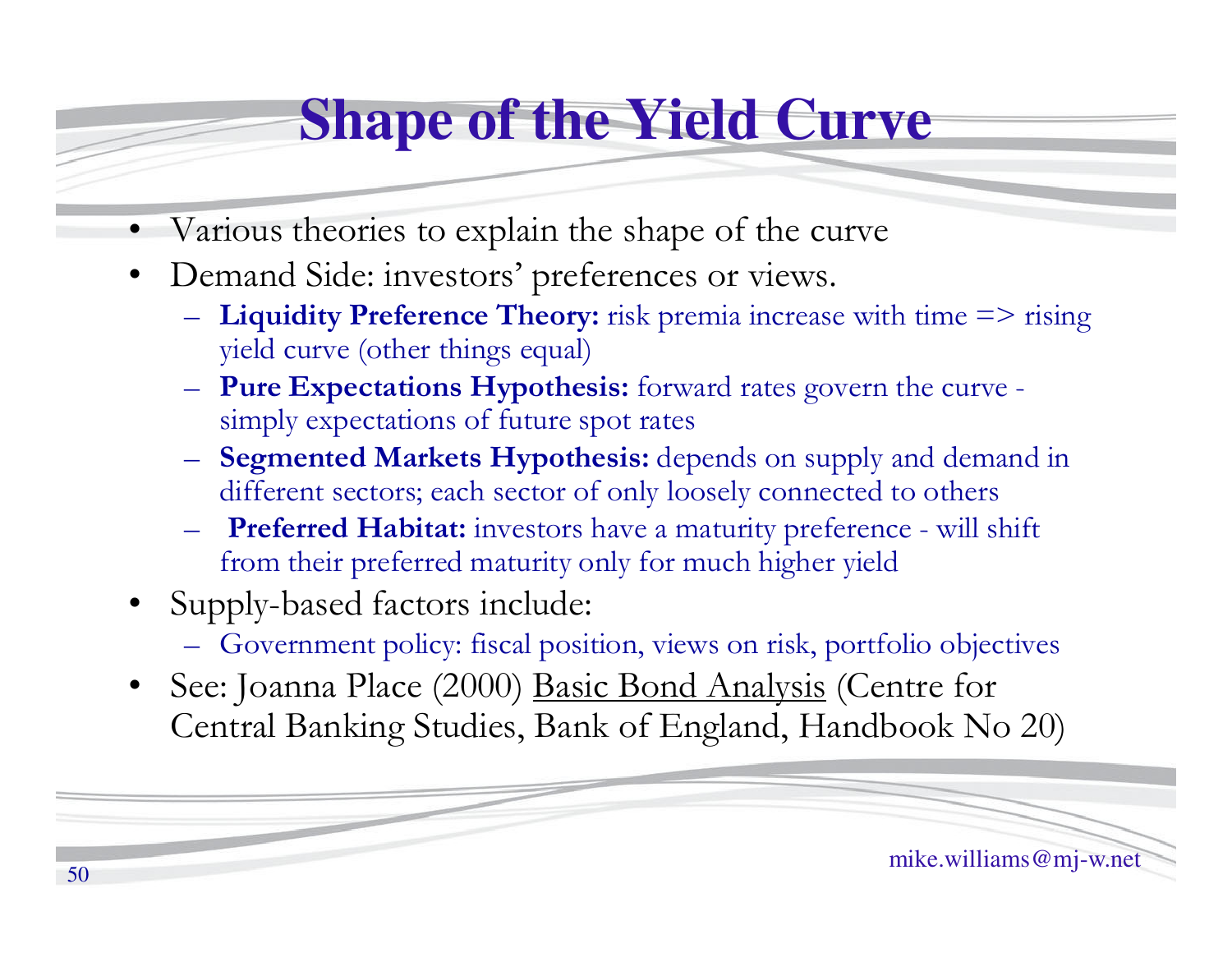## **Using the Yield Curve**

- Yield curve allows valuation of any bond
	- – Coupon-paying bond is sum of value of individual payments – using the rates from the yield curve
	- –Price =  $\sum_{t} C_{t} / (1 + r_{t})^{t}$  (including final repayment at maturity)
- Information about investors' demand
	- – Normally upward sloping as investors' demand risk premium for longer dated bonds
		- Not in UK <= strong demand from pension funds
		- Developed countries' curves pulled down at short end as a result of financial crisis
	- –Slope is key input into debt strategy analysis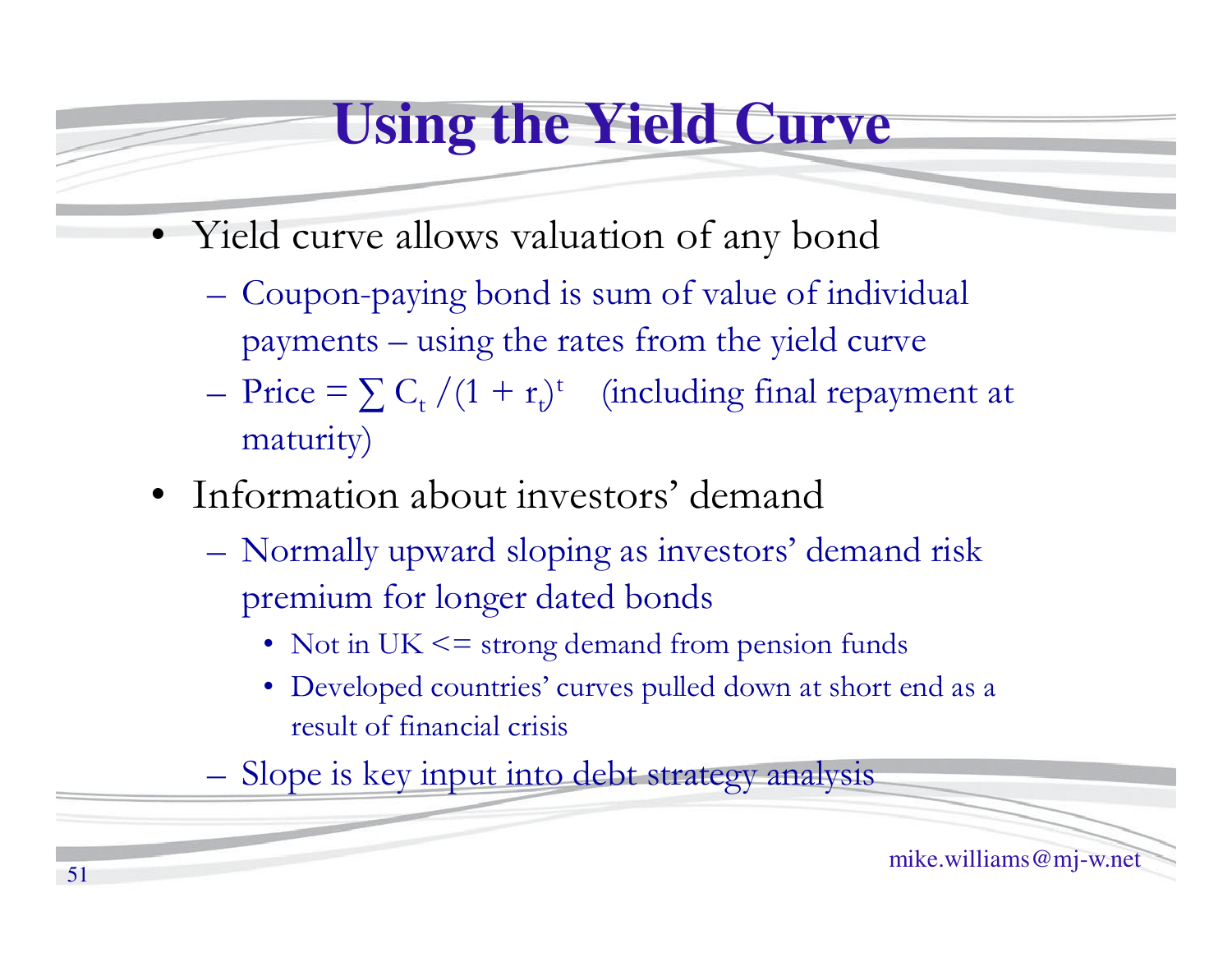

52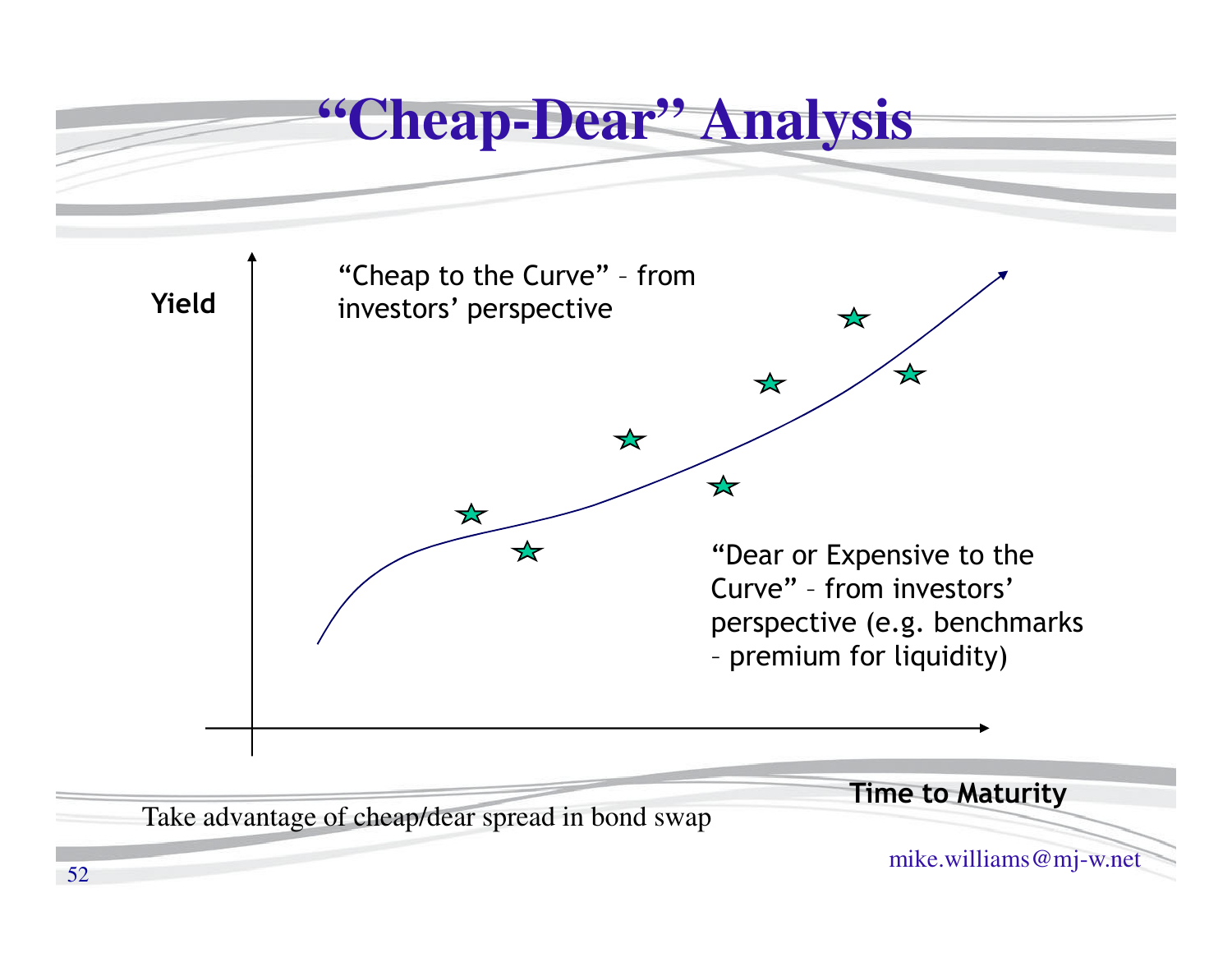## **Indexed Bonds: Costs & Benefits**

- • Gain to government if inflation falls faster than expected
	- **Hart Committee Committee** Should only issue when determined to control inflation
	- –"sleeping policemen"
	- Investors pay for inflation insurance  $-$  and may allow government to issue longer-date securities
	- Provides measure of inflation expectations; and completes markets – allow real terms investments
	- Hedge to revenue flows
	- •But

**Hart Committee Committee** 

–Index must be relevant and not open to manipulation

Tend to be less liquid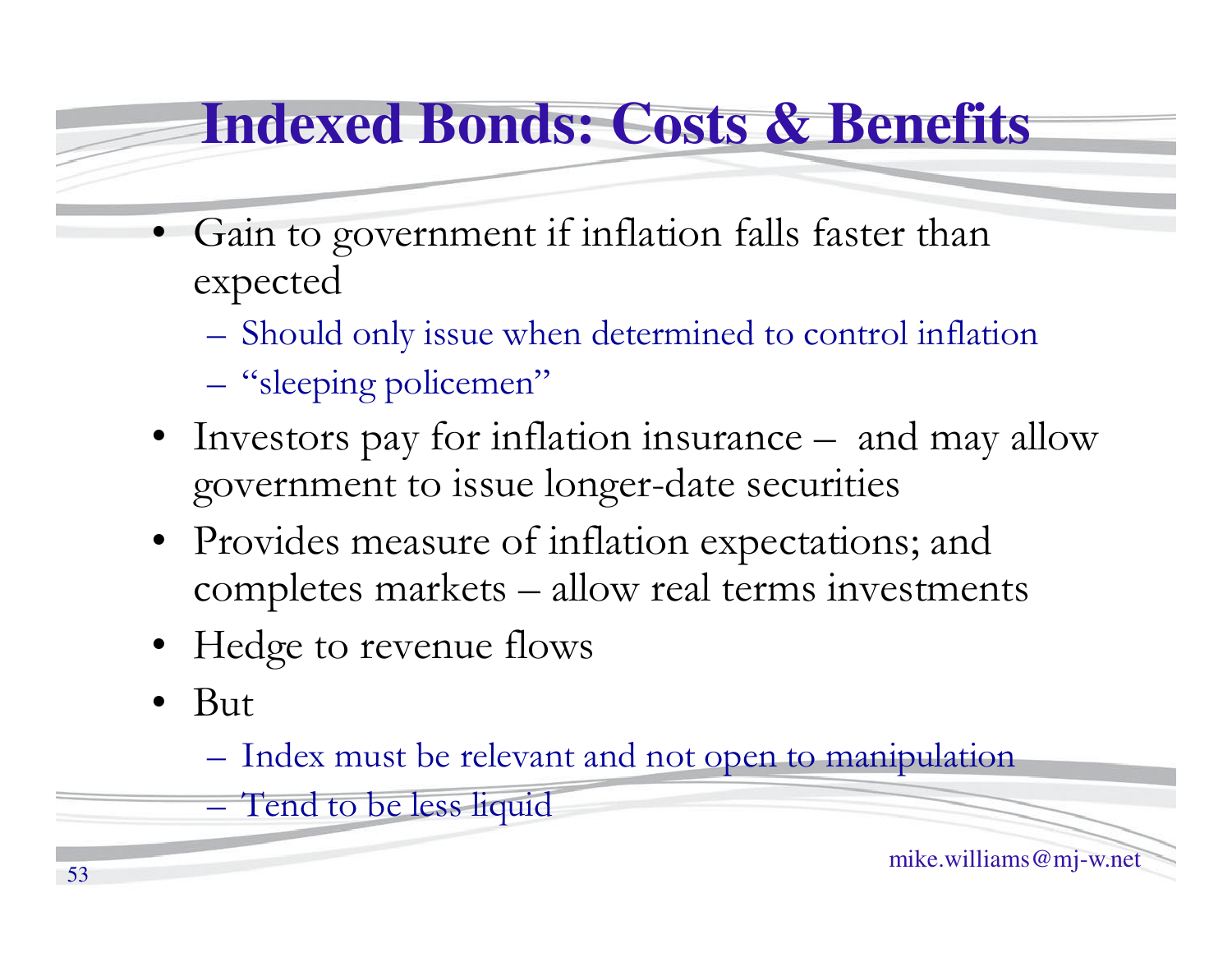

## **Annex III: Borrowing by sub-National Governments and Stateowned Enterprises (SOEs)**

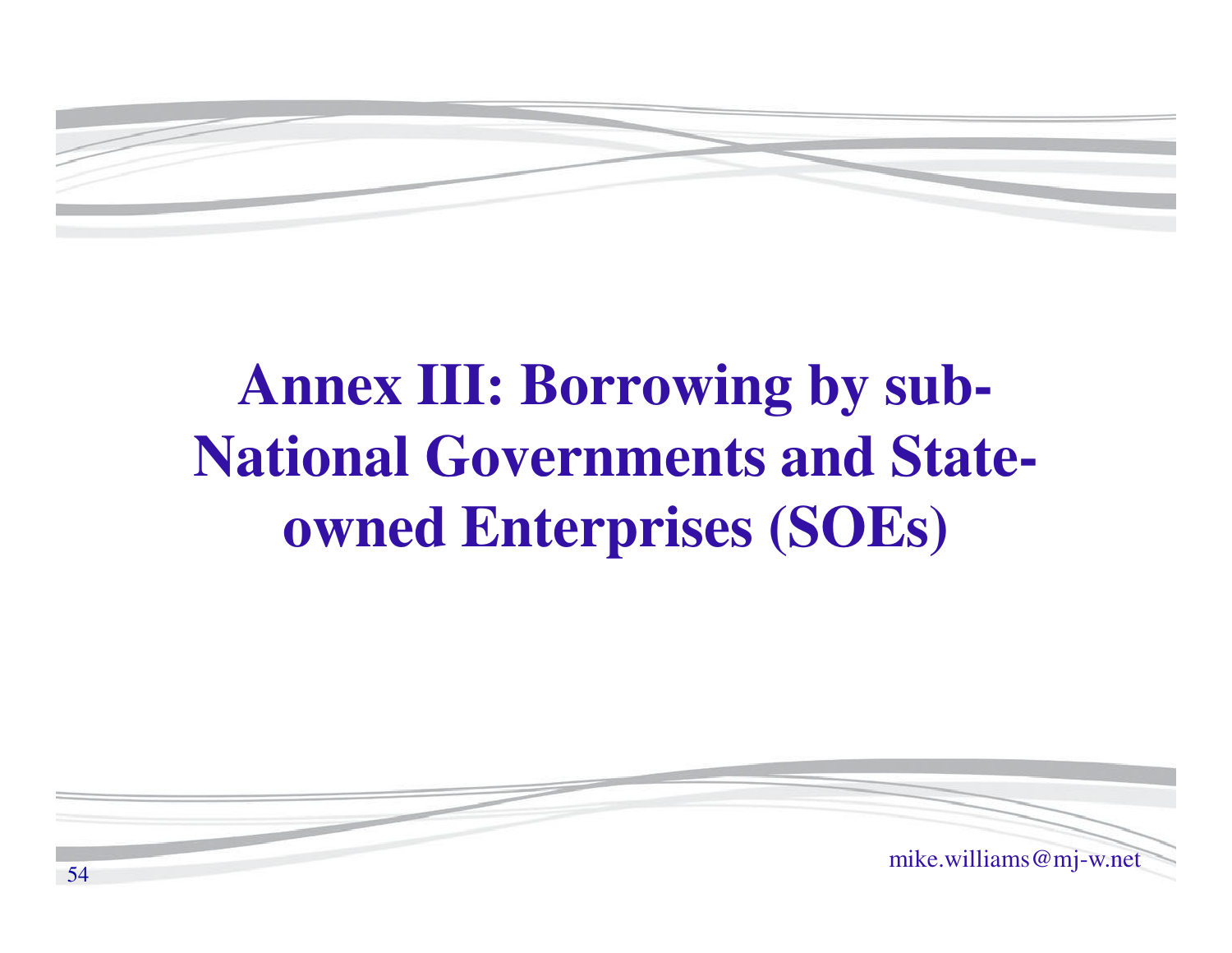#### **Central Government needs Control**

- • Central government must have [some] control over sub-national tiers of government and SOEs
	- – To manage aggregate economic size of government
		- Avoid increasing the tax burden
		- Reduce risk of crowding out
	- $\mathcal{L}_{\mathcal{A}}$  To reduce exposure to contingent liabilities
		- By provinces or cities over-extending themselves
		- By SOEs unable to service guaranteed loans
		- Costs of implicit liabilities can be very high
			- Moral hazard
			- Government pays twice extra spread and bail-out
- Sub-national responsibilities often exceed resources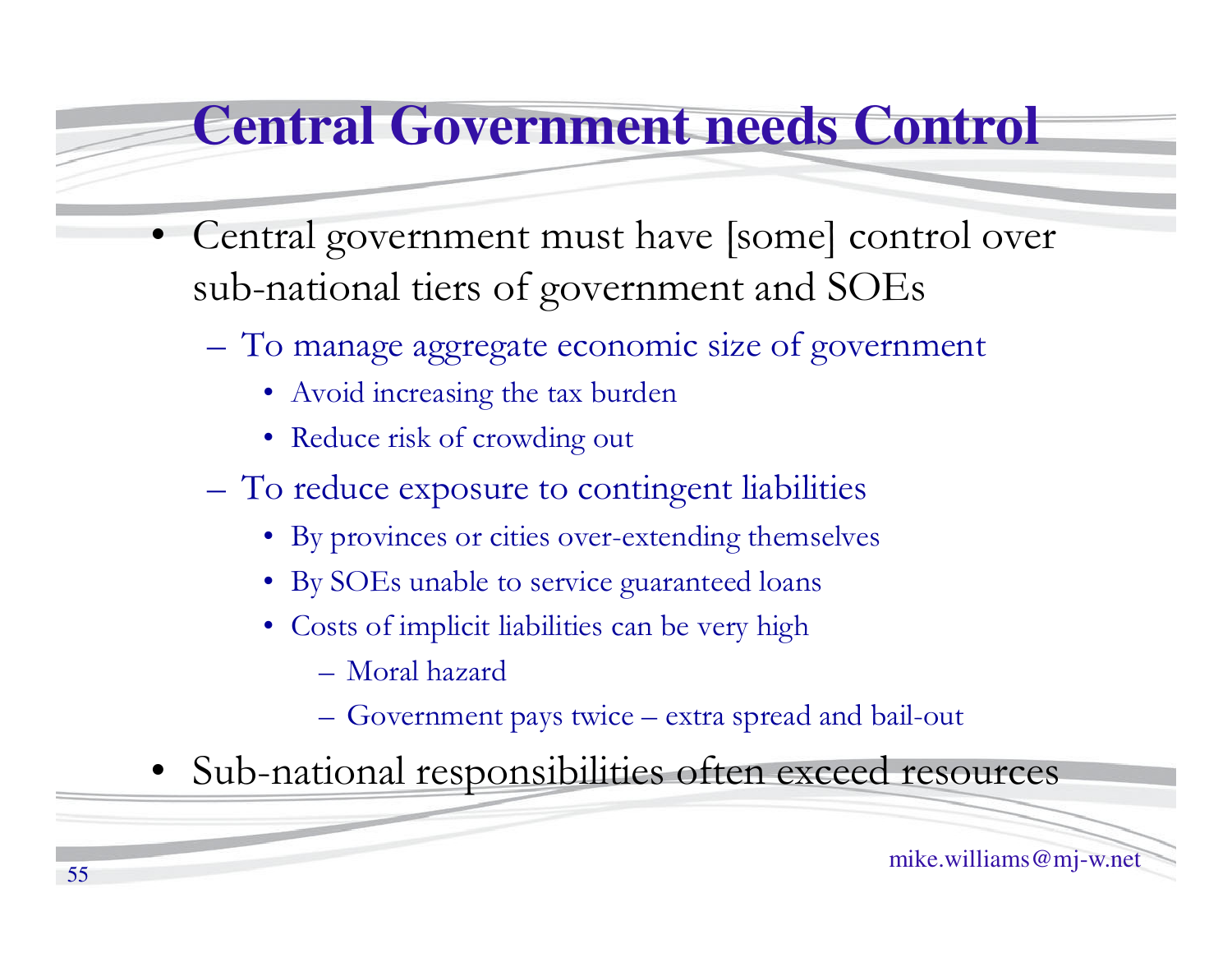## **Control Options**

- **Centralised:** Finance sub-national tiers and SOEs by on-lending from central government
- **Decentralised:** Allow sub-national tiers and SOEs to borrow on own credit – with **no** guarantee from government
- **Intermediate options**: e.g. different treatment for:
	- **Hart Committee Committee** Internal or external borrowing
	- –Sub-national tiers and SOEs
	- **Hart Committee Committee** Profitable and unprofitable SOEs
	- –SOEs in competitive or monopolistic markets

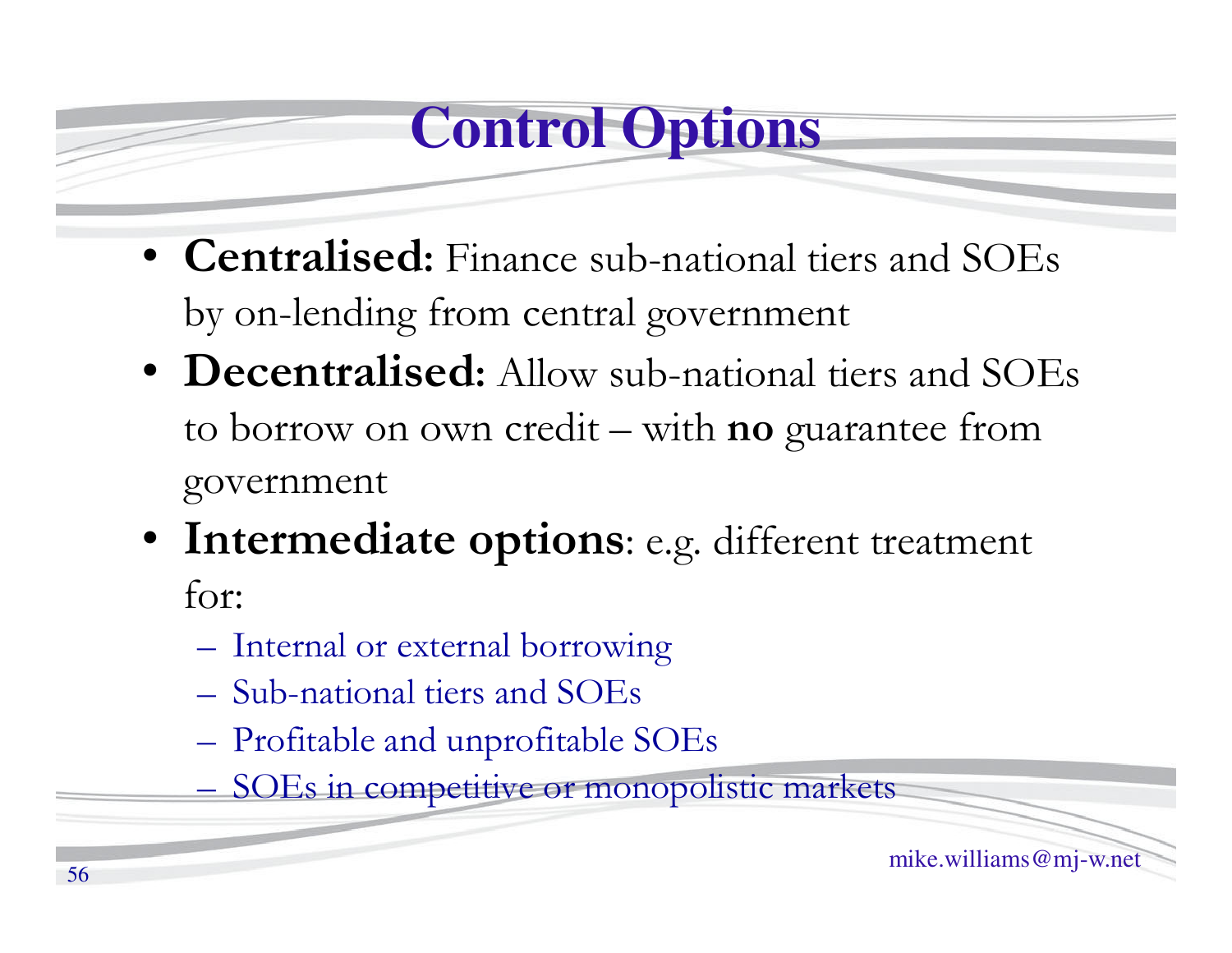## **Control Mechanisms**

- **Direct Controls:** Direct approval of individual loan or debt operations
- $\bullet$  **Indirect controls:**
	- – Allow flexibility within (legislative) constraints: e.g.
		- On size of total budgets
		- On subsidy from central government
		- On annual borrowing or total indebtedness
		- Relating borrowing or guarantees to revenue
		- Apportionment of debt limits
	- –Levelling the playing field between borrowing from public or private sector (mark-up on government loans)

Selective use of guarantees

**Hart Committee Committee**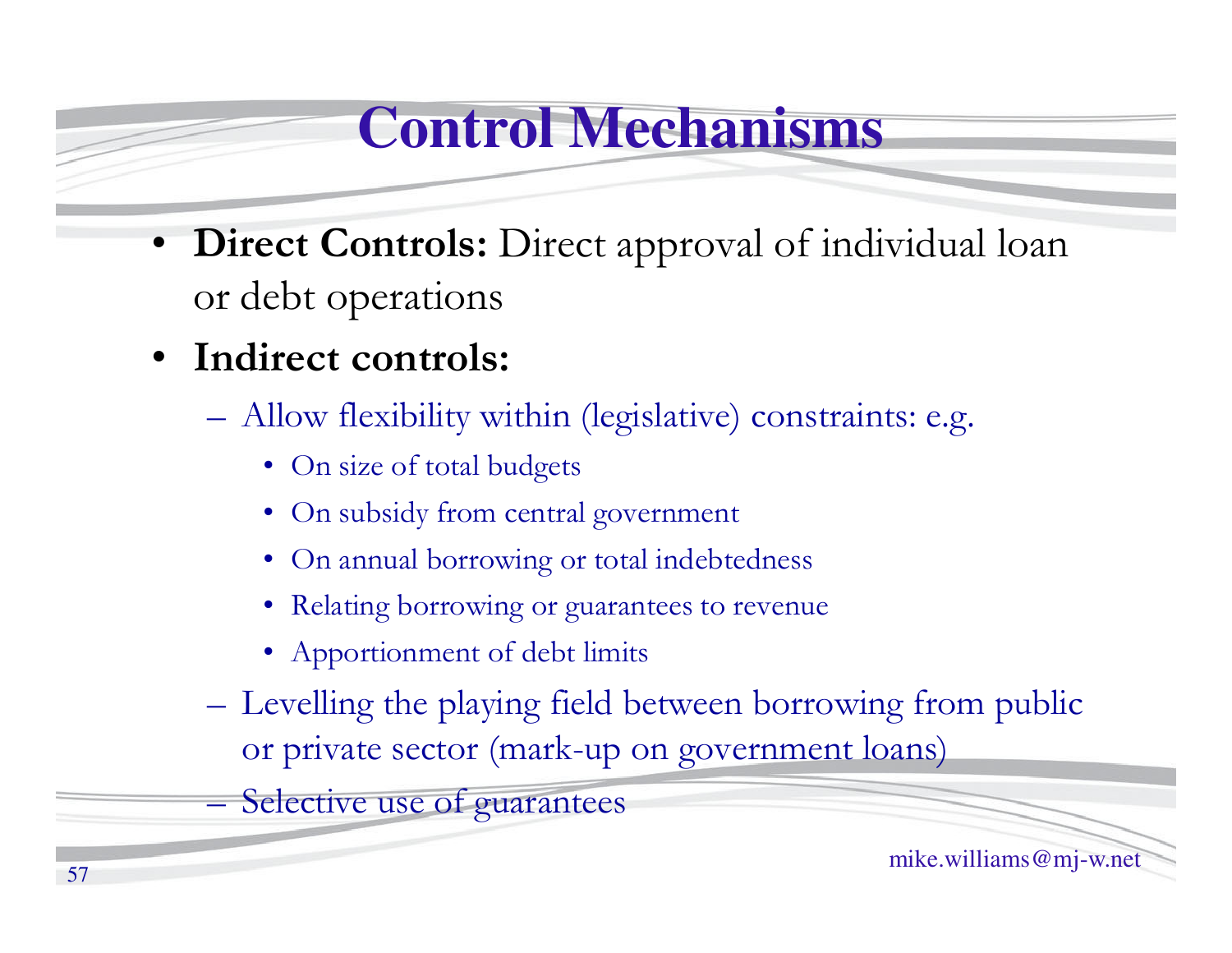# **Sub-national Bond Markets: Central**

#### **Government Requirements**

- Avoid risk of fragmentation
	- **Hart Committee Committee** Manage auction timetable
	- –Issue by placement
- Level the playing field  $-$  apply same regulatory regime as to private sector
- Reduce moral hazard: improved budgeting & transparency
- Avoid implicit liability
- Require central data collection
- [Control aggregate depends on fiscal policy objectives]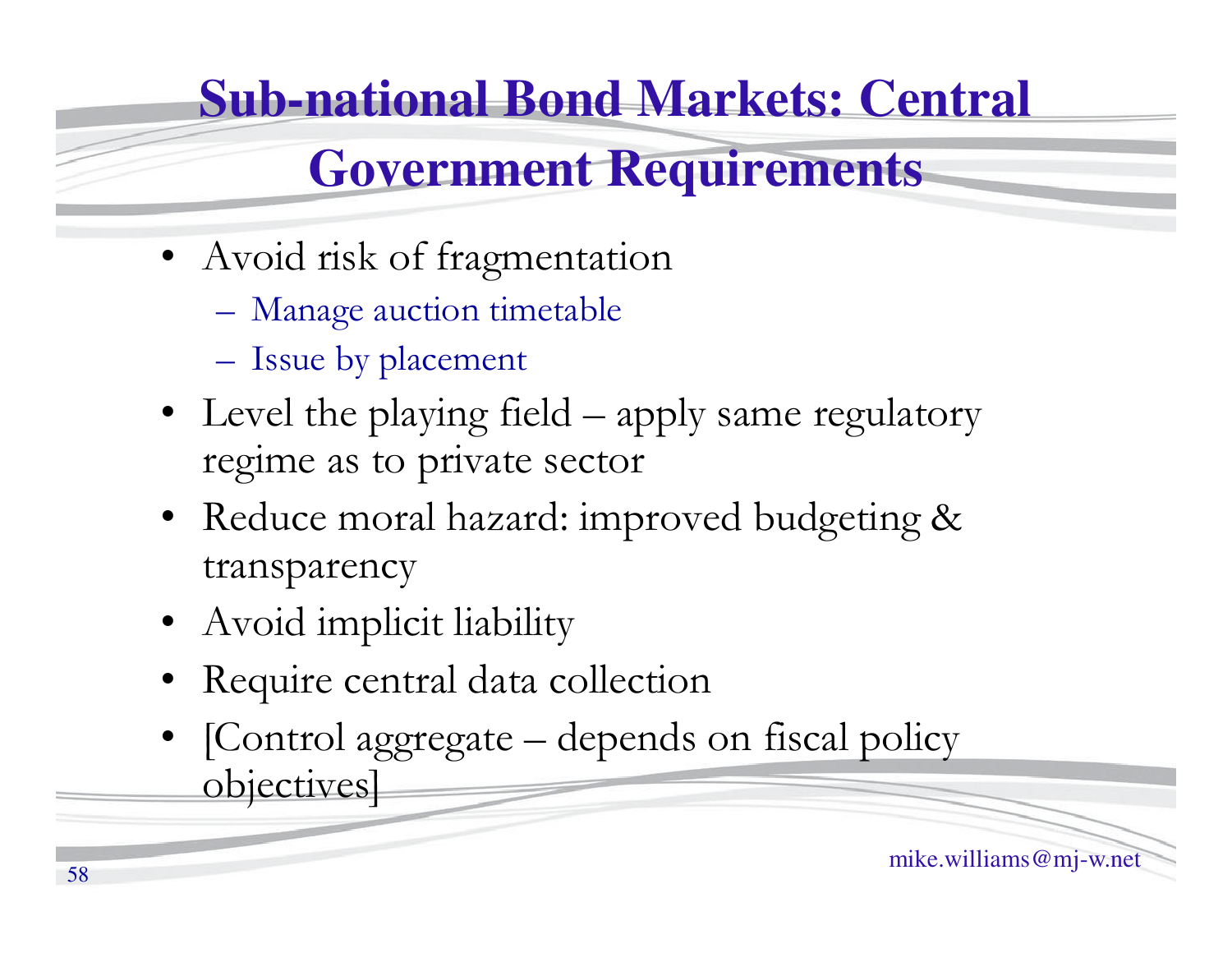#### **Sub-national Bond Markets: Benefits & Risks to Central Government**

#### **Potential Advantages**

- •Helps deepen capital markets
- • Can tap different investment sources
	- Structured bonds
	- Project -related, non-recourse bonds
- • Frees up central resources for regions that will not be able to access capital markets over the medium term

#### **Potential Problems**

- • Fragments the market – adds to costs for both central and local government
	- Government can issue and on-lend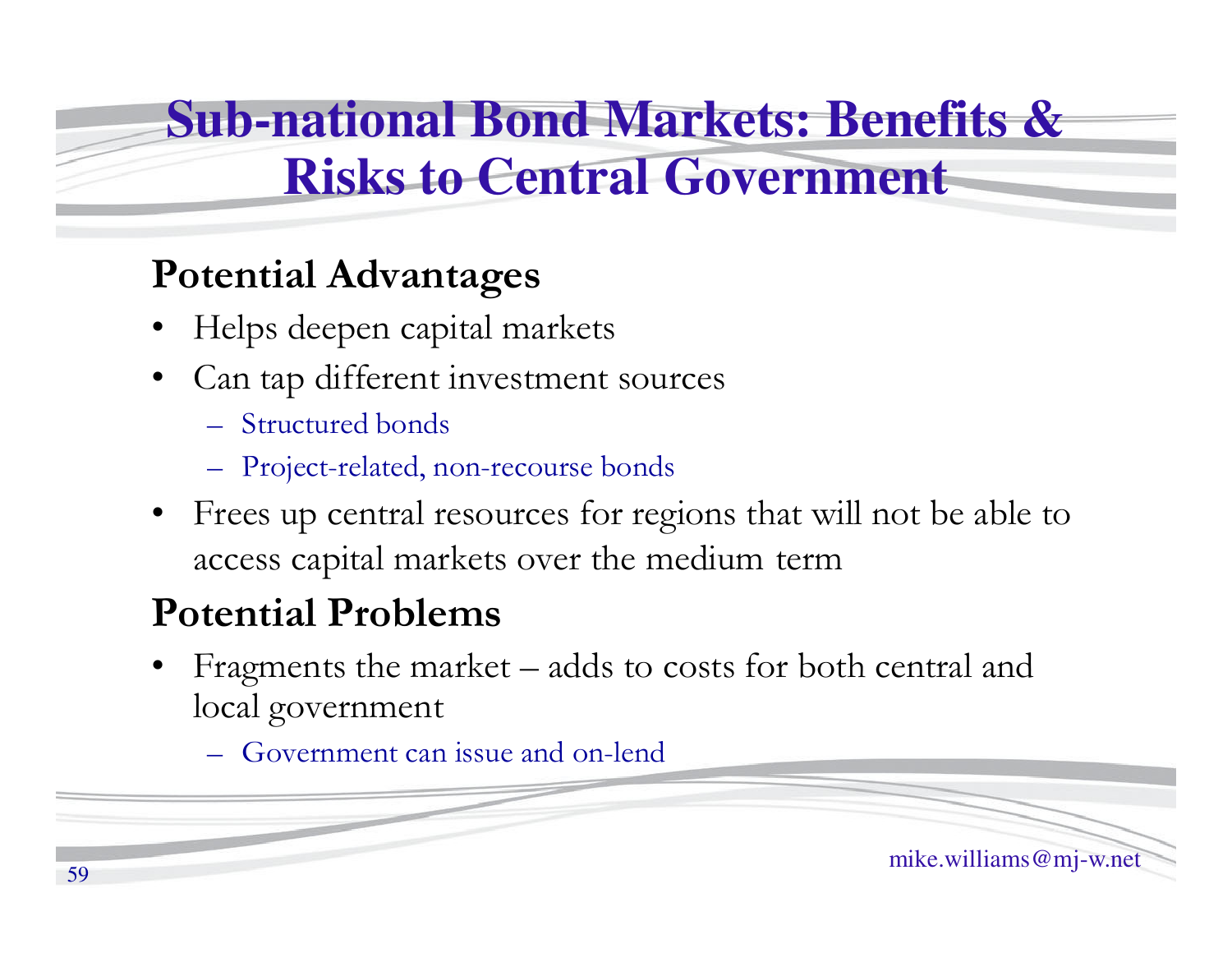

## **Annex IV: Auction FormatMultiple or Uniform Price Some issues arising**

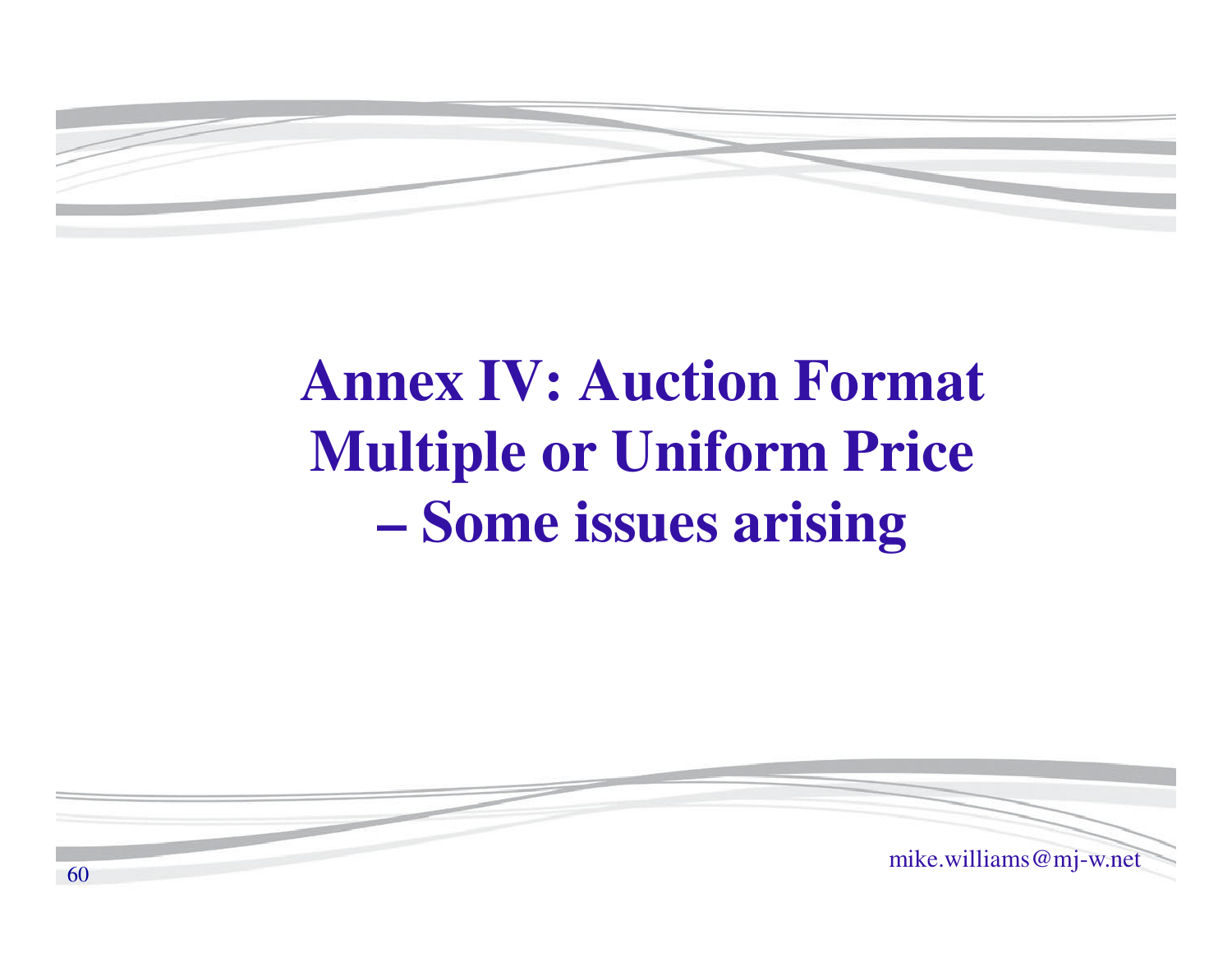## **Auction Choices**

- $\bullet$ Bid by price (more usual) or yield (less unusual for bills)
- Several types of auctions:
	- Uniform price securities allocated to highest bidders but at<br>lowest price of a successful bidder ["Dutch" auction] lowest price of a successful bidder ["Dutch" auction]
	- Bid-price (multiple price) each successful bidder pays the price it<br>bids  $f''$  anerican'' auction bids ["American" auction]
	- Hybrid (as in Spain)
	- Choice depends on:
		- Implications for participation
		- Information asymmetries, winner's curse
		- Risks of collusion
- More unusual
	- Open outcry (Mongolia)
	- Eastern Caribbean Currency Union: bids (not name of bidder)<br>transparent to all bidders allows bidder to improve offer to transparent to all bidders – allows bidder to improve offer to ensure purchases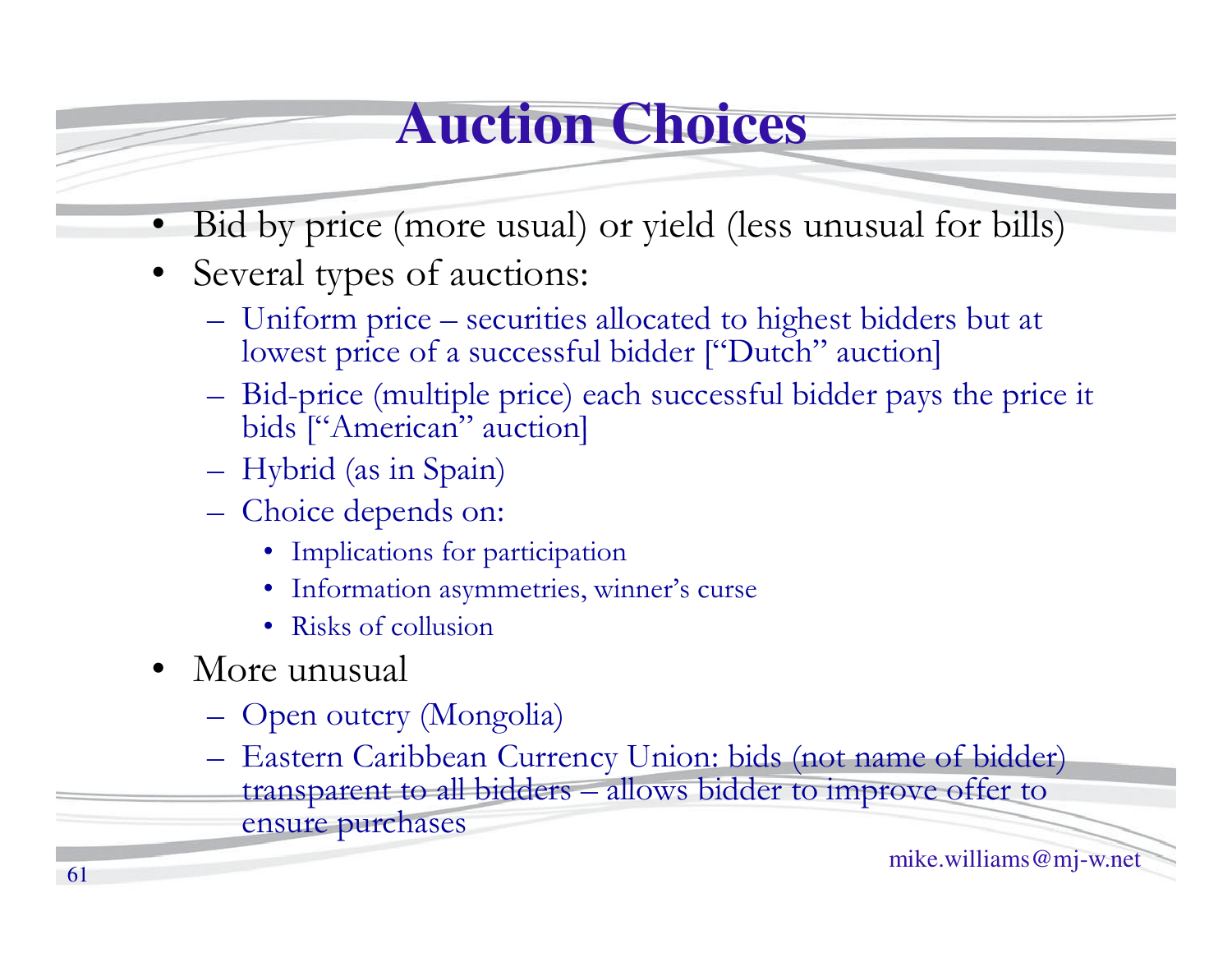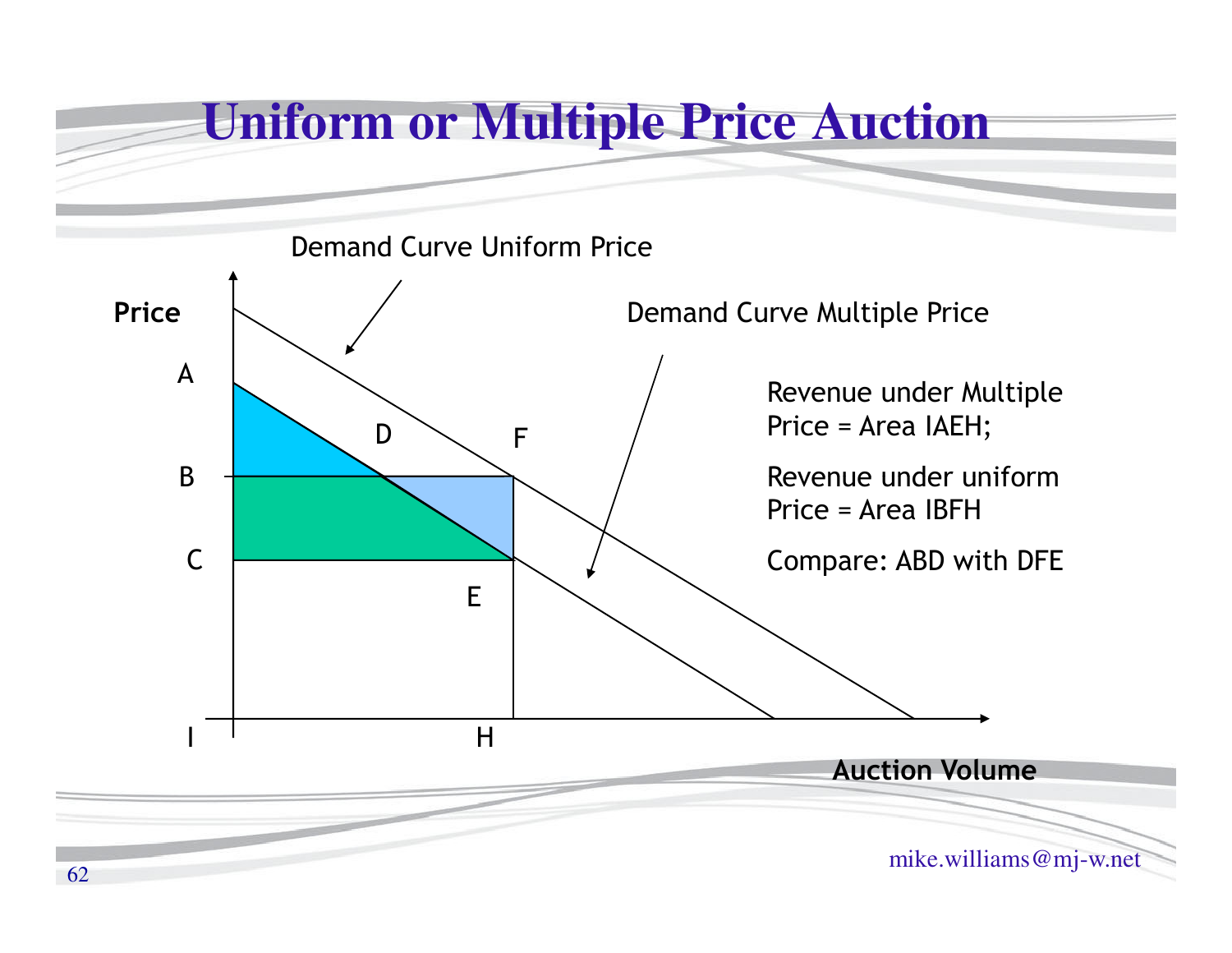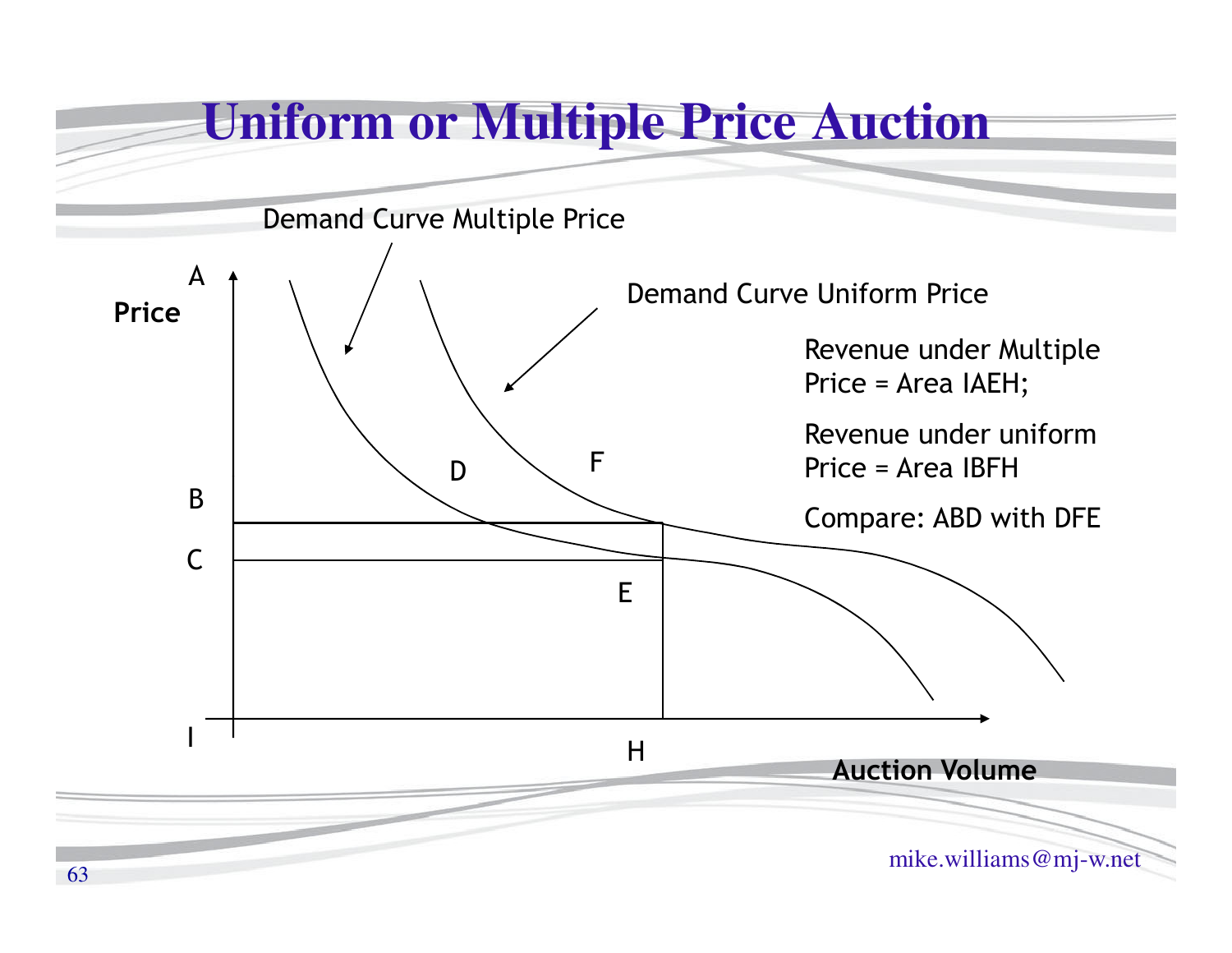#### **Advantages of Uniform Price**

- Avoids "winner's curse"
	- – Successful bidders in bid price auction pay above market clearing price; immediately have a mark to market loss
- Encourages a broader market
	- –- Less concern about inside information; reduces information costs
	- **Hart Committee Committee**  US Treasury move to uniform price to encourage wider participation
- Consistent with price signalling (e.g. central bank fixes auction price; and takes volume bids to drain)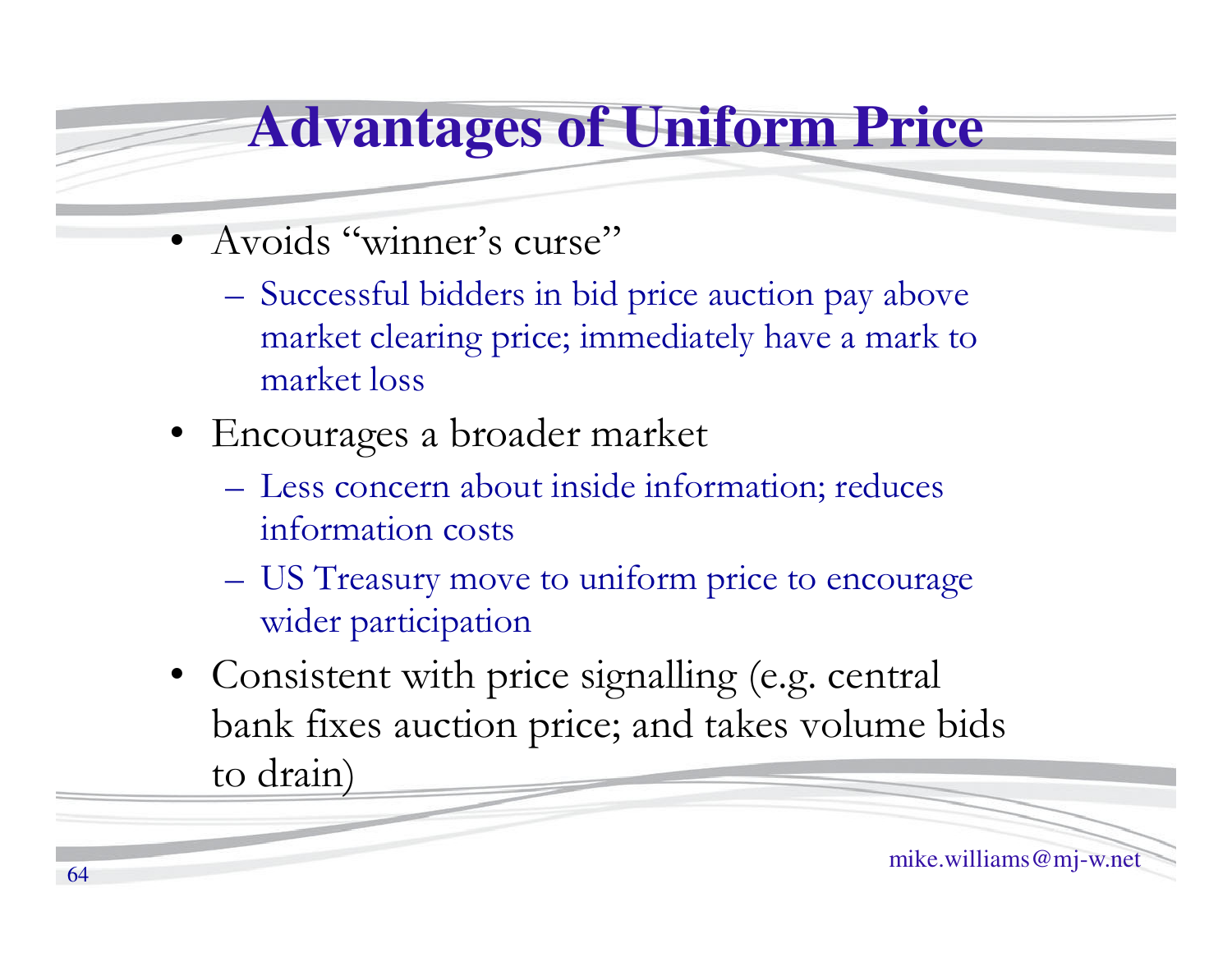#### **Disadvantages of Uniform Price**

- Risk of greater volatility from auction to auction
	- **Hart Committee Committee**  particularly in thin markets or uncertainty about yield curve shape
	- –clearing price may be set by single marginal bid which includes strong random component
	- –problematic when policy signalling
- Encourages gaming
	- **Hart Committee Committee** large participants bid high to ensure purchases, even though know they will not pay that
	- **Hart Committee Committee** "bottom fishing"
- Risks of Collusion
	- –cartel of intermediaries all benefit from low price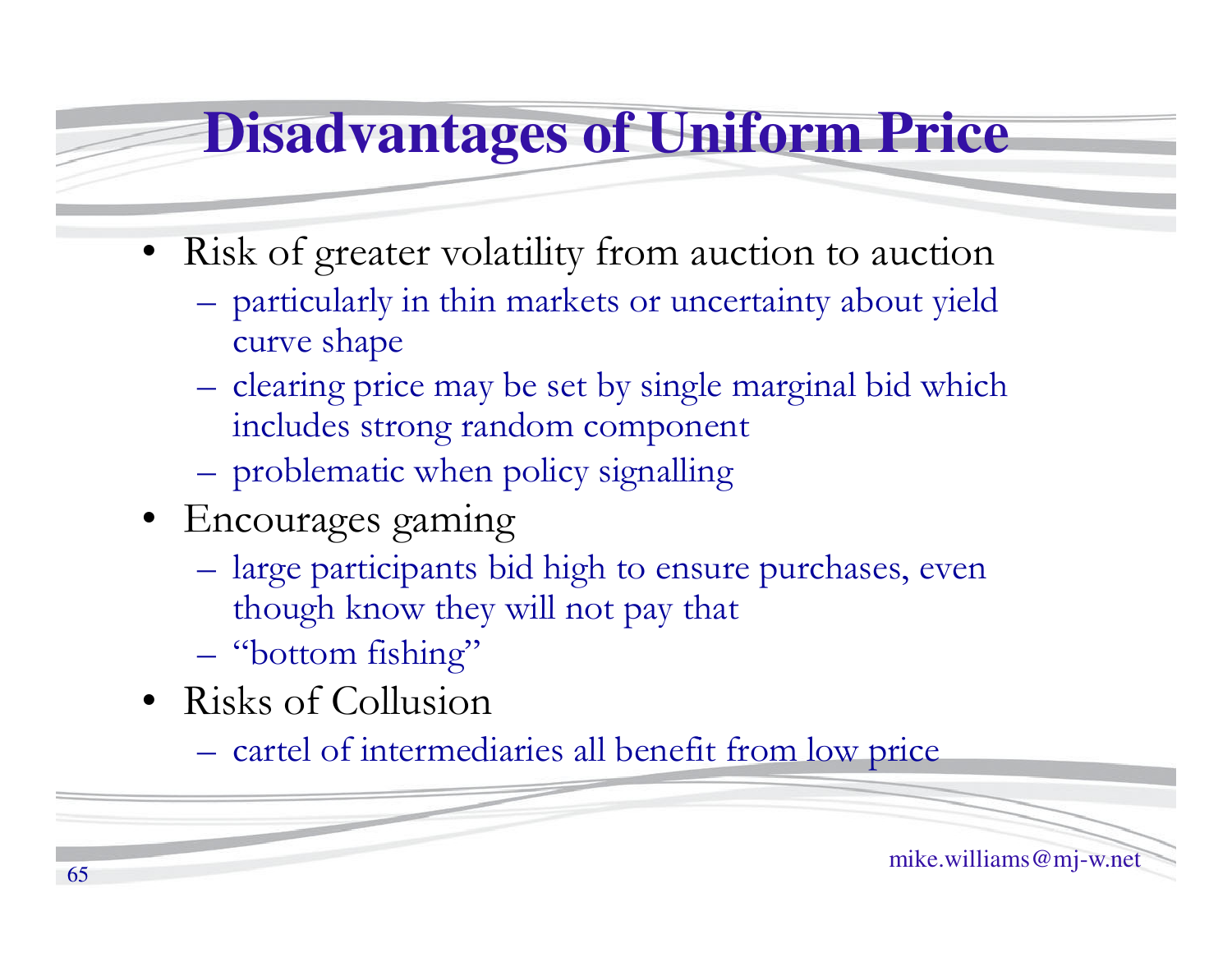#### **Revealed Preference**

- Treasury bill auctions tend to be multiple price
- Bonds also tend to be multiple price, especially in developed countries; but more variation
	- UK multiple price for conventional bonds and Treasury bills;<br>uniform trice for index linked bonds. uniform price for index-linked bonds
- In middle income and emerging market countries:
	- Multiple Price: China (bonds); India (1-year bills & bonds); Hong Kong; Malaysia; Brazil; Mexico; Czech Rep; Hungary; Poland; Israel; South Africa; Turkey; Kenya; Tanzania, CEMAC
	- Uniform price: China (discount securities); India (91-day bills); Singapore; Korea; Philippines; Chile; Colombia; Peru; Vietnam; **ECCU**

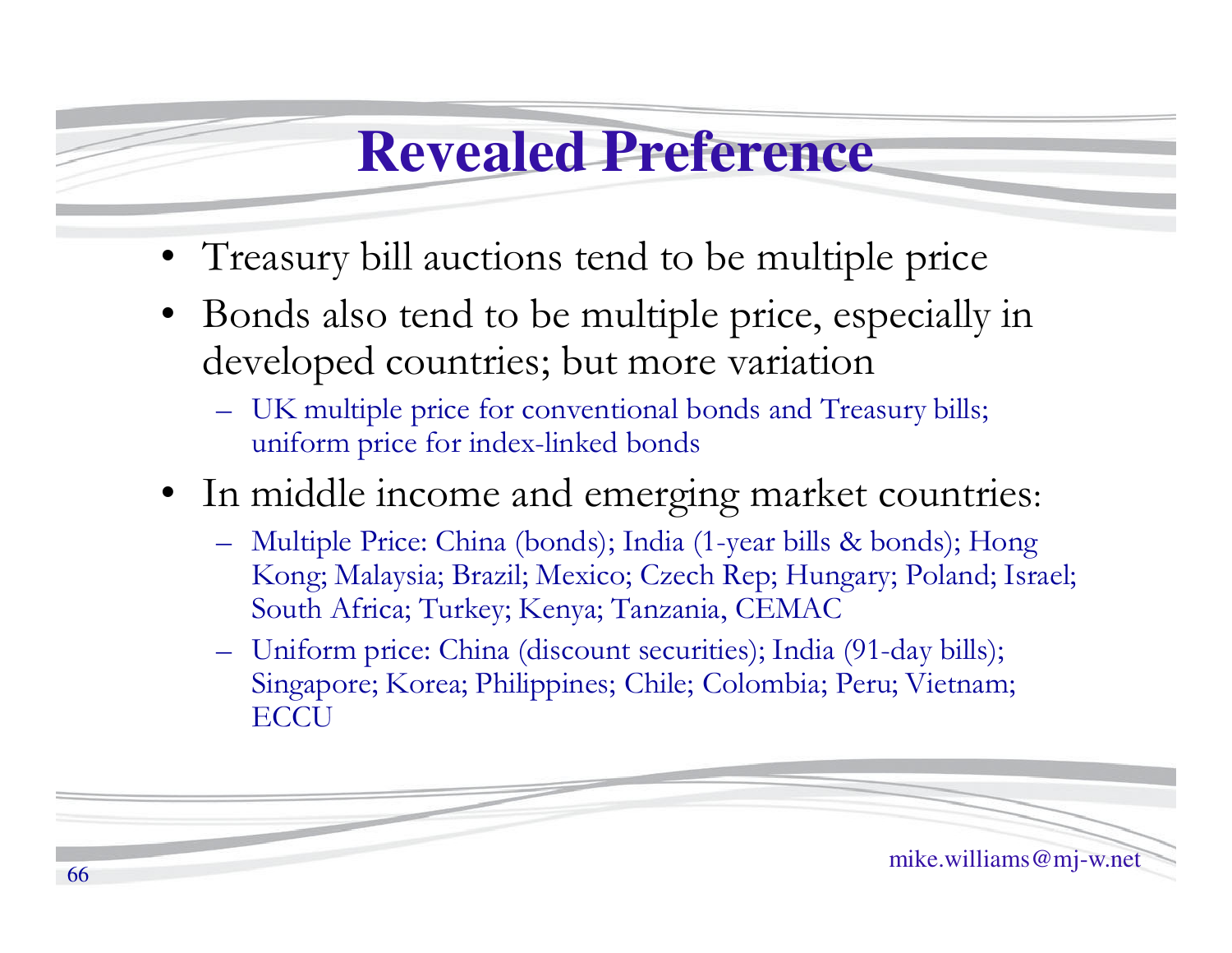## **Who Can Bid?**

- • Should a primary dealer group be give privileged access?
	- Potentially create interest and liquidity; and facilitate selling of government bonds
	- Need benefits as well as obligations direct access to auctions is one of them; they then see market flows
	- But risks in appointing so soon
		- •Market-making obligation unrealistic
		- May freeze developing market
		- How to avoid collusion? Some evidence that need at least 6. Uniform price may add to risks of collusion
	- **Hart Committee Committee**  Other choices
		- Same group for bonds and bills often no group for bills
		- Same or different groups for bond/bill auctions and as OMO counterparties
- •Other issues

 Allowance for non-competitive or direct retail bids – common, subject to maximum